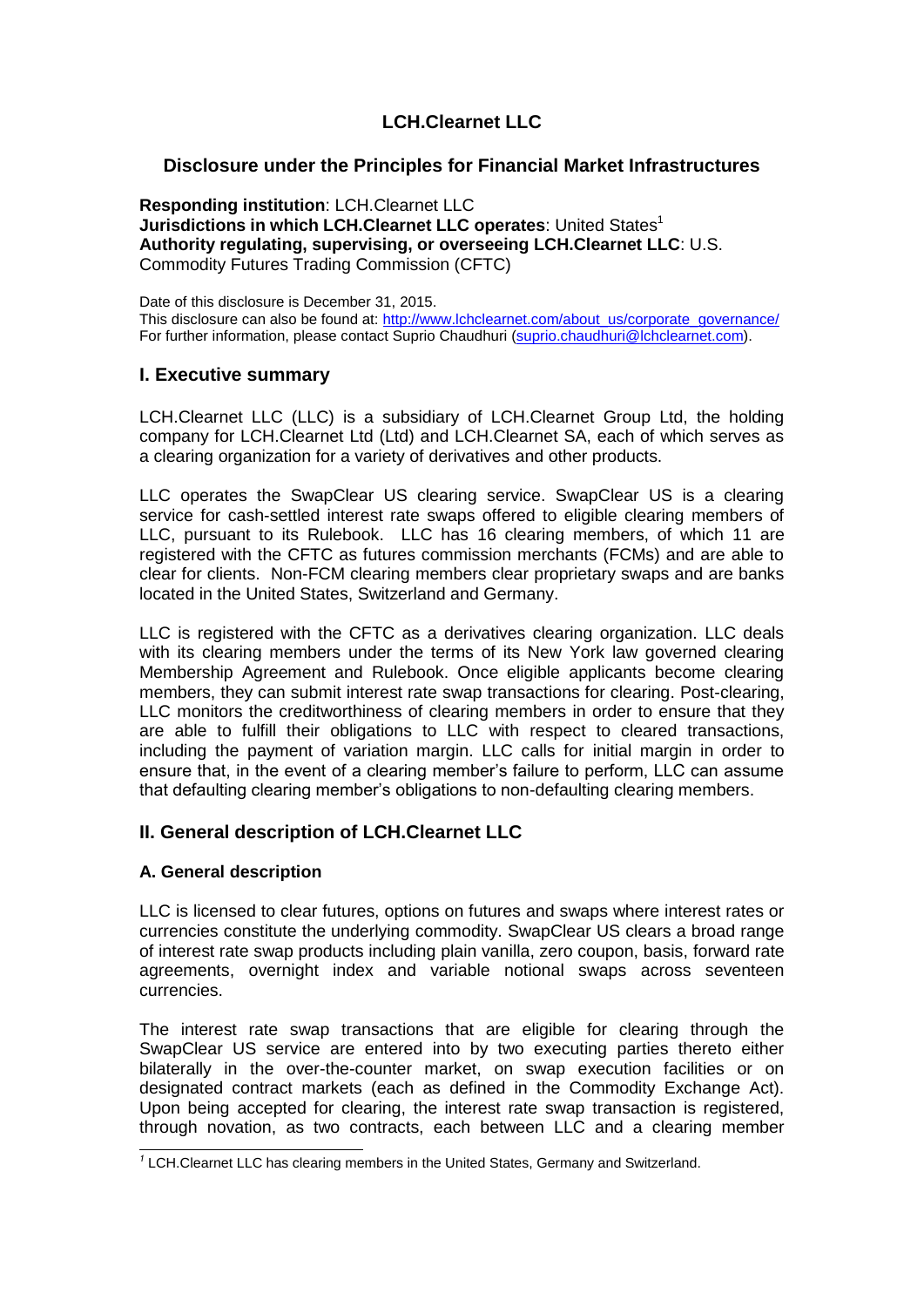(whether for its own account or on behalf of a customer). LLC utilizes the same risk management techniques and offers the same product suite that its affiliate, Ltd, has adopted for the global SwapClear service. All interest rate transactions must meet the eligibility criteria stipulated by LLC and must also have been sufficiently funded, within defined tolerances, before being cleared by LLC. Cash variation margin payments are made by each clearing member to LLC and onwards to the counterparty clearing member for the life of the swap contract, via LLC's settlement bank network.

Each clearing member is required to deposit with LLC an amount of initial margin as collateral in respect of each contract registered with LLC. The initial margin is intended to secure future payment of variation margin and to protect LLC from changes in the mark-to-market value of open contracts during the close-out period following a default of a clearing member.

Clearing members are also required to furnish the clearing house with a default fund contribution, which is assessed based on the risk exposure a clearing member presents to LLC. The default fund is a mutualized resource that is available to LLC to cover any losses that LLC incurs in the event that one or more of its clearing members defaults on its obligations to LLC. LLC holds sufficient initial margin and default fund contributions to cover the exposure of an intra-day or end of day default of its two clearing members creating the largest financial exposure to LLC in extreme but plausible conditions. Initial margin is held in a combination of cash and non-cash collateral. As of November 30, 2015 all cash and non-cash collateral was denominated in U.S. dollars.

Where LLC determines that a clearing member is or will become unable to meets its obligations in respect of one or more contracts, LLC may declare the clearing member to be a "defaulter" and is entitled to discharge the clearing member's rights and obligations under its registered contracts through a range of tools available to LLC.

# **B. Key metrics**

As of November 30, 2015, LLC cleared a total notional outstanding amount of approximately \$109 billion across swaps denominated in U.S. dollars, euros, pounds sterling, and Swedish krona.<sup>2</sup>

LLC monitors, on a daily basis, the amount of collateral that it holds together with its potential exposure to clearing members. In the event of a default, the following resources are available to LLC in order that it can continue to meet its obligations to non-defaulting clearing members: (i) the defaulter's initial margin; (ii) LLC's own capital contribution (ii) the defaulter's default fund contribution; (iii) the mutualized default fund (as replenished by clearing members in accordance with the Rulebook); and (iv) the loss distribution process as described in the Rulebook.

In addition and on a monthly basis, LLC assesses the amount of resources which it holds in order to ensure that it maintains sufficient or excess funds in order to comply with the CFTC's financial resources requirements.

In order to track the resilience of its systems and processes, LLC monitors any incidents that occur through "Quality Center", a third-party software product. All

 $\frac{1}{2}$ <http://www.swapclear.com/what/clearing-volumes-us.html>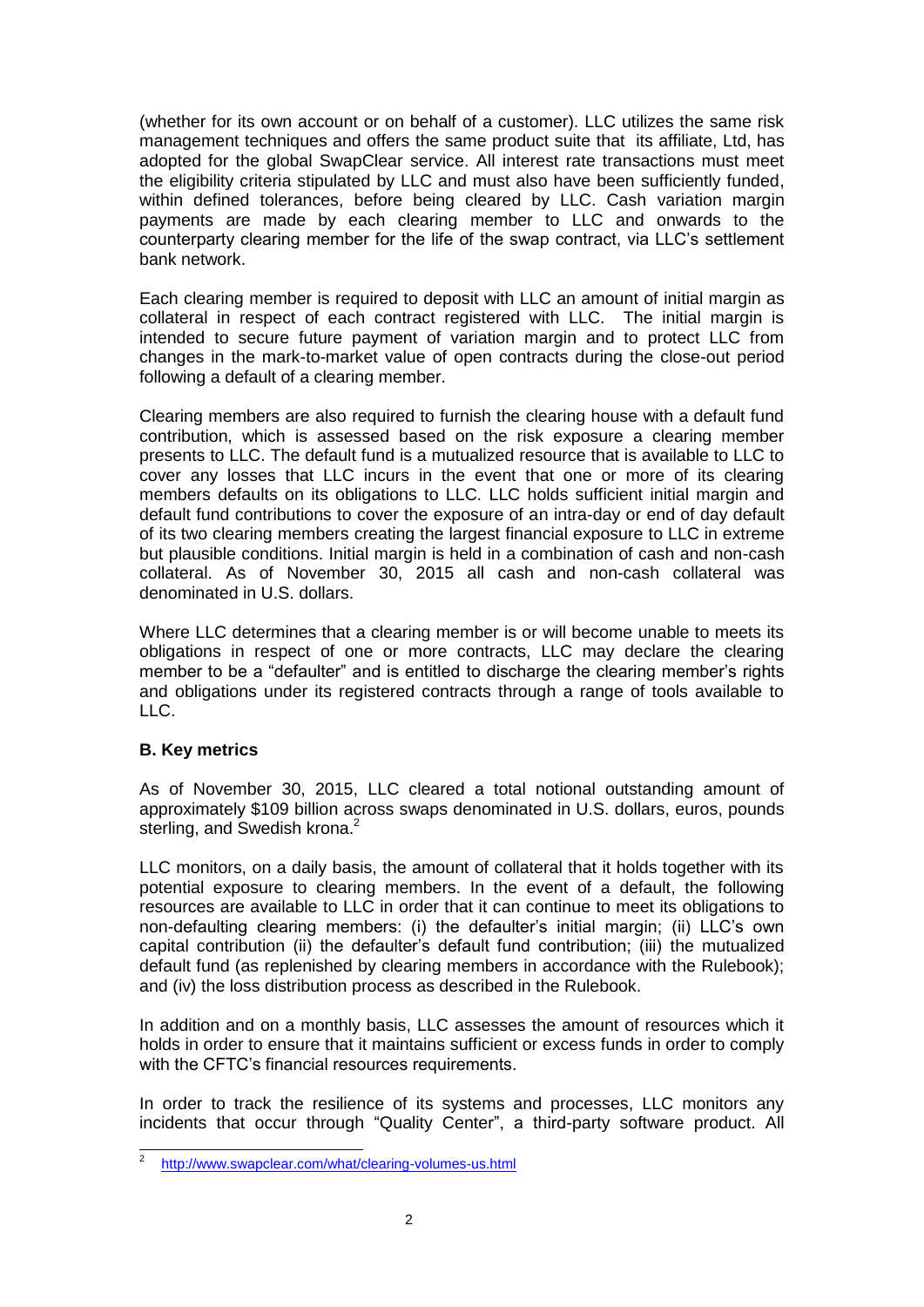incidents are subject to review in order to ascertain regulatory reporting requirements, where appropriate, and a Service Incident Review meeting is held, post-resolution, with a view to ensuring that the incident does not reoccur.

# **III. Summary of major changes since the last update of the disclosure**

This disclosure constitutes LLC's second Disclosure Framework for Financial Market Infrastructure. Therefore, there are no changes to discuss under this section.

# **IV. Principle-by-principle summary narrative disclosure**

# **Principle 1: Legal basis**

### *An FMI should have a well-founded, clear, transparent, and enforceable legal basis for each material aspect of its activities in all relevant jurisdictions.*

### Legal basis

LLC is registered as a derivatives clearing organization under Section 5b of the Commodity Exchange Act. Therefore, both LLC and its provision of the SwapClear US service are directly regulated by the CFTC.

Each member must enter into a Clearing Membership Agreement with LLC. The Clearing Membership Agreement is a contract between LLC and each member, governed by New York law. It requires the member to comply with the terms of the LLC Regulations and Procedures (together with such other rules published by LLC, the "Rulebook"). Accordingly, the relevant contractual rights and obligations as between LLC and its members are contained in the Rulebook and the Clearing Membership Agreement.

The LLC Rulebook covers all material aspects of LLC's operations and clearing services and aims to provide a clear and certain legal basis for its operations. Each member must provide a legal opinion that addresses certain aspects of its application including its capacity to enter into the Clearing Membership Agreement and interest rate swap contracts. LLC has commissioned and obtained legal opinions regarding the general enforceability of the Clearing Membership Agreement and the Rulebook under New York law.

Collateral is provided by members under the Clearing Membership Agreement, which, together with the Rulebook, grants a security interest in the collateral in favor of LLC. This security agreement is governed by New York law. LLC receives legal advice, from a law firm based in each relevant jurisdiction, regarding the enforceability of the Clearing Membership Agreement and the treatment under local insolvency law of LLC's rights to close out a defaulted member's positions and apply the defaulter's collateral to outstanding obligations of the clearing member.

# Rules

The LLC Rulebook governs the rights and responsibilities of LLC and its members in respect of the clearing services provided by LLC.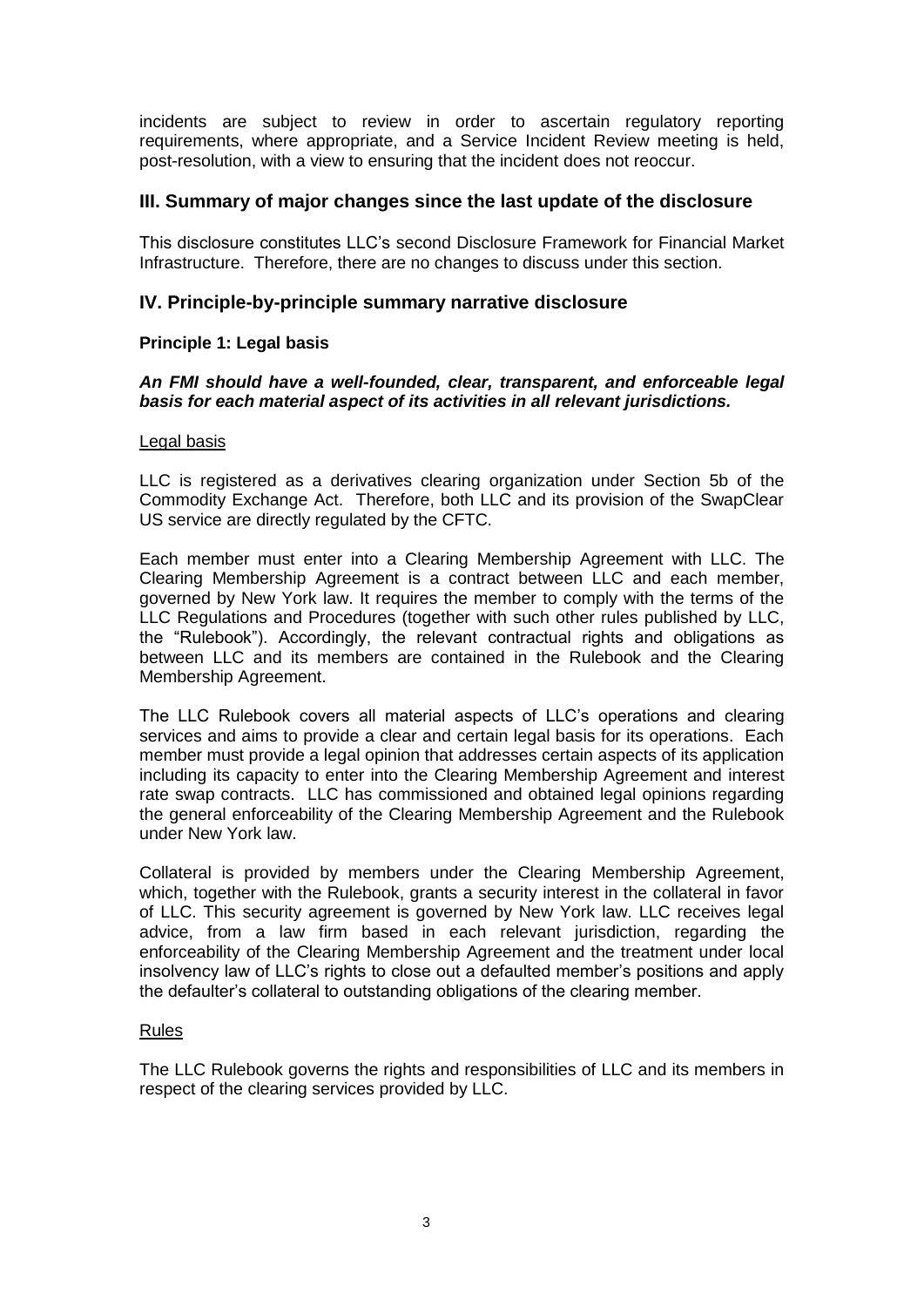### Articulation of legal basis

To ensure the legal basis for LLC's clearing activities is publicly disclosed, LLC publishes the Rulebook on its website.<sup>3</sup> Proposed changes to the Rulebook are also disclosed on the website as part of the self-certification process under the CFTC regulations.<sup>4</sup>

LLC publishes key information about its regulatory status on its website and in the LCH.Clearnet Group Limited annual report. The details of the relevant regulatory frameworks under which LLC operates, including statutes and stated policies, are publicly available on the regulators' websites.<sup>5</sup>

### **Enforceability**

As noted above, LLC requires all members to enter into a New York law governed Clearing Membership Agreement, which incorporates the Rulebook, stipulating that New York courts have exclusive jurisdiction for the enforcement of the Rulebook. Clearing members must provide an opinion from local counsel that addresses the enforceability of the choice of law provisions in the Clearing Membership Agreement and any other conflicts-of-law issues under the laws of the jurisdiction of incorporation. LLC has commissioned and obtained opinions regarding the general enforceability of the Clearing Membership Agreement under New York law. See below for more detail.

Measures that contribute to ensuring a high degree of certainty in respect of specific aspects of LLC's activities are detailed below:

- *Assumption of risk*: LLC assumes the counterparty credit risk of cleared contracts through novation. Under the LLC Rulebook, novation occurs at the point of registration. Novation is recognized in New York law and provides a legally certain basis for the assumption of risk; absent bad faith or other vitiating circumstances, novated contracts would not be voided or subject to stays.
- *Default of members*: The application of LLC's default rules and procedures under the various U.S. insolvency regimes is protected by statute.

Subject to the limitations of Section 11(e) of the Federal Deposit Insurance Act with respect to insured depository institutions and Section 561(b)(2) of the U.S. Bankruptcy Code with respect to FCMs, the rights of LLC to terminate any open contract of a defaulting member, to sell any collateral deposited by a defaulting member, and to determine a single net amount due to or from the defaulter should be protected by Section 404(a) and Section 404(h) of the Federal Depository Insurance Corporation Improvement Act (FDICIA).

*Wind Down of LLC*: The Rulebook provides a netting arrangement in the event of LLC's insolvency to provide members with a clear and certain termination sum. As noted above, the Rulebook is enforceable under New York and U.S. federal law and the rights of members under the provisions of the Rulebook related to the insolvency of LLC are protected under FDICIA.

<sup>-&</sup>lt;br>3 <http://www.lchclearnet.com/rules-regulations/rulebooks/llc>

<sup>4</sup> <http://www.lchclearnet.com/rules-regulations/proposed-rules-changes>

<sup>5</sup> See, e.g.,<http://www.cftc.gov/LawRegulation/index.htm>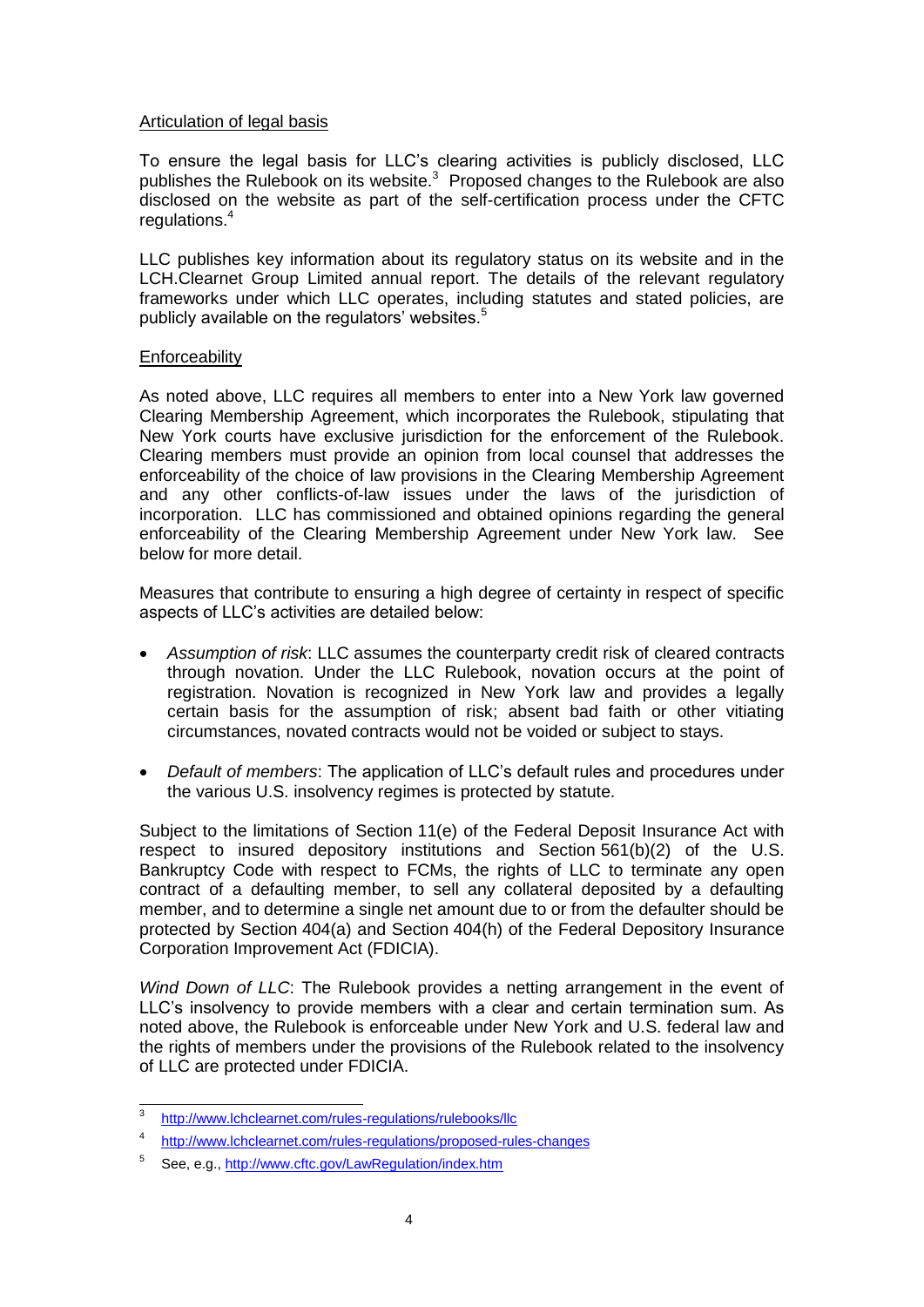The service closure procedures address circumstances where losses due to member default exceed available resources, but where LLC remains solvent. Should this situation occur, LLC will calculate a net obligation between LLC and each nondefaulting member. Claims on LLC by members are adjusted pro rata according to the assets available to the service, $6 \overline{6}$  with this payment constituting full and final settlement of those claims; see Principle 13 of the Committee on Payment and Settlement Systems and Technical Committee of the International Organization of Securities Commissions (CPSS-IOSCO) *Principles for Financial Market Infrastructures* (PFMIs) for more detail.

### Conflicts of law

To minimize the legal risk from non-U.S. domiciled members, agreements between LLC and its members are governed by New York law and participants are required to consent to the jurisdiction of New York courts.

LLC reviews the adequacy of its legal framework for cross-border participants by obtaining legal advice regarding the enforceability of the Rulebook, the jurisdiction of New York courts over non-U.S. domiciled participants, and the circumstances and extent to which a New York law security interest will be enforceable under the laws of the relevant jurisdiction. LLC receives an opinion from each member applicant (incorporated outside of New York or Delaware) that addresses the cross-border enforceability of the Clearing Membership Agreement as well as the cross-border enforceability of the security interest under the Clearing Member Agreement under the laws of the jurisdiction of incorporation of the relevant applicant.

## **Principle 2: Governance**

### *An FMI should have governance arrangements that are clear and transparent, promote the safety and efficiency of the FMI, and support the stability of the broader financial system, other relevant public interest considerations, and the objectives of relevant stakeholders.*

#### Safety and efficiency

LLC's operating agreement requires that it be managed in a manner consistent with the operating principles set out in the Relationship Agreement between its parent, LCH.Clearnet Group Limited, and the owner of its parent's majority shareholder, the London Stock Exchange Group plc. (LSEG). These principles include to operate a safe and trusted clearing venue and to comply with all applicable legal and regulatory obligations at all times. In fulfilling these principles, LLC must maintain appropriate risk management structures, policies and principles. LLC also holds as a core operating principle the offering of clearing services on terms that are fair, reasonable, open, and non-discriminatory. In addition, each of the LLC board of directors (Board), the LLC CEO and senior management is required to have regard to the safety and efficiency of LLC and the stability of the broader financial system and other relevant public interest when acting pursuant to its authority.

 6 At this time, LLC only has one service: SwapClear US.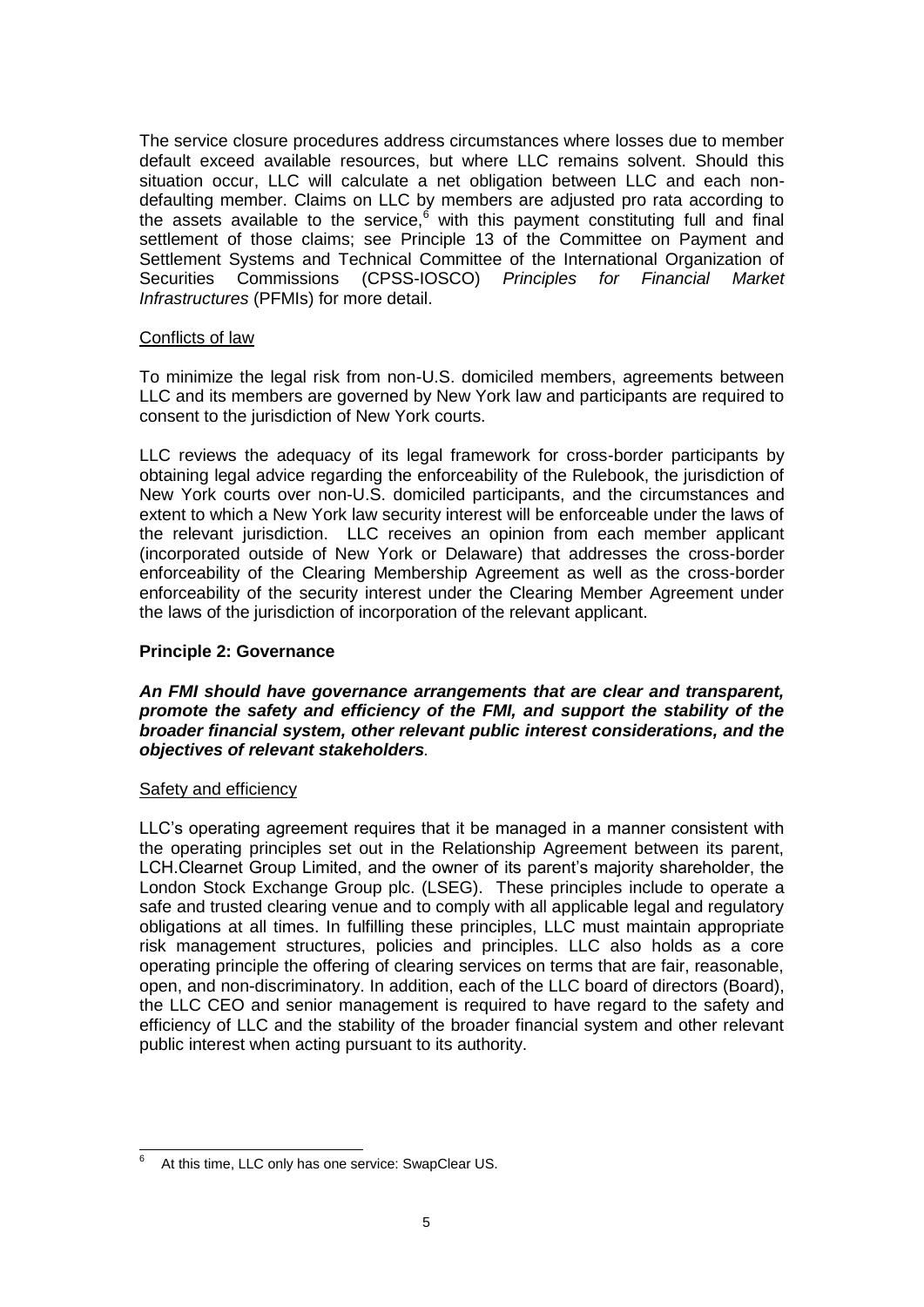# LLC Board

The conduct and procedures of the LLC Board are governed by LLC's operating agreement. This agreement covers, among other things, the conduct and rules of meetings, frequency of meetings, and appointment and powers of directors.

The responsibilities of the LLC Board, which cannot be delegated to executive management, are set out in a schedule of matters reserved. These matters include:

- determining medium- to long-term strategy;<br>• approving the company's annual budget and
- approving the company's annual budget and certain material contracts;
- approving any extension of LLC's services;
- reviewing and approving any changes to LLC's risk policies or risk appetite; and
- reviewing and approving any changes to the size and rules of LLC's default fund.

Conflicts of interest are dealt with by the operating agreement and LLC's *Conflicts of Interest and Duty Policy*. These documents detail the procedures to be followed to deal with conflicts, and require directors to absent themselves from any decision in which they have a material interest, unless a majority of the independent directors (in consultation with the CCO) authorize their participation.

The LLC Board is required to undertake an annual evaluation of its performance and that of its committees, chairman and individual directors.

#### Board Composition

The LLC Board is comprised of a chairman, the CEO of LLC, the LCH.Clearnet Group Limited Chief Risk Officer (CRO), four other independent directors, two directors associated with shareholders not connected to exchanges (approved by LSEG), one LSEG representative and two customer representatives<sup>7</sup>.

The LCH.Clearnet Group Limited Nomination Committee is responsible for recommending candidates for directors for all of the boards across LCH.Clearnet Group Limited and its subsidiaries, with the board and shareholders of the relevant company responsible for approving the recommendations.<sup>8</sup> The LCH.Clearnet Group Limited Nomination Committee's terms of reference require it to consider the importance of candidates with a variety of rich and complementary skills, product knowledge, and industry experience, and that a board should be representative of its company's key stakeholders. Certain appointments within the LCH.Clearnet group require LSEG approval.

#### Management

The roles and responsibilities of LLC's CEO are specified in the LLC "Board Reserved Matters, Roles and Responsibilities, and Delegated Authority" document approved by the LLC Board. LLC's CEO is responsible for the day-to-day management of LLC, and is authorized to take any decision or action, provided it is not a matter reserved for the LLC Board. LLC's CEO is also responsible for choosing LLC's management team. LLC's CEO, in exercising his powers, is required to have

The second customer representative seat is currently vacant. Further details on the LLC Board are available here: [http://www.lchclearnet.com/about\\_us/corporate\\_governance/](http://www.lchclearnet.com/about_us/corporate_governance/)

<sup>8</sup> Since LCH.Clearnet Group Limited is the sole shareholder of LLC, shareholder approval of LCH directors is essentially automatic.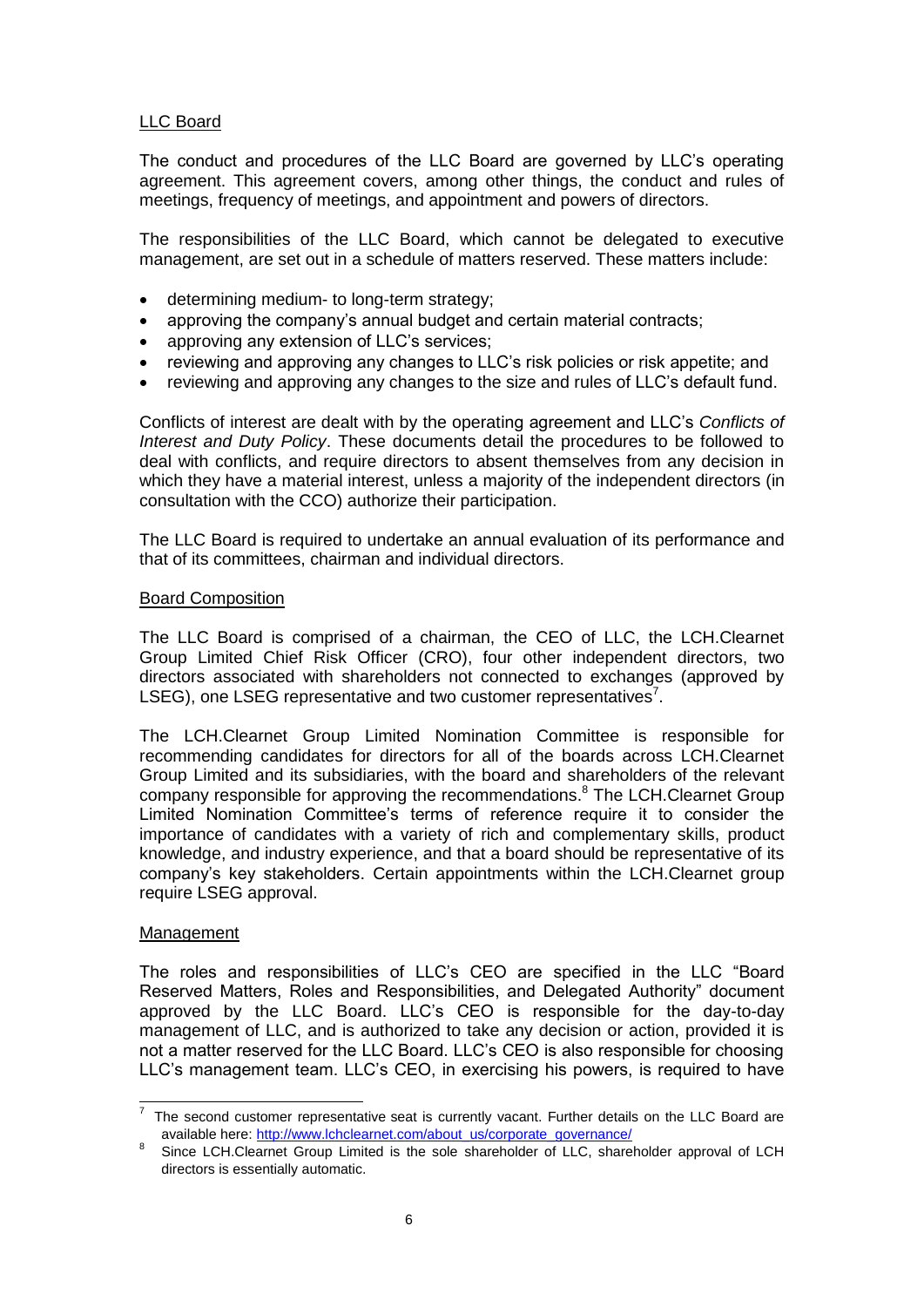regard to the safety and efficiency of LLC and the stability of the broader financial system and other relevant public interest.

The descriptions of other senior roles in LLC's management are broadly defined in the LLC "Board Reserved Matters, Roles and Responsibilities, and Delegated Authority" document approved by the LLC Board. LLC's Management Committee meets periodically and includes as its permanent members the CEO, the COO, the CFO, the CRO and the CCO. Each of these reports to the CEO though the CCO also reports independently to the LLC Board. The CFO of LCH.Clearnet Group Limited ('Group") and LCH.Clearnet.Limited also serves as the CFO of LLC.

LLC has arrangements that seek to ensure that the remuneration policy does not compromise sound risk management. The LLC Remuneration Committee is responsible for determining remuneration packages for all employees and executive management throughout LLC. The Remuneration Committee's terms of reference require it to implement and maintain a remuneration policy that provides appropriate incentives to encourage enhanced performance which do not create incentives to relax risk standards and which promote sound and effective risk management. Additionally, for determining remuneration for risk management, compliance and internal audit personnel, the Remuneration Committee must ensure that they are compensated in a manner that is independent of business performance. Under the LSEG Relationship Agreement, LSEG is entitled to appoint one director to the LLC Remuneration Committee and has certain rights with respect to the decisions that it makes.

#### Responsibility and accountability

### *LSEG*

The Relationship Agreement between LSEG and LCH.Clearnet Group Limited outlines the scope of LSEG's involvement in the affairs of LCH.Clearnet Group Limited and the parties' responsibilities with respect to one another. Broadly, the Relationship Agreement provides that LCH.Clearnet Group Limited's business will be carried on independently of LSEG and transactions between the two will be carried on at arm's length.

The Relationship Agreement provides for LSEG to have certain representatives on boards and committees throughout LCH.Clearnet Group Limited and its subsidiaries. In addition, under the Relationship Agreement, LCH.Clearnet Group Limited cannot pursue certain matters without LSEG's consent. LSEG can also require that certain decisions of the LCH.Clearnet Group Limited Board on certain matters be put to a shareholder vote.

# *LLC and LCH.Clearnet Group Limited*

Some elements of LLC's operations are provided on a group-wide basis. Where this occurs, relevant executive management positions exist at both the LLC and group levels, with the LLC-level position reporting directly to LLC's Chief Executive Officer (CEO) as well as to the functional head at the group level.

LLC's CEO is responsible for day-to-day management of LLC, in a manner consistent with the LLC Board's annual business plan and budget, while ensuring that sufficient resources are devoted to risk management. LLC's CEO has the power to choose his or her own management team, including LLC's Chief Risk Officer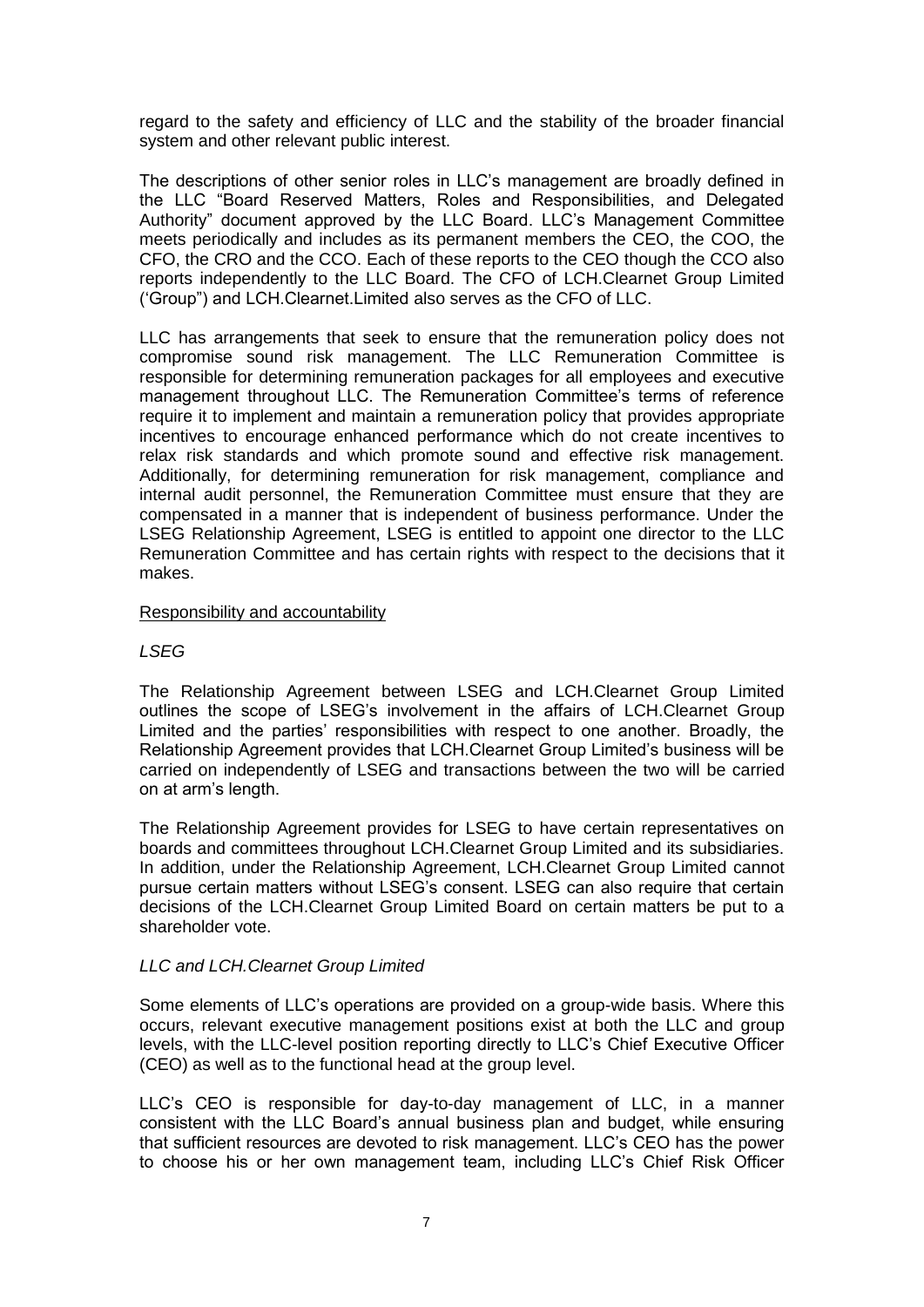(CRO), with recommendations from the LLC Board where appropriate (see below for more detail).

The LLC Board is responsible for overseeing the activities of LLC, and ensuring they are consistent with LCH.Clearnet Group Limited's medium-term financial plan as well all as decisions relating to: risk tolerance, policies, and management; the company's medium- and long-term strategy and budget; approving material contracts; oversight of internal controls and compliance; and the company's annual reporting. LLC's CEO reports to the LLC Board for all decisions taken by LLC executive management. The composition of the LLC Board is set out above.

As a part of efforts to harmonize governance and operations across the subsidiaries of LCH.Clearnet Group Limited, LCH.Clearnet Group Limited operates an Executive Committee, formed under the authority of and chaired by the LCH.Clearnet Group Limited CEO that oversees and advises on Group-wide issues relating to: compliance and performance relative to LCH.Clearnet Group Limited's strategy; risk management; financial management and reporting; operational management, including regulatory compliance; internal and external audit

In addition to the Group Executive Committee, each CCP has its own Local Management Committee (the CCP LMCs) formed under the authority of and chaired by the relevant CCP CEO. The CCP CEO oversees and advises on issues relating directly to the relevant CCP on issues relating to risk management; financial management and reporting; operational management, including regulatory compliance; internal and external audit.

The Group Executive Committee and CCP LMCs are supported by a number of key sub-committees namely the Finance Committee, Project Steering Committee, New Product Approval Committee, Operational Risk Management Committee and Executive Risk Committee. The Executive Risk Committee receives advice from the Group's CROs, and makes recommendations to, the subsidiary Risk Committees. However, the subsidiary risk committee (e.g., the LLC Risk Committee) and the subsidiary CRO (e.g., the LLC CRO) are ultimately responsible for adopting and implementing risk-related decisions. The LCH.Clearnet Group Limited CRO and the CRO of each subsidiary are members of the Operational Risk and Executive Risk Committee.

# *SwapClear US*

Although not a separate legal entity, SwapClear US operates as a distinct service within LLC. SwapClear US is part of the broader global SwapClear service which has its own executive management overseeing its operations. Ltd supplies certain company-wide services for SwapClear US and the broader global SwapClear service. SwapClear is overseen by SwapClear executive management and the SwapClear US Service is overseen by the Head of SwapClear US who reports to the SwapClear CEO.

LLC does not have a separate SwapClear US business unit. Instead, the SwapClear business unit is made up of Ltd employees who run, with assistance from LLC employees, the SwapClear and SwapClear US services.

Ltd and LLC work with a group of their largest participants in the strategic development of SwapClear. Ltd has formed arrangements for SwapClear under which the majority of the cost of developing and operating SwapClear is borne by these participants. Accordingly, some aspects of SwapClear's governance and some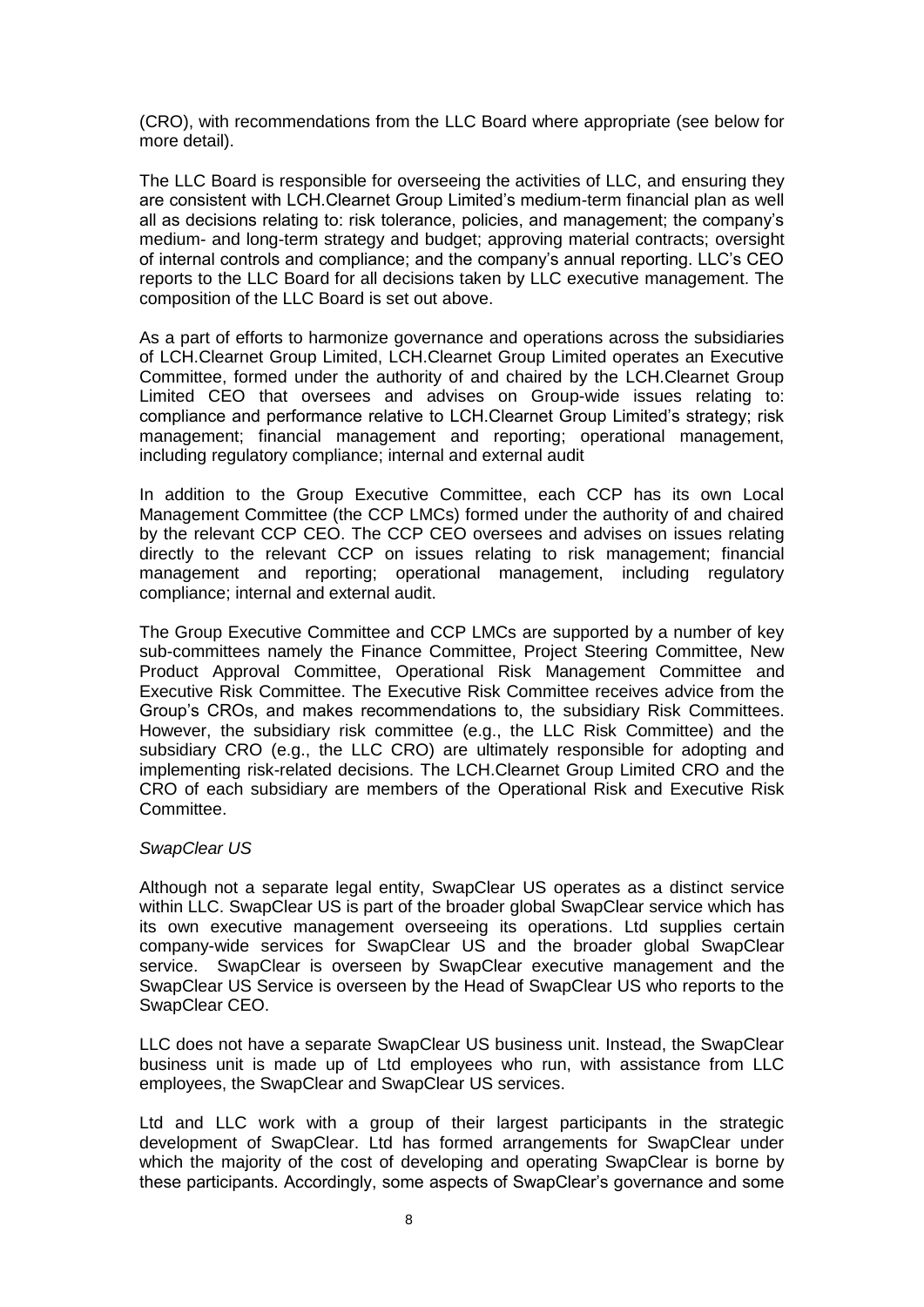financial returns from SwapClear are shared with these participants. A summary of these arrangements is available on the LCH. Clearnet website.<sup>9</sup>

#### Risk Management Framework

LLC's risk management is governed by the LCH.Clearnet group Risk Governance Framework. This framework provides a comprehensive list of risks faced by LCH.Clearnet Group Limited and its subsidiaries, and sets out for each: the LCH.Clearnet Group Limited Board's tolerance; the personnel with responsibility for managing the risk; and reporting requirements.

The LLC Risk Committee has responsibility for establishing and overseeing the Risk Governance Framework in LLC. The LLC Risk Committee's primary objectives are to: review LLC's risk policies on haircuts, margins, liquidity, and risk appetite; manage issues relating to the default fund, including rules and size; review LLC's payment settlement arrangements; and confirm compliance with stated risk policies. The LLC Risk Committee is comprised of independent directors and representatives of participants and exchanges. Members of LLC's senior management attend committee meetings in a non-voting capacity. The LLC Risk Committee meets at least six times a year, and typically does so more frequently.

All risk policies, including the Risk Governance Framework, are approved by the LLC Board, following review and recommendation by its Risk Committee. The LLC Risk Committee oversees implementation and ensures that the policies are appropriate for its business units and the applicable regulatory regimes. To aid with harmonization across the LCH.Clearnet group, the LLC Risk Committee, the LCH.Clearnet SA Risk Committee and the Ltd Risk Committee have the same independent chairman and deputy chairman.

Crisis situations affecting business continuity are addressed by LLC's Business Continuity Plan. This plan sets out crisis management teams, responsibilities, and procedures to be followed. Default management is handled in accordance with the default management policy.

Assessment of LLC's performance against the LCH.Clearnet group Risk Governance Framework is carried out periodically and reported to the LLC Board.

#### Internal Audit

The core objective of the Internal Audit function is to assist management and the Audit Committee in the effective and efficient discharge of their responsibilities. Internal Audit accomplishes this objective through the evaluation of policies, control standards and associated procedures designed to manage business risks. Specifically, Internal Audit carries out internal audits and examinations, both of which provide objective insights, analysis, appraisals, observations and recommendations relating to improvements in the quality and application of internal risk controls. In this regard, Internal Audit fulfils a "third line" assurance role within the company.

Both LLC and LCH.Clearnet Group Limited have Audit Committees, with participation criteria determined by the LSEG Relationship Agreement and the committees' terms

 9 [http://www.lchclearnet.com/documents/731485/762606/project+emerald+-+disclosure.pdf/11fe28c8](http://www.lchclearnet.com/documents/731485/762606/project+emerald+-+disclosure.pdf/11fe28c8-ff9f-484f-a798-ff523ce1f785) [ff9f-484f-a798-ff523ce1f785](http://www.lchclearnet.com/documents/731485/762606/project+emerald+-+disclosure.pdf/11fe28c8-ff9f-484f-a798-ff523ce1f785)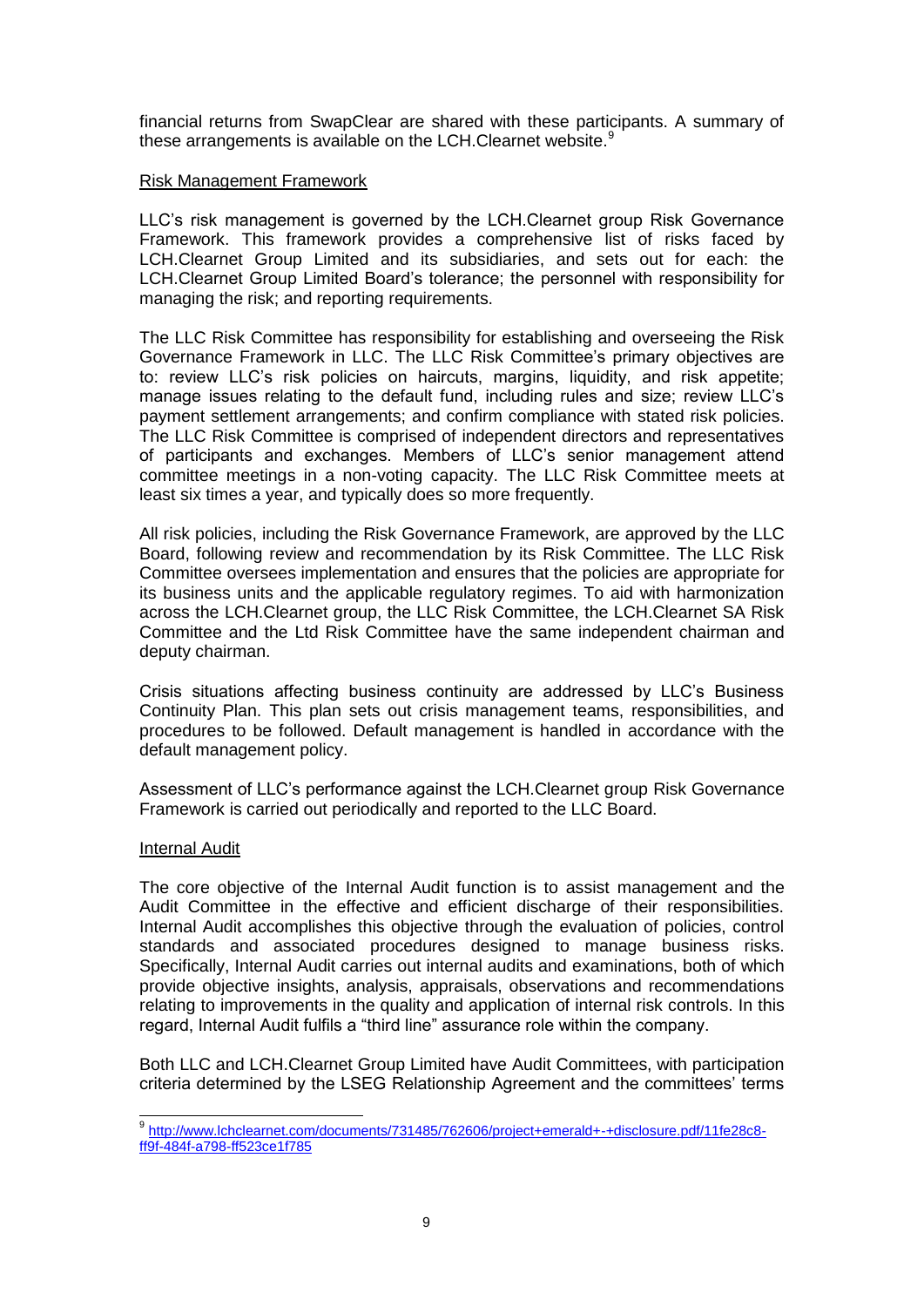of reference.<sup>10</sup> In order to harmonize the approach across LCH.Clearnet Group Limited and its subsidiaries certain topics that affect one or more entities are discussed in a combined Audit Committee meeting. The LLC Audit Committee reports regularly to the LLC Board. The purpose of the LLC Audit Committee is defined in its terms of reference and covers the review of LLC's financial statements and external auditor; the Internal Audit department, including the charter and audit plan; regulatory compliance; internal controls; and business continuity planning. The LLC Audit Committee meets at least quarterly, or more frequently as needed.

Internal audits are conducted by the Internal Audit department, within the scope of LLC's audit charter. The department has appropriate independence and its work is considered and reinforced by the LLC Audit Committee.

Internal Audit has direct access to the LLC Board and the Audit Committee and is accountable to the Audit Committee. The Audit Committee Chairman reports regularly to the Board on all aspects relating to the Committee. The Head of Internal Audit reports directly to the Audit Committee Chairman on functional matters and to the Chairman on administrative matters. In addition, Internal Audit has direct access to the LLC CEO for strategic matters as and when required. The Audit Committee Chairman will provide an appraisal of the Head of Internal Audit; this will normally be as part of the annual performance review process.

The audit plan determines the areas that the Internal Audit department will consider. The audit frequency ranges from annual to every five years depending on several factors including the inherent and residual risk assessments, mandatory (e.g., regulatory) requirements, emerging risks, and the extent of changes experienced and planned. The audit plan is reassessed annually by the LLC Audit Committee.

LLC's financial statements are audited annually, as required by U.S. law.<sup>11</sup> The external auditor may request a special meeting with the LLC Audit Committee at any time. LLC's external auditors review various process and controls, including LLC's internal control mechanisms and risk management processes, as a part of their annual external audit.

#### Stakeholder engagement

LLC provides participants (including both members and customers thereof) with input into decision-making through a number of channels. These channels include representation on the LLC Board.

Participants are included on LLC's Risk Committee and Audit Committee; the terms of reference for the relevant committee set out the degree of participant representation.

Ltd and LLC have established a number of SwapClear User Engagement Forums to consult with participants of SwapClear.

SwapClear communicates all service changes periodically via the SwapClear Program Update and all rule proposals are published on LLC's website.

 $\overline{a}$ 

 $10$  LSEG is entitled to one LSEG director on LCH's Audit Committee under the Relationship Agreement.

 $11$  17 C.F.R. § 39.19(c)(3)(ii).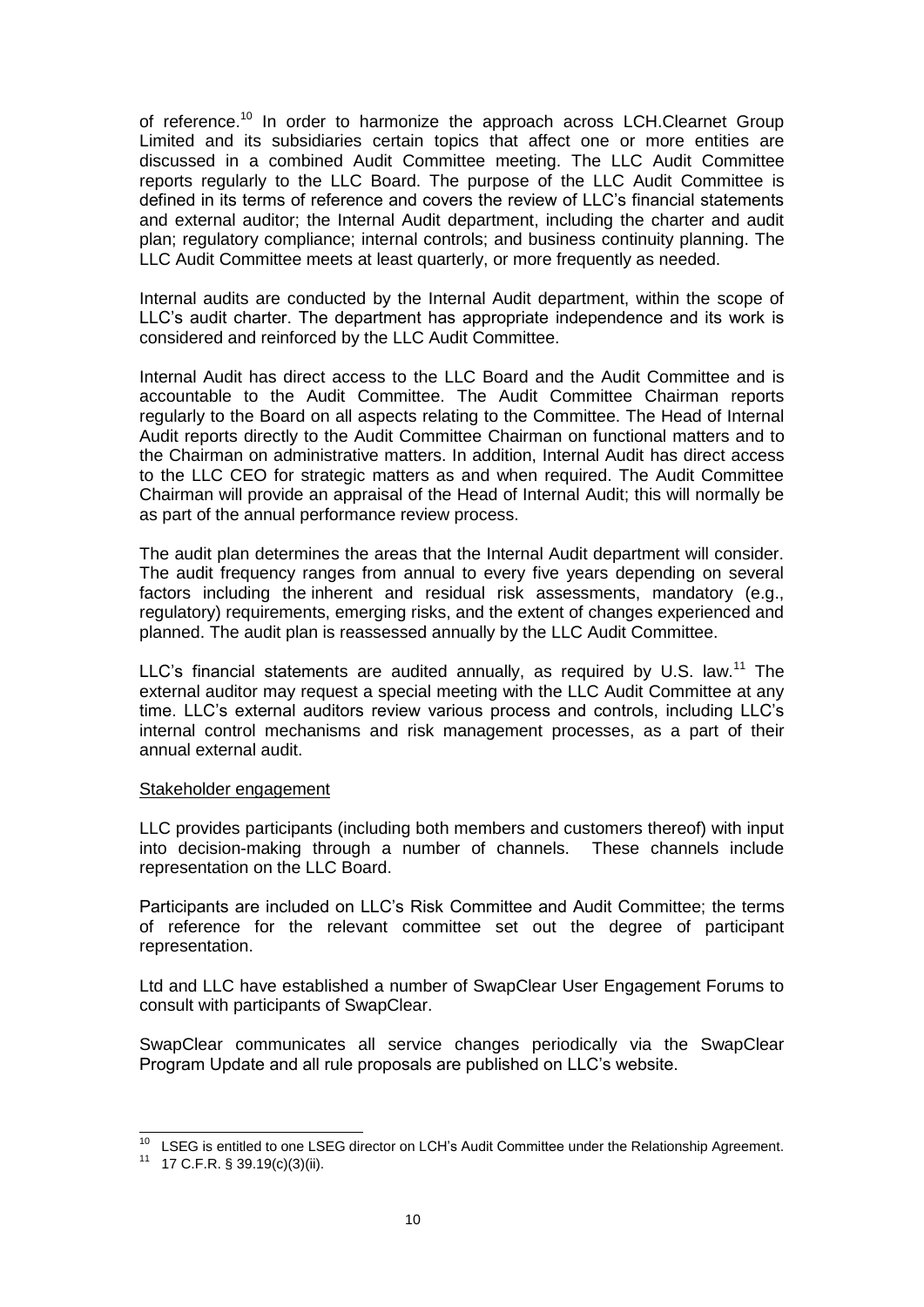### Group Structure

LCH.Clearnet Group Limited and its subsidiaries have a number of measures in place to ensure that the group structure does not compromise either LLC or its services. The group-wide risk policies described under Principle 2 of the PFMIs seek to ensure that the approach across all three subsidiaries and the services they house is as consistent as possible, while still allowing each subsidiary and service to tailor specific procedures and policies to its environment where needed. In addition, the terms of reference of each subsidiary's risk committee deal with harmonization issues and the manner in which they are to be resolved. In order to aid harmonization, certain subsidiary committees have the same independent chairman and deputy chairman.

# **Principle 3: Framework for the comprehensive management of risks**

## *An FMI should have a sound risk-management framework for comprehensively managing legal, credit, liquidity, operational, and other risks.*

#### Policies and Procedures

LLC's overarching approach to risk management is administered according to the LCH.Clearnet group's Risk Management Framework. Designed to harmonize risk management across LCH.Clearnet Group Limited and its subsidiaries, this framework attempts to comprehensively identify the range of risks to which the group is potentially exposed and designate responsibility for these risks. Through the framework, the LCH.Clearnet Group Limited Board defines tolerance levels for each category of risk. The framework also sets guidelines for internal reporting to provide assurance that the framework is observed. The LLC Board has approved the LCH.Clearnet group's Risk Management Framework for LLC (as part of the aforementioned risk-management harmonization efforts) and LLC reviews compliance with the framework and the framework itself on at least an annual basis.

The framework is given effect by more targeted and detailed policies of the LCH.Clearnet group, each reviewed at least annually and adopted by all of the clearing house subsidiaries of LCH.Clearnet Group Limited, which address:

- financial resource adequacy;
- counterparty credit risk;
- liquidity risk;
- latent market risk;
- model governance;
- default management;
- settlement, payment and custody risks;
- investment risk; and
- operational risk.

See Principle 2 of the PFMIs for details of LLC's risk governance.

Principle 4 below contains further information concerning the way in which LLC manages its risk exposure to participants through the margining and marking to market of open positions.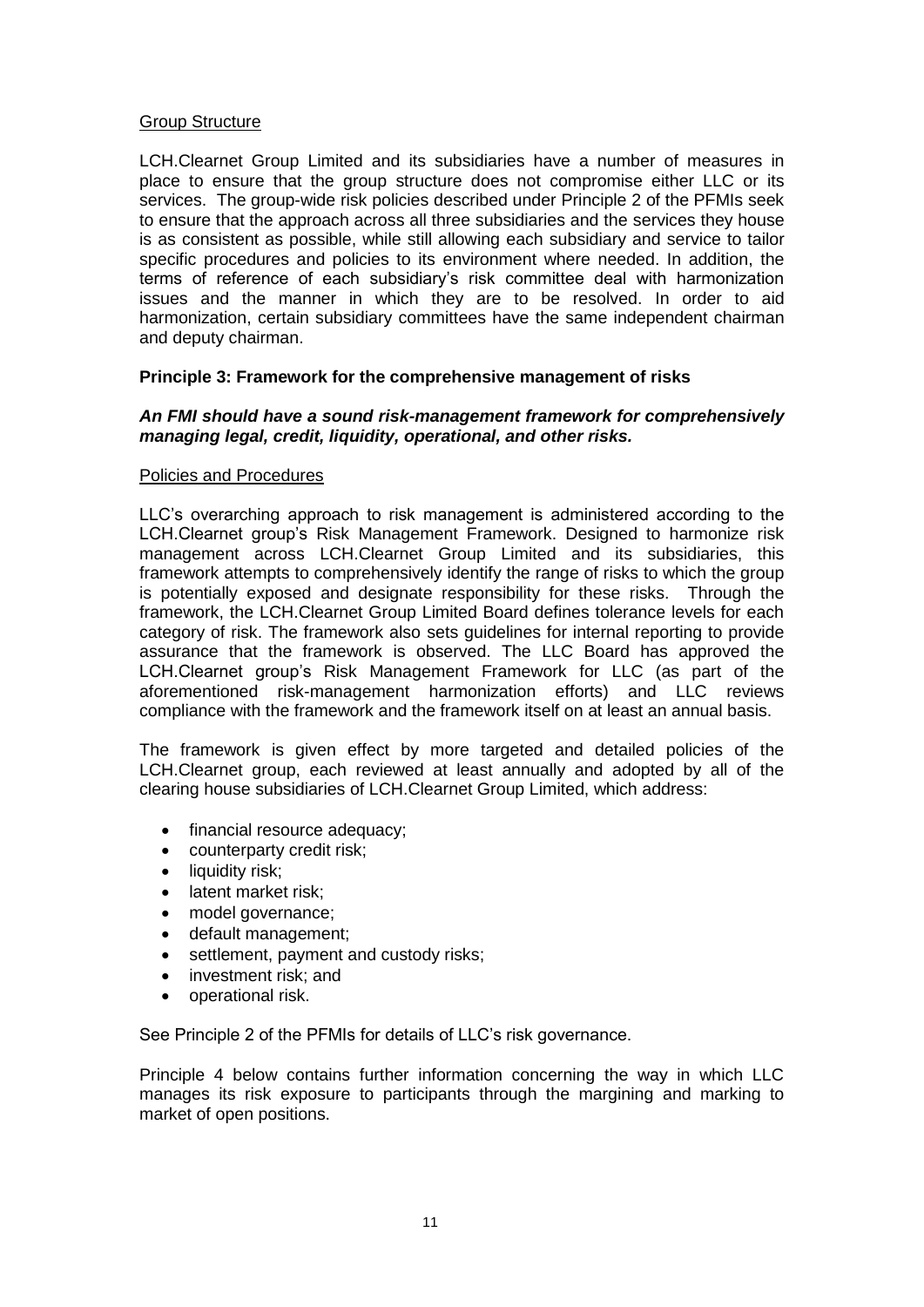### Incentives for members to manage risks they pose to LLC

Since initial margin and default fund requirements are proportional to the risk posed by that member's positions, each member has an incentive to manage and contain the risks it poses to LLC in order to reduce its financial obligations. LLC's application of margin multipliers, which increase initial margin requirements as credit, liquidity, concentration and sovereign risks exceed certain base assumptions, provide additional incentives to avoid particularly risky portfolios.

Incentives to contain risks also arise from the design of LLC's loss-sharing mechanism, which prioritizes default fund contributions according to the scale of members' contributions to LLC's risk exposure and the competitiveness of members' bids in the auction of a defaulter's portfolio (see Principle 13 of the PFMIs for more detail on loss mutualization in the event of default).

### Interdependencies

The LCH.Clearnet group Risk Management Framework takes into account risks posed by clearing members that provide other services to LLC. In particular, LLC seeks to manage risks posed by payment and settlement intermediaries (see Principle 9 of the PFMIs), custodians (see Principle 16 of the PFMIs), essential service providers (see Principle 17 of the PFMIs), and other FMIs (see Principle 20 of the PFMIs).

By managing risks posed to its solvency and orderly operation, LLC limits the risks that it poses to other entities and to financial markets.

LLC has Recovery and Wind-Down Plans in place as required by CFTC Regulation 39.39. These Plans were developed in consultation with Ltd and harmonized with Ltd to the extent possible .

# **Principle 4: Credit risk**

*An FMI should effectively measure, monitor, and manage its credit exposures to participants and those arising from its payment, clearing, and settlement processes. An FMI should maintain sufficient financial resources to cover its credit exposure to each participant fully with a high degree of confidence. In addition, a CCP that is involved in activities with a more complex risk profile or that is systemically important in multiple jurisdictions should maintain additional financial resources sufficient to cover a wide range of potential stress scenarios that should include, but not be limited to, the default of the two participants and their affiliates that would potentially cause the largest aggregate credit exposure to the CCP in extreme but plausible market conditions. All other CCPs should maintain additional financial resources sufficient to cover a wide range of potential stress scenarios that should include, but not be limited to, the default of the participant and its affiliates that would potentially cause the largest aggregate credit exposure to the CCP in extreme but plausible market conditions.* 

The LCH.Clearnet group's credit assessment policy provides a uniform framework for credit risk assessments pertaining to clearing members and other corporate/banking counterparties across LCH.Clearnet Group Limited and its subsidiaries, including settlement agents, custodians, the protected payment system (PPS) banks, concentration banks, investment counterparties and margin collateral issuers.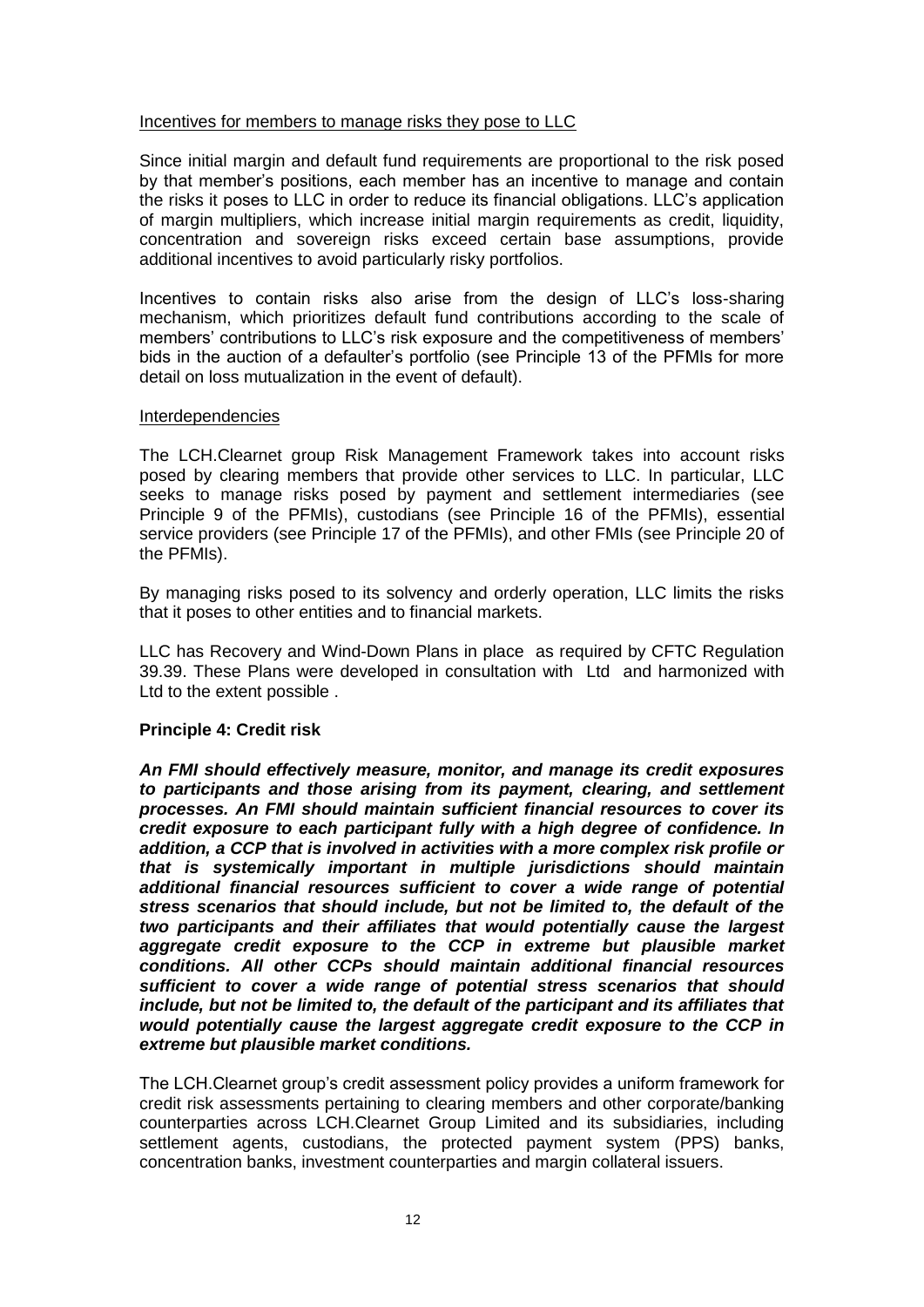#### Credit exposures

LLC manages its credit exposures to members through the maintenance of prefunded financial resources, the enforcement of participation criteria, and regular monitoring. In addition, the LLC Rulebook allows LLC to call for additional funds from members under certain conditions.<sup>12</sup>

LLC calculates internal credit ratings for each member through an assessment of both quantitative and qualitative factors. These ratings influence LLC's Risk Management Department's response to more specific risks identified by daily monitoring, as well as determining the frequency of future assessments of each member. These internal credit ratings are approved by the Credit Risk Management Committee and notified to the Executive Risk Committee.

To access SwapClear US through LLC, an institution must become a clearing member of LLC. Participation criteria include minimum net capital of US \$50 million, as well as a satisfactory assessment of financial and operational capabilities by LLC.<sup>13</sup> LLC additionally requires that each SwapClear US member have, within its corporate group, at least one banking institution, credit institution, securities firm, investment firm or similar entity licensed by the competent authorities of the United States, or a member state of the European Union, or the equivalent of a banking institution, credit institution, securities firm, investment banking firm or similar entity licensed by the competent authorities of a country outside the United States and the European Union and which is subject to prudential rules considered by LLC to be at least as rigorous as those applicable to similar entities within the United States or the European Union.<sup>14</sup>

LLC may impose further conditions on members, including a requirement to provide additional collateral.<sup>15</sup> LLC has the right to request additional financial information from a member at its discretion.

#### Credit risk monitoring

LLC's Risk Management Department is responsible for reviewing each member's creditworthiness and financial condition. LLC utilizes an internal credit scoring framework which considers both qualitative and quantitative factors including financial profile (asset quality, capital adequacy, funding & liquidity and profitability), operational capability (operating environment, operational profile and risk management policies & procedures), guarantees of support and sovereign ceiling considerations. Members' positions are monitored continuously, with particular focus on the size of each member's cleared positions relative to its capital and to the total open interest in a particular contract.

LLC monitors members' compliance with the net capital requirement on an on-going basis and members are obliged to provide certain financial information for this purpose under the Rulebook. All members are also obliged to notify LLC immediately in the case of a significant reduction in its shareholders' funds or net capital as compared to their previous financial returns.

 $12$ See, e.g., LLC Regulation 106, 302

<sup>&</sup>lt;sup>13</sup> LLC Regulation 102(b)(i)

<sup>&</sup>lt;sup>14</sup> LLC Regulation 102(b)(vi).

<sup>&</sup>lt;sup>15</sup> LLC Regulation 106(h), LLC Procedure 1.6.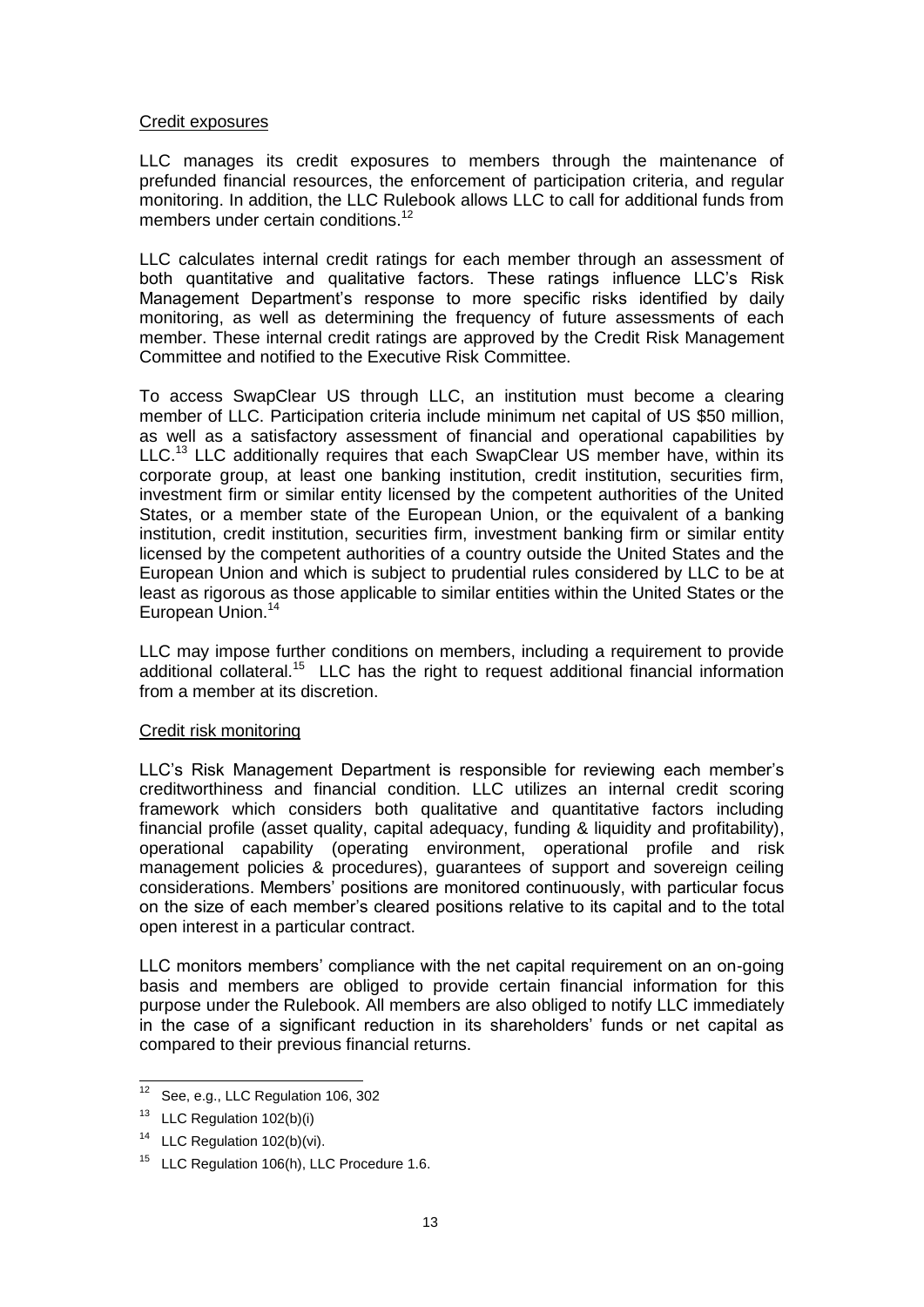All open positions are marked to market daily.<sup>16</sup> For SwapClear US, marking-tomarket uses LLC's published zero-coupon yield curves; variation margin equal to the change in the net present value of each member's portfolio is then paid to or by LLC. This practice ensures that LLC's valuations of members' positions remain current and that losses do not accrue over time (which would otherwise impair the ability of LLC's financial resources to cover market risk in the event of a default). Rates are typically sourced from banks or brokers.

LLC collects initial margin to cover potential losses incurred during the close-out of a defaulted member's positions.

Initial margin requirements for SwapClear US are calculated using the Portfolio Approach to Interest Rate Scenarios (PAIRS) model.<sup>17</sup> The model calculates expected shortfall on a portfolio over an assumed five-day holding (close-out) period, based on approximately ten years of historical market data. The model also accounts for historical FX rate movements relative to U.S. dollars, to address the FX risk of positions denominated in other currencies.

SwapClear US's initial margining also incorporates a margin multiplier framework that requires extra margin to cover any credit, liquidity, concentration and sovereign risks not captured by the PAIRS model. Further, the holding (close-out) period used to determine initial margin requirements on the positions of a member's customer (i.e., "client" positions) is subject to an additional two days.

Initial margin is called at least daily. LLC makes additional intraday margin calls when margin liabilities exceed predetermined credit thresholds, based on portfolio revaluations conducted multiple times each day.<sup>18</sup>

#### Risk coverage

LLC's rules provide for a number of financial resources to cover its credit exposures. These consist of: (1) margin provided by members in respect of their outstanding positions; (2) capital contributions from LLC; and (3) a pooled default fund of paid-up contributions from members. These resources would be used in the following order to cover losses due to a member's default: (A) the defaulted member's margin and default fund contributions; (B) LLC's capital contribution; and (C) contributions from non-defaulting members to the default fund. In the event that LLC's default fund is diminished by 25% or more, LLC has the authority under its Rulebook to require nondefaulting members to pay additional "unfunded" contributions to the default fund that, with respect to each default, cannot exceed an amount equal to each clearing member's funded contribution requirements. LLC cannot call "unfunded" contributions with respect to more than three defaults in a six-month period. In addition, LLC can request that its clearing members voluntarily replenish the default fund.

The size of the SwapClear US default fund was approximately \$260 million as of November 2015. It comprises two components: a core component and an additional component that supports the intraday provision of credit needed to facilitate 'realtime' trade registration.

 $\overline{a}$ 

<sup>&</sup>lt;sup>16</sup> LLC Regulation 402.

<sup>&</sup>lt;sup>17</sup> LLC Procedures 2A.8.

<sup>&</sup>lt;sup>18</sup> LLC Procedures 2A.8.3.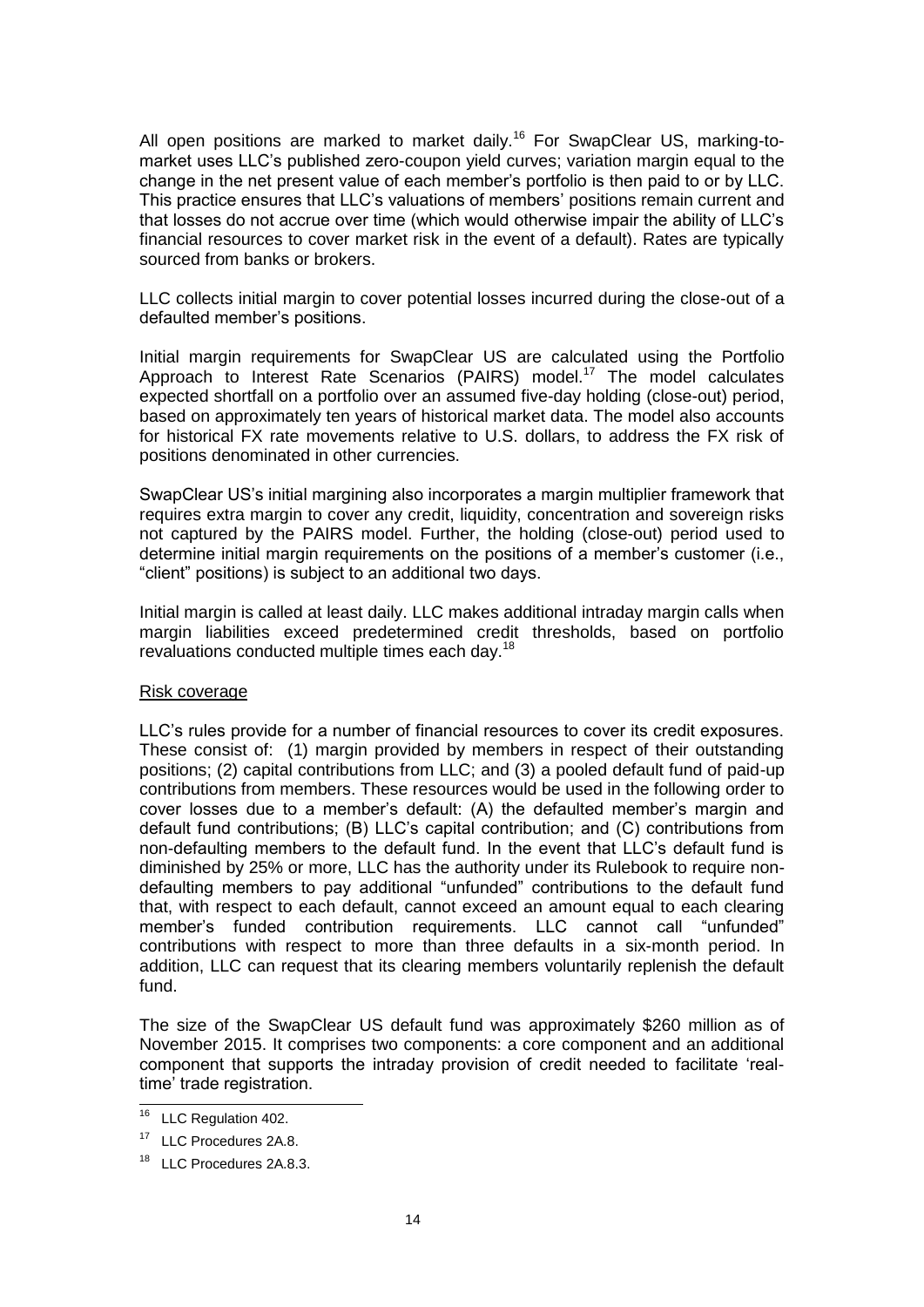The core component is sized to cover the sum of the stress-test losses of the two clearing members creating the largest financial exposure to LLC in extreme but plausible conditions (and the stress-test losses of their affiliates and clients) in excess of margin, plus an additional buffer of ten percent.<sup>19</sup> However, the core component is currently subject to a cap of \$5 billion.<sup>20</sup> It is subject to a floor of \$10 million multiplied by the number of current clearing members. The core component is resized monthly with reference to a rolling look-back period of 60 business days.<sup>21</sup>

The proportion of the core component that each clearing member is obliged to contribute is calculated according to that member's average initial margin requirement for the previous month as a share of all clearing members' aggregate initial margin requirements.

In accordance with CFTC requirements, new trades are registered with (i.e., novated to) LLC as quickly as technologically practicable following submission, subject to LLC holding sufficient collateral to cover the incremental margin requirement or the incremental margin requirement being within specified tolerance limits for the relevant members based in part on internal credit ratings.

LLC mitigates the credit risk that arises from offering trade registration tolerance limits through an additional component in the default fund. This additional component is sized to cover the sum of the two largest members' stress-test losses (and the stress-test losses of their affiliates and clients) arising from the extension of intraday tolerance limits. The proportion that each member is obliged to contribute is based on its tolerance limit utilization relative to the aggregate utilization of all members over the prior 20 business days, subject to a floor of \$6.25 million and a cap of \$40 million.<sup>22</sup> Member contributions to the additional component are rebalanced on the same timeline as those to the core component.

The Rulebook allows LLC to call from members pre-specified amounts of additional capital to replenish default fund resources utilized as a result of a member's default. $^{23}$ See Principle 13 for more detail. In the event of a default, LLC is permitted to call an amount equal to a member's contribution requirement to satisfy LLC's losses with respect to the default.

#### Stress testing

LLC assesses the sufficiency of the default fund through daily stress testing. Sufficiency is assessed with reference to the sum of the two largest stress-test losses under extreme but plausible scenarios, plus the stress-test losses of their affiliates and clients. This process involves the daily re-valuation of each member's portfolio using a set of historical and theoretical stress-test scenarios incorporating price and volatility shifts to estimate a worst-case loss in excess of that member's initial margin.

The stress-testing framework is reviewed periodically, with a full review of the coverage of the contracts cleared, model assumptions and parameters. This process

j

 $19$  LLC Regulation 303(g).

<sup>&</sup>lt;sup>20</sup> LLC Regulation 303(c) – a cap above \$5 billion would require a Rulebook change.

<sup>&</sup>lt;sup>21</sup> LLC Regulation  $303(g)$ .

 $22$  LLC Regulation 303(f).

<sup>23</sup> LLC Regulations 310, 311.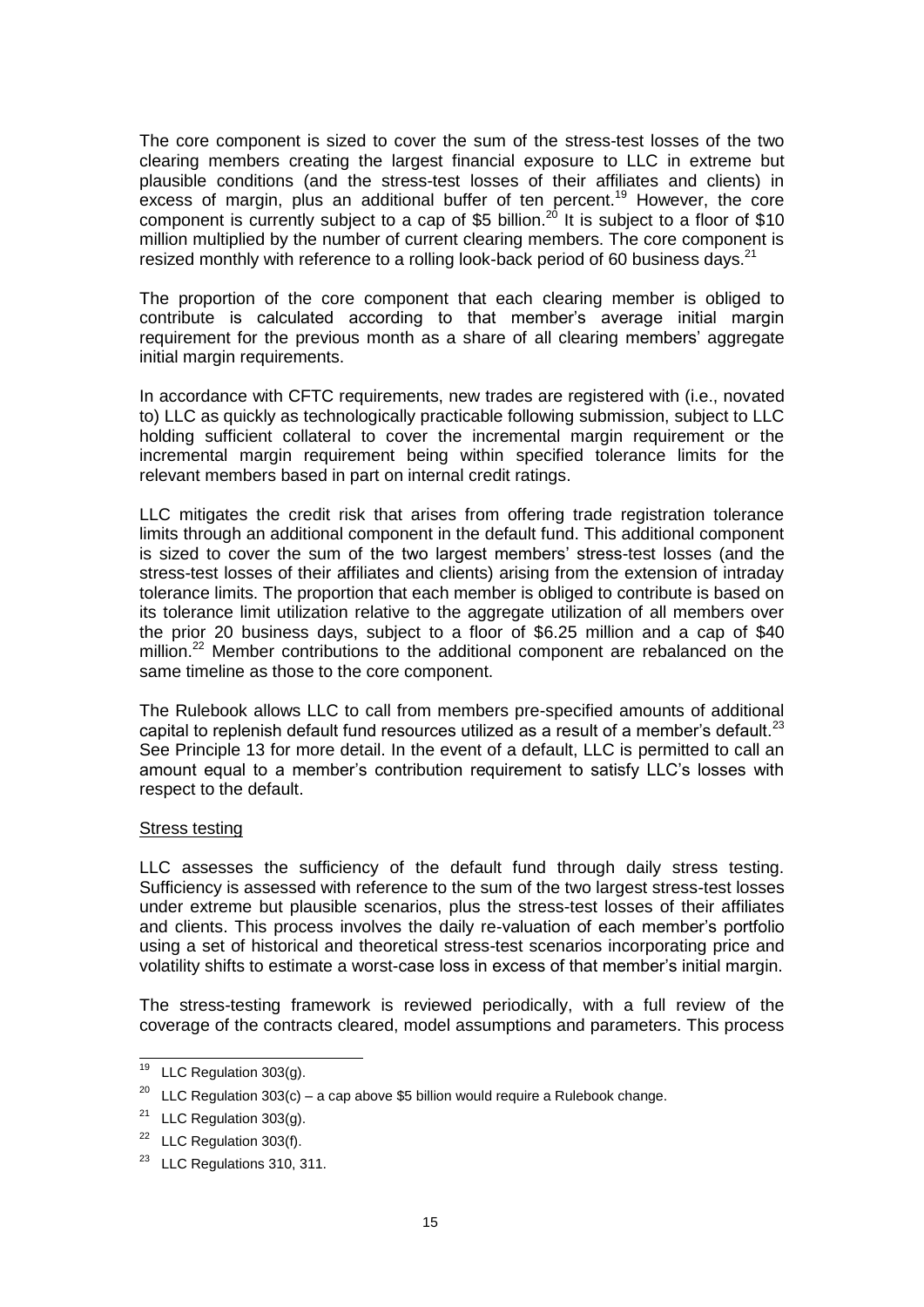also involves a review of stress-test scenarios to ensure their plausibility and accuracy. In addition, ad hoc reviews are carried out when it is deemed that a change in the market may have a material impact on any scenario's plausibility.

### **Scenarios**

LLC maintains a record of historical stress-test scenarios covering financial crises and exceptional trading days from 1987 onwards. From these, LLC's Risk Management Department is responsible for selecting those historical periods that are sufficiently extreme to include as stress-test scenarios. These selections are subject to approval by both the Executive Risk Committee and the LLC Risk Committee. In addition, the Executive Risk Committee reviews and adds new periods of increased market volatility to the set of stress-test scenarios as soon as practicable.

Stress testing for SwapClear US currently considers a suite of extreme but plausible scenarios, comprising the most volatile five-day periods since 1992, as well as a number of theoretical stress scenarios, including Eurozone break-up scenarios. The results of this daily stress testing are also used (in conjunction with a back-testing process) to determine the appropriateness of the underlying assumptions and parameters used in the stress testing regime.

### Reporting and follow-up

Stress testing is incorporated as part of the routine oversight and monitoring of members. Daily stress-test results that exceed certain predefined thresholds must be escalated to LLC's CEO and Risk Committee. In the normal course, a summary of the stress-test results and accompanying analysis is presented to the LLC Risk Committee for review on a quarterly basis.

LLC's Risk Management Department has the right to call additional margin from any member with projected stress-test losses that exceed predefined thresholds based on that member's LLC internal credit assessment. In addition, members with projected stress-test losses that exceed the size of the default fund are called for additional margin in the amount of the breach. $24$ 

# **Principle 5: Collateral**

*An FMI that requires collateral to manage its or its participants' credit exposure should accept collateral with low credit, liquidity, and market risks. An FMI should also set and enforce appropriately conservative haircuts and concentration limits.*

#### Collateral criteria

The LCH.Clearnet group's collateral policy places restrictions on the classes of collateral that may be accepted by LLC:

 Variation margin payment obligations must be met at least daily in cash and in the currency of the relevant contract.

 $24$ <sup>24</sup> As stress testing occurs after SwapClear US closes at midnight, this additional margin is collected the next morning. See Principle 6 for more details on SwapClear's daily margin processes.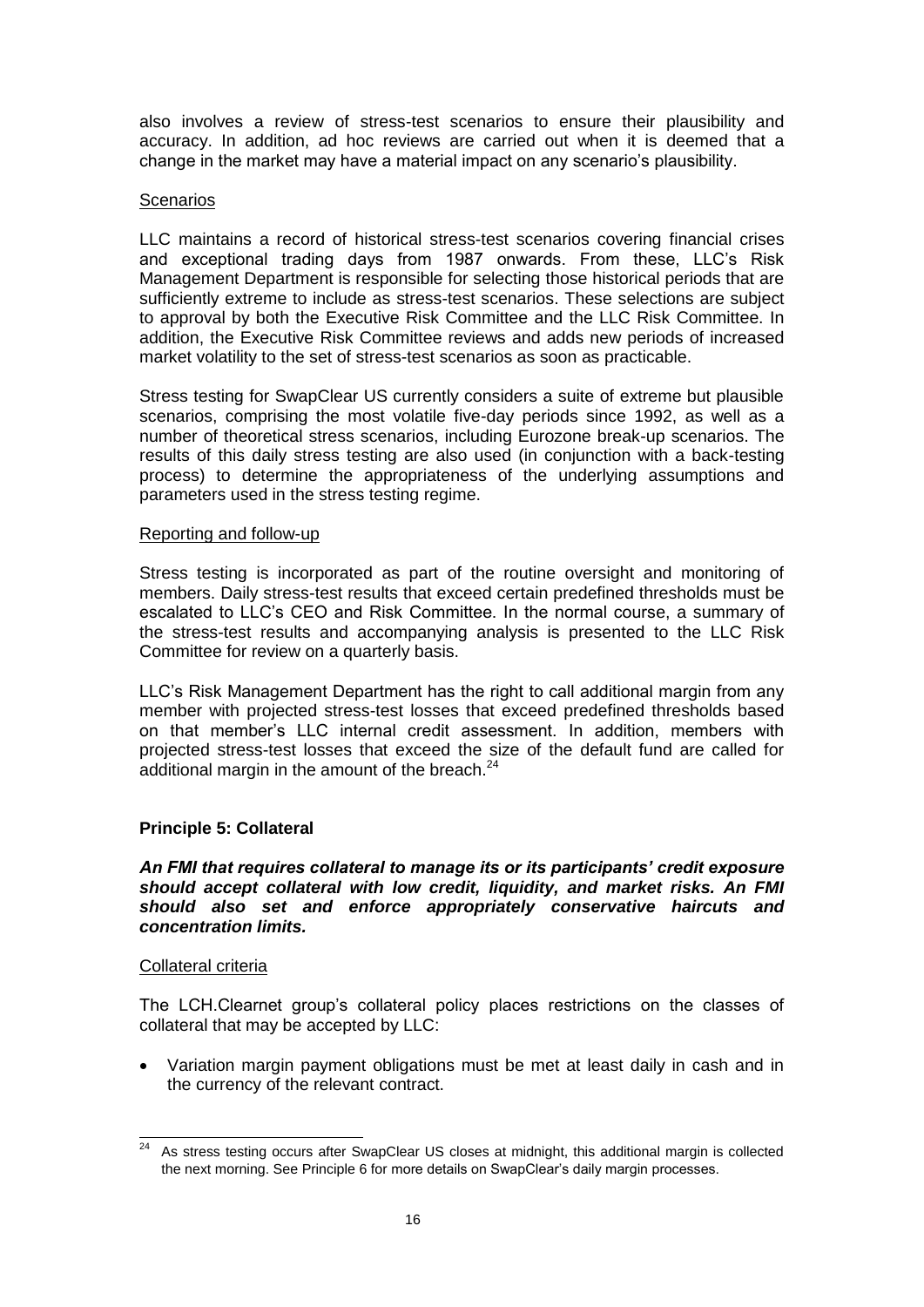- LLC only accepts U.S. dollars cash for margin cover for initial margin<sup>25</sup>.
- LLC may accept tradeable securities if they are of high credit and liquidity quality and can be reliably marked to market. LLC does not accept securities close to maturity or subject to specific corporate events. The list of collateral accepted by LLC can be found on LLC's website. $26$
- All collateral posted to LLC is held at U.S. depository institutions or their designated Agents.

### Valuation and haircuts

LLC marks its collateral holdings to market daily, using observed market prices obtained from published sources. In accordance with the LCH.Clearnet group's collateral policy, LLC will not accept a currency or security for collateral unless there is readily available market data from an authorized source.

Base haircuts are applied to non-cash collateral to account for market risk. To ensure haircuts are appropriate for stressed market conditions, add-ons may be applied to cover credit risk, concentration and liquidity risk, wrong-way risk and FX risk.

Haircuts are reviewed by LLC's Risk Management Department quarterly. They are also subject to intra-quarter monitoring and any risk-related issues are escalated to Group Risk Management if necessary. The Executive Risk Committee reviews the appropriateness of the LCH.Clearnet group's collateral policy on an annual basis.

In order to reduce the need for procyclical adjustments, haircuts are calibrated to cover periods of major market stresses, including the Lehman default and the European sovereign debt crises.

#### **Concentration**

The LCH.Clearnet group's collateral policy includes a concentration framework that limits the amount of collateral members can post in particular securities. Additionally, LLC reserves the right to place concentration limits on particular asset types and to manage specific concentration in members' collateral portfolios. Where positions are considered to be excessively concentrated, members will be contacted to re-align their portfolio.

Currently, concentration limits apply to government securities (in limited circumstances) under a framework for managing sovereign risk.<sup>27</sup>

#### Collateral management

The LCH.Clearnet group operates its own online, proprietary collateral management system. Members are able to view their current cash and security balances via a web interface, although only cash balances used to cover initial margin, and not variation margin calls, are shown. The collateral management system also allows members to access collateral valuation reports and provide instructions to LLC to:

 $\overline{a}$  $^{25}$  Variation Margin is always payable in the currency of the swap.

<sup>26</sup> <http://www.lchclearnet.com/risk-collateral-management/collateral-management/acceptable-collateral>

 $27$  Details on the limits on FNMA, FHLMC, and FHLB Agency Debentures are available on LLC's website *-* <http://www.lchclearnet.com/risk-collateral-management>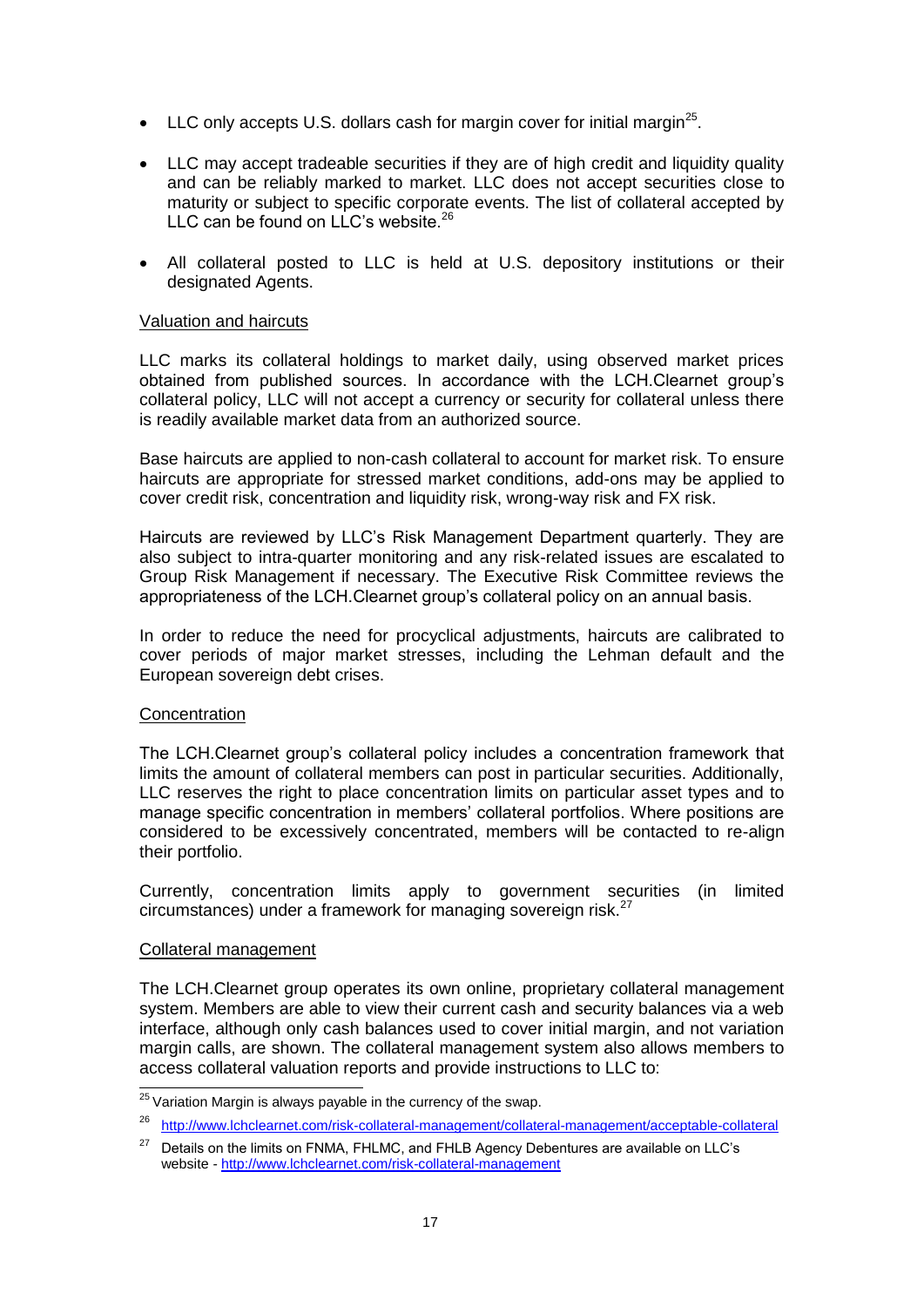- lodge, release, or substitute non-cash collateral both bilaterally and through a tri-party mechanism; and
- deposit and withdraw cash

The collateral management system allows instructions to be input at any time, but instructions are only actioned during the Collateral and Liquidity Management Department's operating hours: 08:00 to 18:00 (New York time).<sup>28</sup> Additional (i) CSD or (ii) custodian specific deadlines apply for same-day settlement.

The system interfaces to the LLC back-office systems and is able to show collateral balances in real time. In addition to the user-interface for clearing members that system also provides functionality to the Collateral Operations department enabling them to, for example:

- view incoming requests to move collateral to/from the clearing house;
- generate SWIFT messages to tri-party agents in order to open, change or close tri-party collateral transactions;
- automatically generate email notifications of status changes on collateral instructions;
- view "LSOC cover valuation reports" to clearing services;
- monitor intraday cash balances on PPS bank accounts and calculate and view intraday exposures.

Members are required to make variation margin payments to LLC within one hour of notification that payment is due. LLC credits or debits the change in the net present value of a clearing member's swap portfolio on a daily basis.<sup>29</sup> Members must give LLC no less than two business days of notice of their intention to request withdrawal of cash collateral and its replacement by the lodgment of non-cash collateral.<sup>30</sup>

# **Principle 6: Margin**

# *A CCP should cover its credit exposures to its participants for all products through an effective margin system that is risk-based and regularly reviewed.*

#### Margin levels

LLC requires each member to post initial margin to cover potential losses arising in the event of that member's default. For SwapClear US, LLC utilizes the PAIRS model.

The PAIRS model calculates initial margin requirements to cover potential losses to LLC as a result of closing out a defaulted member's portfolio. The model uses historical price movements to simulate potential adverse changes in the value of a member's current cleared portfolio over the assumed five-day holding (close-out) period. The model also considers historical FX rate movements to incorporate FX risk.

 $\overline{a}$ 

 $28$  LLC Procedures 4.2.4.

<sup>29</sup> LLC Procedures 2A.6.4.

<sup>&</sup>lt;sup>30</sup> LLC Procedures 3.3.1.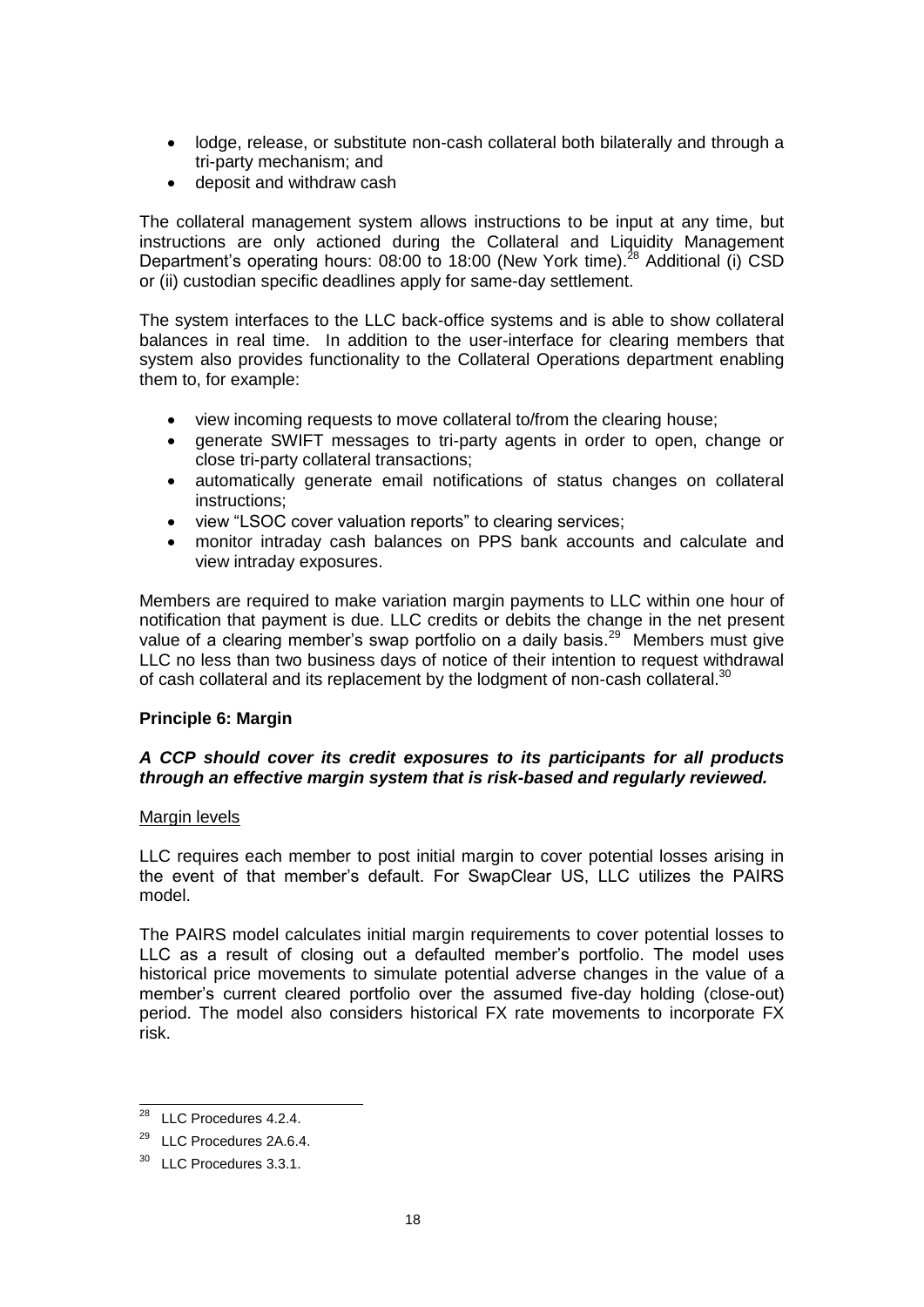In addition to the base requirement, LLC employs a margin 'multiplier' framework that requires members to post additional margin to cover credit, liquidity, concentration and sovereign risks that exceed the close-out assumptions of the PAIRS model. Further, initial margin requirements for client positions use a holding (close-out) period of seven days to reflect incremental market risk arising from a longer assumed close-out process.

## Pricing

For the valuation of members' positions, LLC sources price quotes from a number of banks and brokers via established data sources. Upon receipt, each quote is subject to validation checks. Quotes that satisfy all checks are then consolidated to produce a single reference price.

### Models

Base initial margin requirements for SwapClear US provide LLC coverage based on expected shortfall. This is calculated by the PAIRS model, which simulates changes to the value of a SwapClear US member's portfolio based on historical price movements from a ten year look back period. The coverage of potential future exposures has a confidence level of at least 99.7 percent.

The PAIRS model uses an assumed holding (close-out) period of five days for the proprietary house positions of members. For client positions, this close-out period assumption is increased to seven days. LLC additionally applies margin requirement "multipliers" by member to cover further credit, liquidity, concentration and sovereign risks that exceed the assumptions of the base calculation.

The need for procyclical margining changes in the PAIRS model is mitigated through features such as: expected shortfall, the use of a long look-back period that includes a number of significant market stresses (*e.g.*, the Lehman default) and the use of exponentially weighted moving average volatility scaling.

Initial margin is called at least daily. Portfolios are also re-valued at least once intraday to take account of changes in both prices and positions; LLC makes intraday margin calls when margin erosion exceeds predetermined, member-specific thresholds.<sup>31</sup>

#### Intra-day calls

All SwapClear US positions are marked to market on at least a daily basis. This practice ensures that LLC's valuations of member positions remain current and that losses do not accrue over time (which would otherwise impair the ability of LLC's initial margin to cover market risk in the event of a member default).

LLC has the authority and operational capacity to make intraday variation margin calls and payments.<sup>32</sup> The LLC Rulebook allows LLC to call additional intraday margin any time within the operational day.

**Offsets** 

 $\overline{a}$ 

<sup>&</sup>lt;sup>31</sup> LLC Procedures 2A.8.3.

 $32$  LLC Regulation 106(e).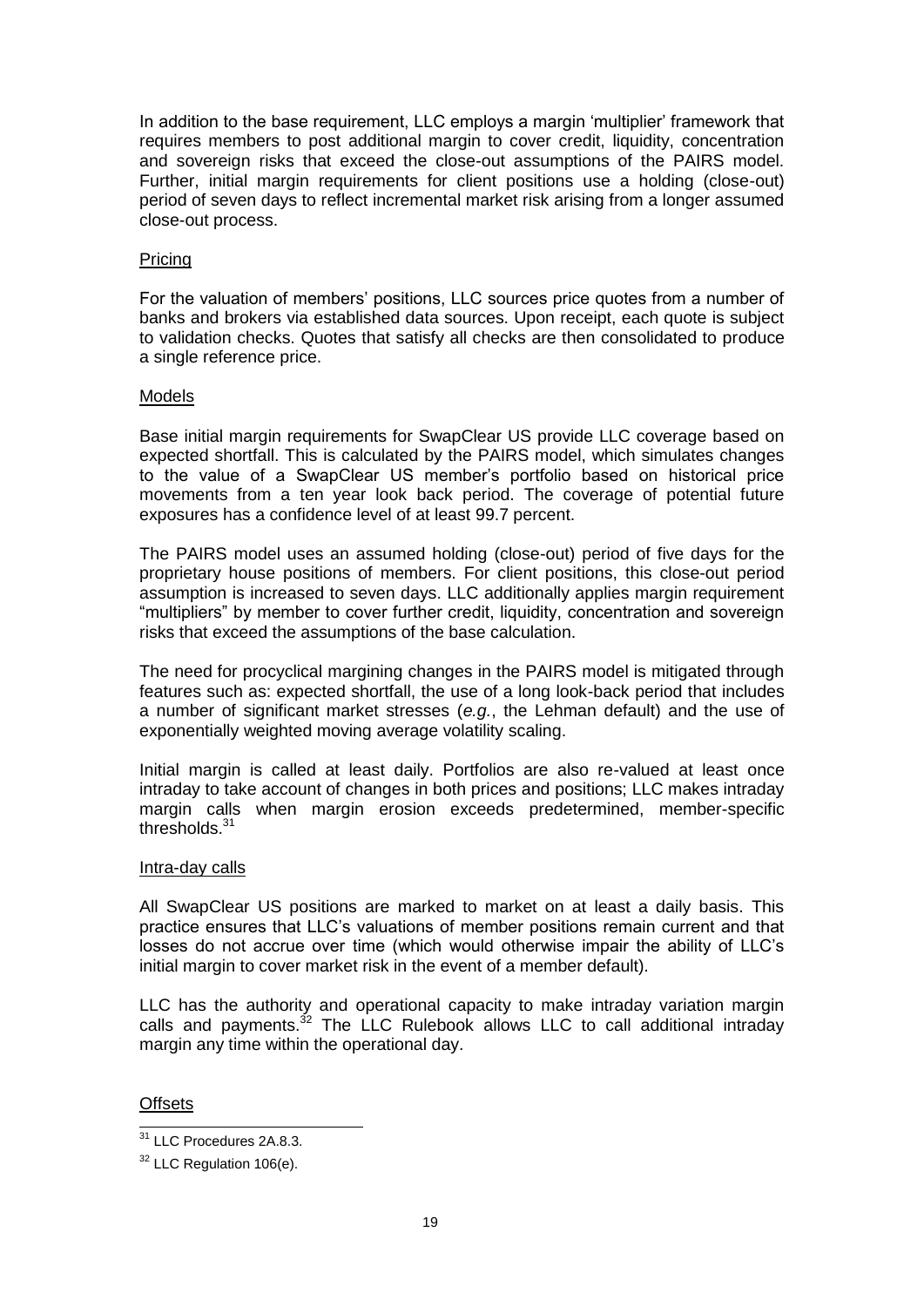SwapClear US's initial margin methodology calculates requirements at the portfolio level; effectively, margin is offset across currencies and products within the same asset class. However, the PAIRS model is based on historical price movements, and thus margins are only offset to the extent that a reliable correlation is observed between the various cleared interest rate products.

LLC does not permit the cross-margining of SwapClear US positions against positions cleared by other CCPs.

#### Model testing

Initial margin must be sufficient to cover 99.7 percent of observed price movements. This coverage is backtested on a daily basis against actual and hypothetical portfolios, with backtest results reviewed monthly. If backtesting suggests the margin coverage target cannot be met, LLC will conduct a root cause analysis including further investigation into the performance of the margin model. Additional backtesting is performed on a monthly basis and margin coverage breaches are used to identify any model weaknesses with respect to specific products, risk factors and market conditions.

#### Validation

LLC reviews all models on at least an annual basis, $33$  considering data over the past year. Independent review of margin models considers all backtesting and stresstesting results and tests the performance of the models across various levels of confidence, and the calibration of the underlying parameters of models. In addition, LLC's margining policies and outcomes are reviewed on a regular basis by the LLC Audit and Risk Committees.

The model review evaluates the validity of the margin model in theory and its performance in practice, and also appraises its parameters and assumptions. The review considers any changes in market practice and recent market conditions. The outcome of the model review is reported to the Executive Risk Committee for approval before submitting to LLC's Risk Committee.

Material changes to margin methodology are subject to LLC's full risk governance process, which includes both internal review and external validation of the model, and must receive approval from the Executive Risk Committee, LLC's Risk Committee and the LLC Board.

# **Principle 7: Liquidity risk**

*An FMI should effectively measure, monitor, and manage its liquidity risk. An FMI should maintain sufficient liquid resources in all relevant currencies to effect same-day and, where appropriate, intraday and multiday settlement of payment obligations with a high degree of confidence under a wide range of potential stress scenarios that should include, but not be limited to, the default of the participant and its affiliates that would generate the largest aggregate liquidity obligation for the FMI in extreme but plausible market conditions.* 

Liquidity risk framework

l  $33$  LLC Procedure 3.6.18.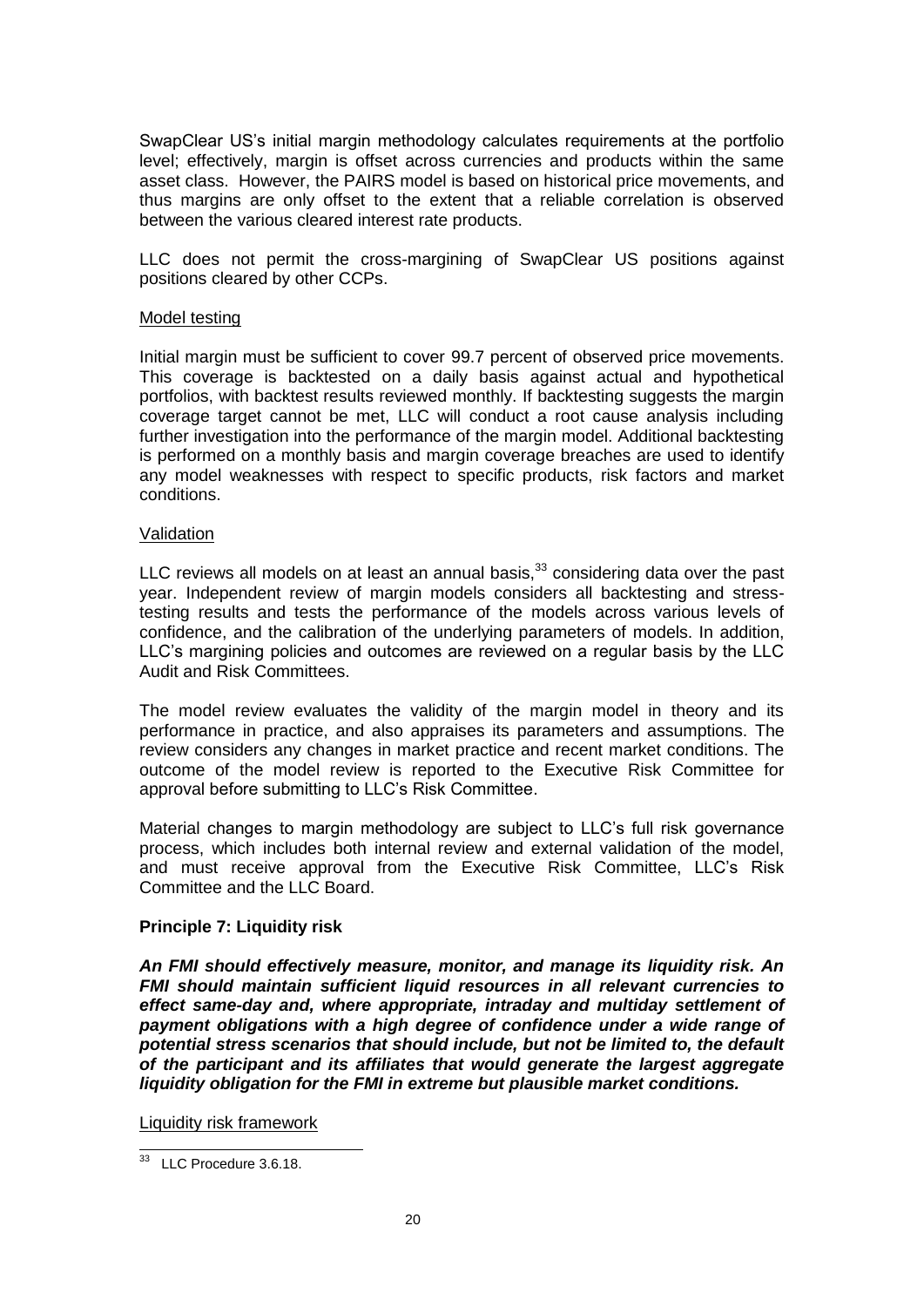Liquidity risk is the risk of not being able to satisfy expected and unexpected financial obligations. LLC identifies two potential sources of liquidity risk: (1) stressed outflows from daily operations and (2) management of member defaults. The main driver for daily operational liquidity outflows is the return of cash collateral to members. Member default liquidity risks arise from the fulfillment of the obligations of the defaulted member (typically variation margin payments to non-defaulted clearing members) and losses due to the close-out of the defaulted member's cleared positions. In addition, liquidity pressures may be exacerbated by any FX mismatches. Operational liquidity flows are managed on a day-to-day basis by LLC's Collateral and Liquidity Management Department in accordance with the LCH.Clearnet group's liquidity policy.

LLC's Rulebook provides that a variation margin settlement cycle takes place once per day. As part of this cycle, cleared contracts are marked to market and a cash payment is made with respect to the change in net present value of the relevant portfolio in the currency of the swap. In the event of a clearing member default, LLC will pay out all variation margin payments, even though the defaulter may not have made any or all variation margin payments to LLC for that cycle, from its available liquid resources. The default resources described above under Principle 4 are available to LLC to make or reduce these payments.<sup>34</sup>

LLC also calculates liquidity requirements under stress scenarios including the default of the two members (and any members affiliated therewith) that would give rise to the largest liquidity requirement following a default. Based on these stress tests, LLC sets daily operational liquidity targets for U.S. dollars to ensure outflows related to normal business activities can be met.

#### Measurement and monitoring

The LLC Risk Management Department is responsible for the monitoring and measuring of the adequacy of the cash levels held to meet liquidity outflows. The role of managing the day-to-day liquidity belongs to the Collateral and Liquidity Risk Management Department.

Liquidity metrics and other key liquidity performance indicators are reported daily to senior management. Exceptions and issues are discussed at the Assets and Liabilities Committee and raised to the Executive Risk Committee for approval as appropriate. Breaches in liquidity limits are escalated immediately to senior management and the Collateral and Liquidity Management Department.

#### Liquid resources

LLC's primary liquid resources consist of cash and highly marketable securities provided by members as collateral.

LLC's liquid resources are managed in compliance with its investment and liquidity policies to ensure capital preservation and availability of liquidity to meet stressed liquidity requirements. Specifically, investments are managed such that maturing investment cash flows each day are sufficient to cover estimated operational needs as well as the potential liquidity needs in the event of the default of the two largest members.

l  $34$  See, also, the discussion under Principle 8 below with respect to the finality of this daily settlement.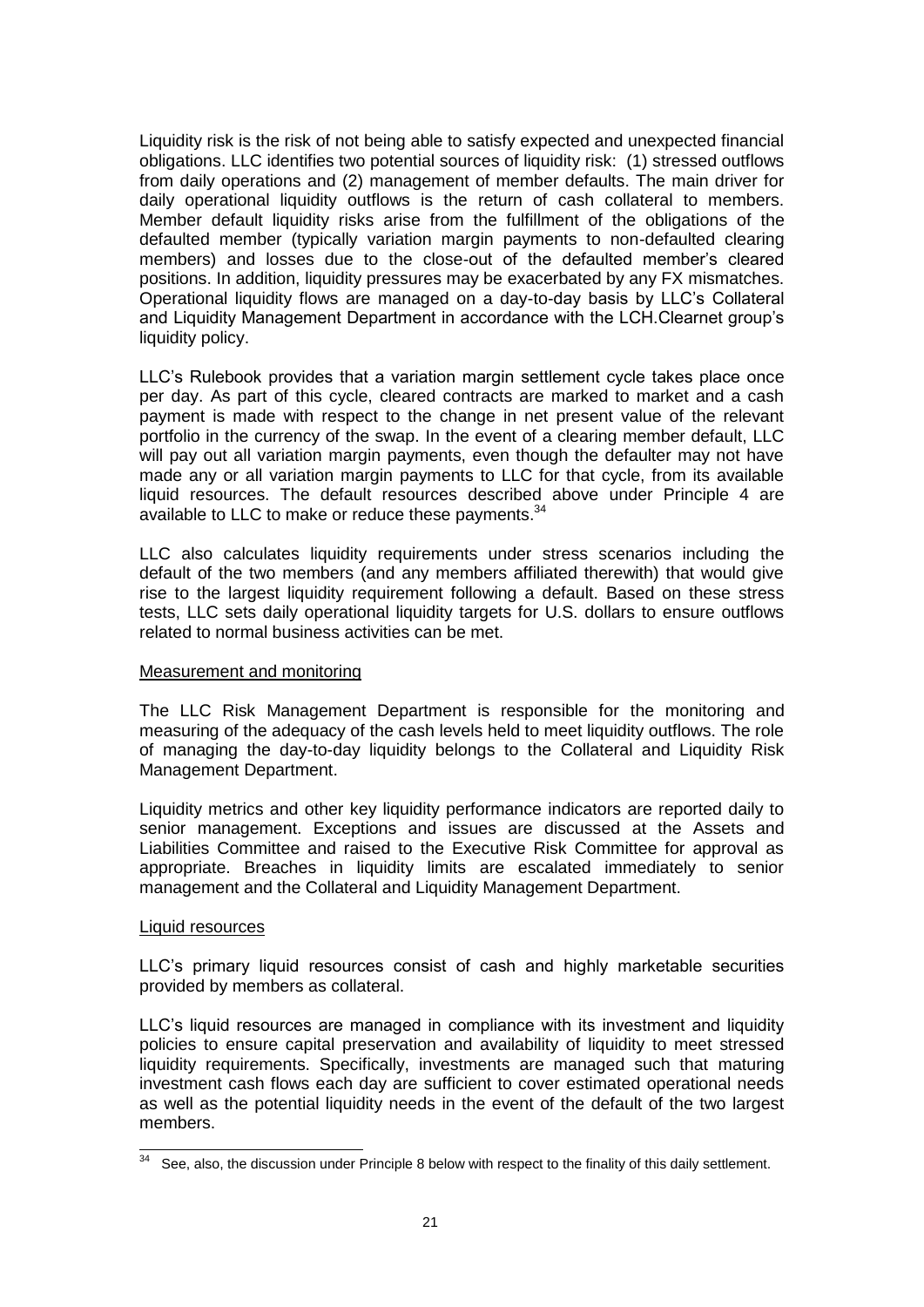LLC also has access to a committed FX line from a major bank in order to meet its potential intra-day settlement obligations in multiple currencies.

LLC engages in reciprocal repurchase transactions and periodically engages in repurchase transactions in securities to test its access to secured funding.

LLC does not have access to central banks.

#### Assessment of providers

LLC periodically tests its procedure for accessing liquidity through market transactions conducted by the Collateral and Liquidity Management team.

#### Stress testing

LLC carries out daily default liquidity stress tests and models its liquidity profile out to 30 days. The model considers the default of the two members that would give rise to the largest liquidity requirements. Default liquidity stress testing takes into consideration other relationships which LLC may have with the defaulted members.

The results of liquidity stress testing are reported to senior management on a daily basis. In addition, monthly reviews are provided to the LCH.Clearnet Group Limited Assets and Liabilities Committee.

#### **Principle 8: Settlement finality**

#### *An FMI should provide clear and certain final settlement, at a minimum by the end of the value date. Where necessary or preferable, an FMI should provide final settlement intraday or in real time.*

#### Finality

The Rulebook sets out the conditions under which settlement obligations become final and irrevocable. LLC instructs payments to and from members via 'Payment Transfer Orders', sent via the SWIFT messaging system to the relevant member's settlement bank in LLC's PPS (i.e., the member's PPS bank); see Principle 9 for more details on the PPS. The Procedures specify that a member's obligation to LLC will be deemed to be satisfied only when funds have been transferred from the PPS bank to LLC's account at its concentration bank and any time permitted by the relevant payment system for the recall of any such payment has expired. Further, the Procedures specify that LLC's obligation to a member will be deemed met when funds have been transferred from LLC's concentration bank to the member's PPS bank.<sup>35</sup>

LLC has received legal advice confirming its rights to use funds received by way of cash payment by a member through the PPS banks notwithstanding the default of that clearing member.

Timing

 $\overline{a}$  $35$  LLC Procedures 3.2.4.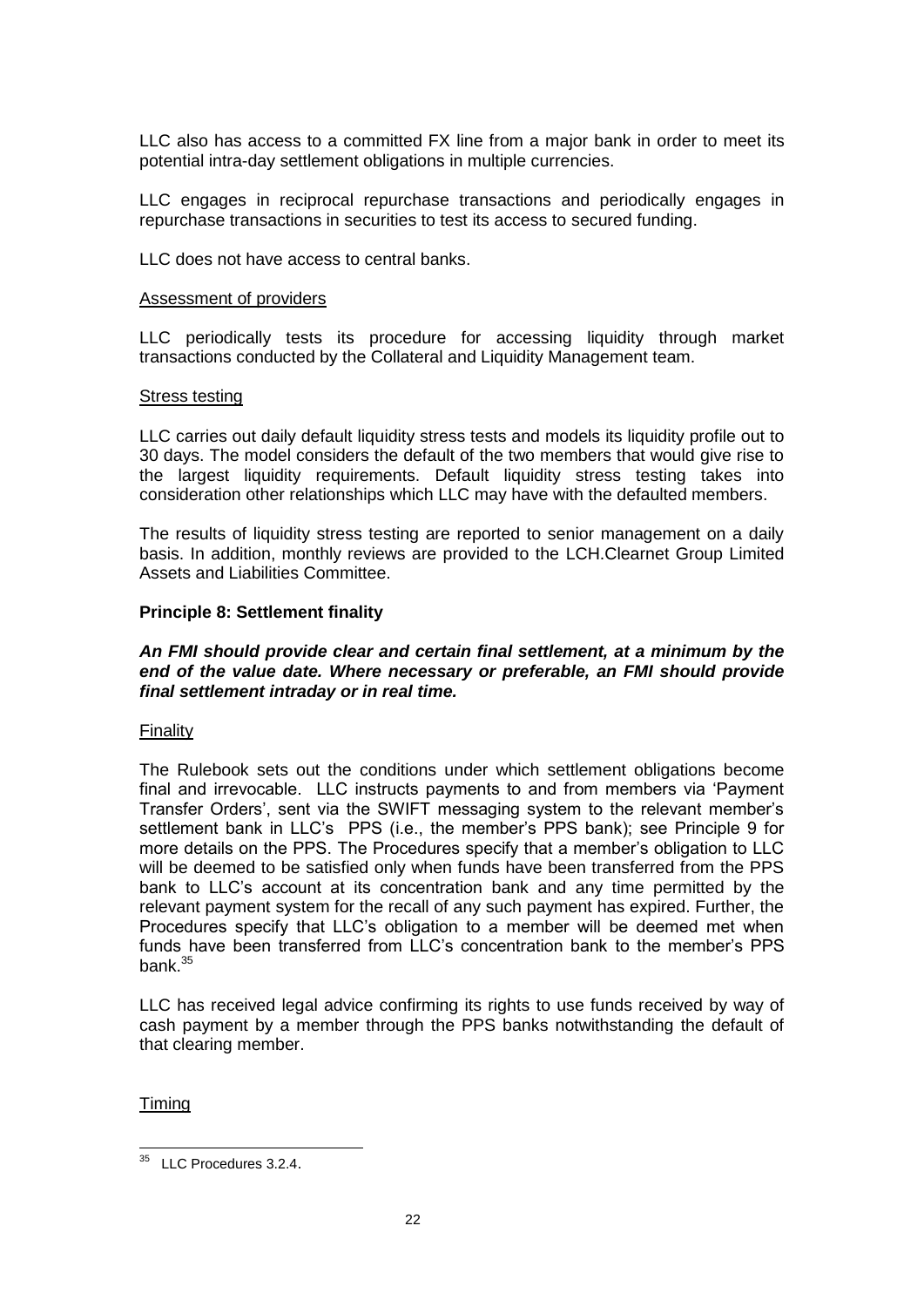For each revaluation of members' obligations where a net call is made on a member, the member's PPS bank is required to make an irrevocable commitment to fund the obligation due to LLC the following morning if the call was made overnight or within one hour if the call was made intraday.<sup>36</sup> Where an initial margin call is made in U.S. dollars the PPS bank is required to send a payment to LLC at the concentration bank through the appropriate payment system within two hours.<sup>37</sup> Where the margin call obligation is in a currency with a future value date (i.e., next-day currencies or currency holidays), an irrevocable commitment is made on the same timeline as described above but the actual payment is not settled until the value date.<sup>38</sup> Where the net obligation calculated overnight is in favor of the member, payment flows from the concentration bank to that PPS bank in the morning, after all member calls are settled.

LLC can issue PPS calls on every day that it is open, regardless of whether that day is a business day for the relevant currency; however, where it is not a business day in the currency, the value date of that payment is deferred to the next business day as per market convention.<sup>39</sup>

#### Irrevocability

As described above, payment transfer orders through the PPS are irrevocable once the PPS bank has confirmed the commitment via SWIFT message. This confirmation must be made the following morning where the call was made overnight or within one hour if the call was made intraday.<sup>40</sup>

#### **Principle 9: Money settlements**

### *An FMI should conduct its money settlements in central bank money where practical and available. If central bank money is not used, an FMI should minimize and strictly control the credit and liquidity risk arising from the use of commercial bank money.*

LLC does not have access to accounts at central banks. It uses commercial financial institutions as PPS banks and concentration banks to facilitate the following:

- Obligations between LLC and its members; for example, initial margin, default fund contributions and participation fees.<sup>41</sup>
- Obligations notionally among members; for example, variation margin and cash settlement of contracts.<sup>42</sup>

Obligations between members and LLC for each currency are settled through the PPS. PPS banks which then make (or receive) payments on behalf of members to LLC's "concentration banks" through Fedwire, CHIPS or an internal book transfer where the PPS and concentration accounts are with the same entity.

l

<sup>40</sup> LLC Procedures 3.2.3.

 $36$  LLC Procedures 3.2.3.

<sup>&</sup>lt;sup>37</sup> LLC Procedures 3.2.7.

<sup>38</sup> LLC Procedures 3.2.7.

<sup>&</sup>lt;sup>39</sup> LLC Procedures 3.2.9.

<sup>&</sup>lt;sup>41</sup> These payments result in a net increase or net decrease in funds held by LLC.

 $42$  If there are no defaults, LLC effectively functions as a pass-through for these payment flows.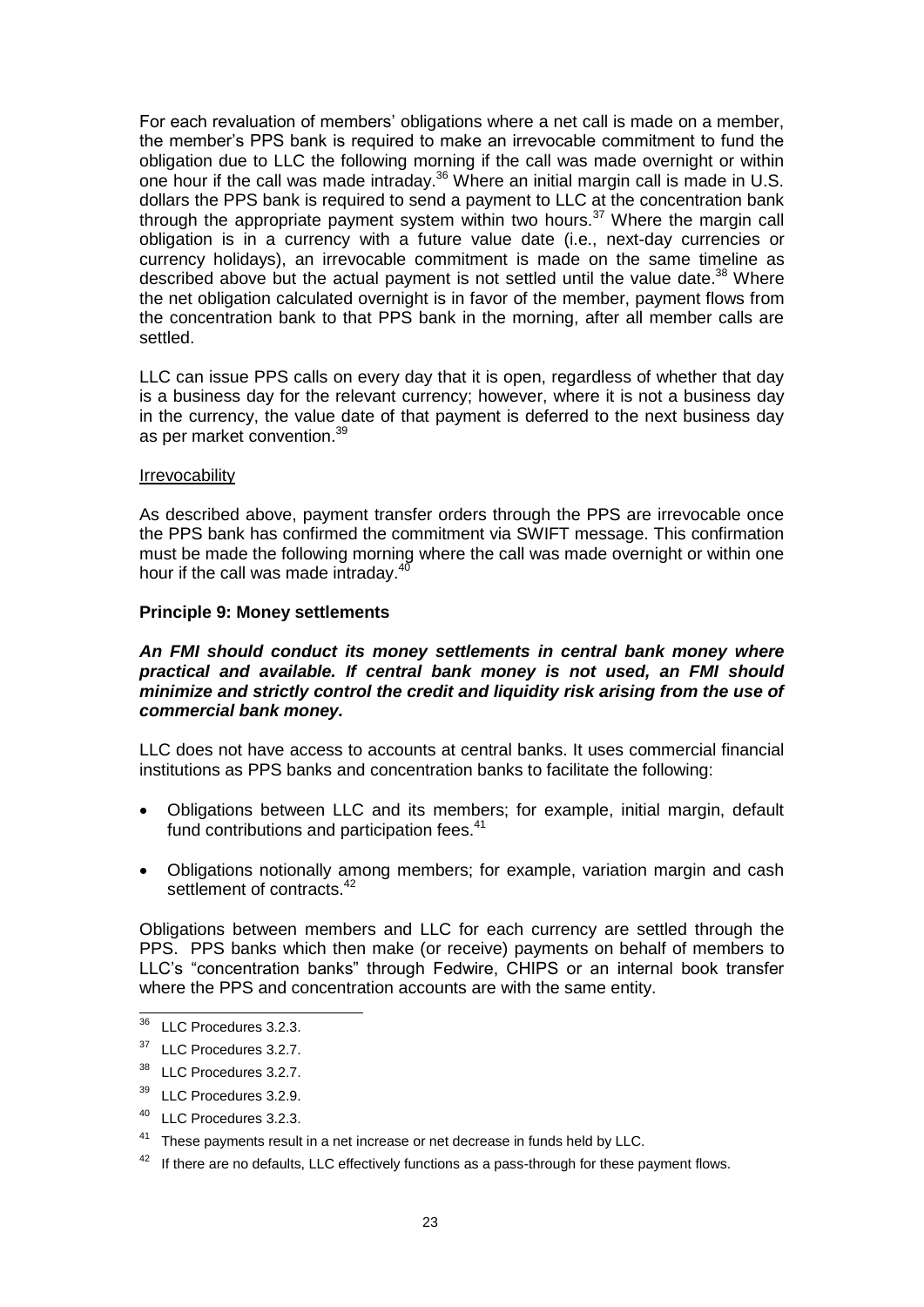When LLC places a net call on a member, that member has to fund the call via its PPS bank which will make an irrevocable commitment to fund the obligation due to LLC the following morning (for overnight calls) or within one hour (for an intraday call). The obligation of the member to LLC is only satisfied when the funds have been transferred from the member's PPS bank and credited to LLC's account at its concentration bank account, and any time permitted by the relevant payment settlement system for the recall of any such payment has expired.

Where an initial margin call is made in U.S. dollars, the PPS bank is required to send a payment to LLC at the concentration bank through the appropriate payment system within two hours. Where the obligation is denominated in another currency, an irrevocable commitment by the PPS bank occurs on the same timeline but actual payment is not made until the following day due to time-zone differences. Where LLC owes net margin to a member's bank, LLC instructs payment to flow from the concentration bank to that PPS bank during the morning of the following day.

SwapClear US is open for the receipt of new trades between 07:30 and 19:00 New York time. New trades are able to be registered (i.e., novated) as soon as technologically practicable following submission, subject to LLC holding sufficient collateral to cover the incremental margin requirement or the incremental margin requirement being within specified tolerance limits for the relevant members based in part on internal credit ratings.

The PPS operates through London based PPS banks from 09:00 to 16:00 London time, and in the US from 08:00 to 17:00 New York time. New trades submitted after the PPS closes will only be registered if the relevant members already have sufficient collateral posted or the relevant, member-specific tolerance limits are not breached.

#### Settlement asset

The PPS involves transitionary settlement across the books of the commercial banks that act as PPS banks. See below for a description of the risk management applied by LLC in respect of its PPS arrangements.

#### Risk management

The LCH.Clearnet group's risk management policies set the standards for the selection and monitoring of exposures that arise from PPS and concentration bank activities on a daily (and intraday, where appropriate) basis.

PPS and concentration banks must meet the following eligibility criteria:

- have a minimum internal credit score as approved by the Credit Risk Management Committee;
- be able to demonstrate operational suitability such as accounting and SWIFT messaging capabilities; and
- a requirement to adhere to LLC procedures.

LLC reserves the right to apply more stringent criteria when, in its assessment, a PPS bank's financial resources or operational capability are not commensurate with its level of business. In the event that a bank no longer wishes to participate in the PPS, a minimum of three months' notice must be given and arrangements made with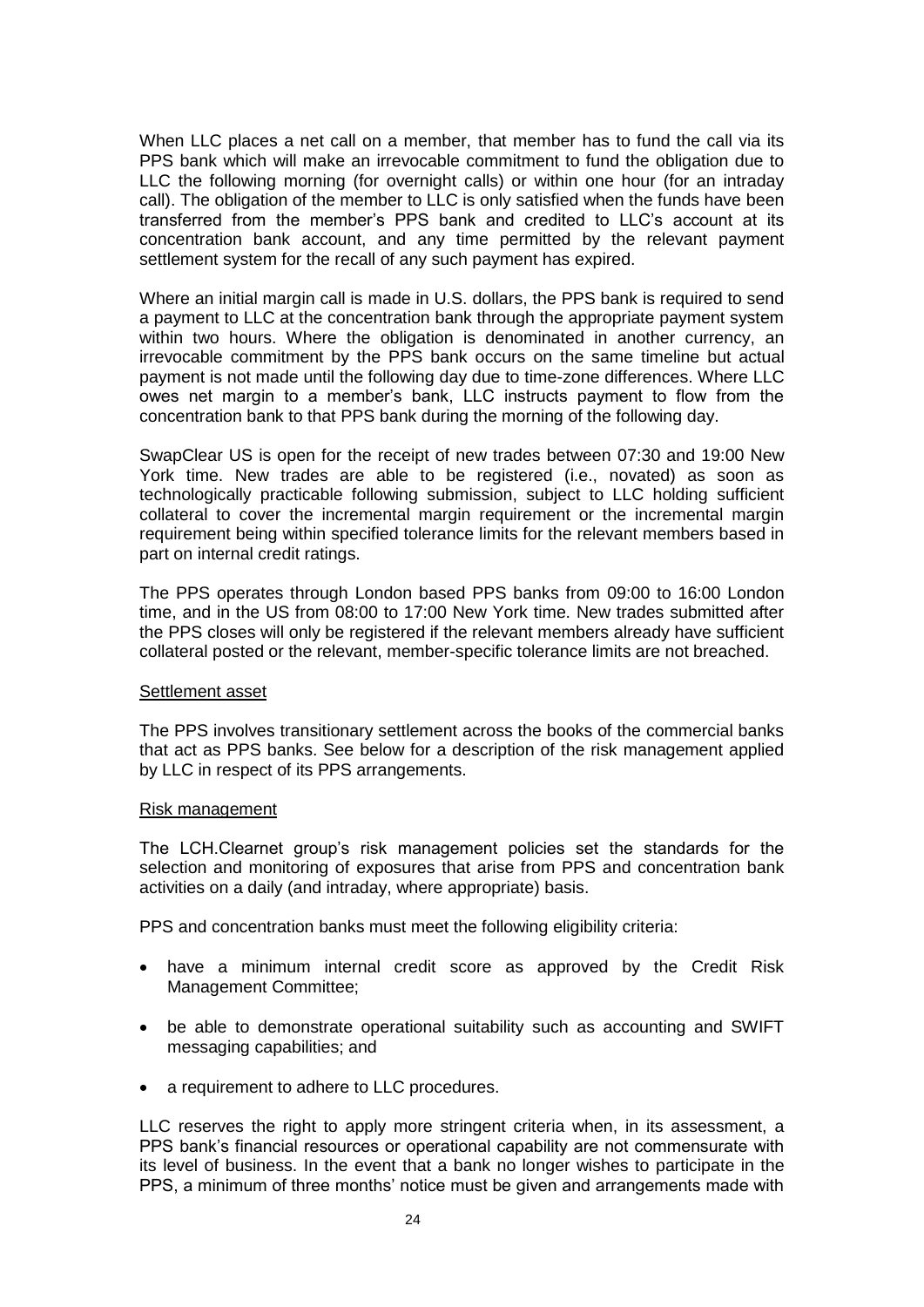LLC for an orderly transition. All members are required to have contingency plans such that they can continue to meet obligations to LLC in the event of a PPS bank failure. The list of PPS banks used by LLC is disclosed to the public.  $43$ 

### Book-entry settlement

By maintaining internal book-entry accounts for members, LLC is able to net financial obligations between LLC and its members. This reduces credit and liquidity risks by removing the need for gross settlement through the PPS of offsetting obligations. However, net cash obligations to or from LLC are ultimately discharged through the PPS.

### Timing

LLC executes a standardized set of binding terms and conditions (i.e., the "PPS Agreement") with the commercial banks that participate in the PPS.<sup>44</sup> The PPS Agreement requires PPS banks to confirm PPS calls made to members for whom they provide PPS services; calls made overnight must be confirmed the following morning, and intraday calls must be confirmed within one hour of the call being received by the PPS bank. For concentration banks, the PPS Agreement sets out requirements around any onward transfer of funds in LLC's account upon instruction from LLC.

As noted above, LLC's credit exposure to PPS banks is mitigated as clearing members are responsible for meeting obligations to LLC until such time as funds arrive in LLC's concentration account.

## **Principle 10: Physical deliveries**

## *An FMI should clearly state its obligations with respect to the delivery of physical instruments or commodities and should identify, monitor, and manage the risks associated with such physical deliveries.*

LLC does not settle any clearing transactions by physical delivery. Therefore, Principle 10 of the PFMIs is not applicable.

#### **Principle 11: Central securities depositories**

*A CSD should have appropriate rules and procedures to help ensure the integrity of securities issues and minimize and manage the risks associated with the safekeeping and transfer of securities. A CSD should maintain securities in an immobilized or dematerialized form for their transfer by book entry.* 

LLC does not function as a central securities depository. Therefore, Principle 11 of the PFMIs is not applicable.

# **Principle 12: Exchange-of-value settlement systems**

 $\overline{\phantom{a}}$ [http://www.lchclearnet.com/risk\\_management/llc/pps/](http://www.lchclearnet.com/risk_management/llc/pps/)

<sup>&</sup>lt;sup>44</sup> Different agreements exist depending on whether the bank participates in the PPS in the United Kingdom or the United States.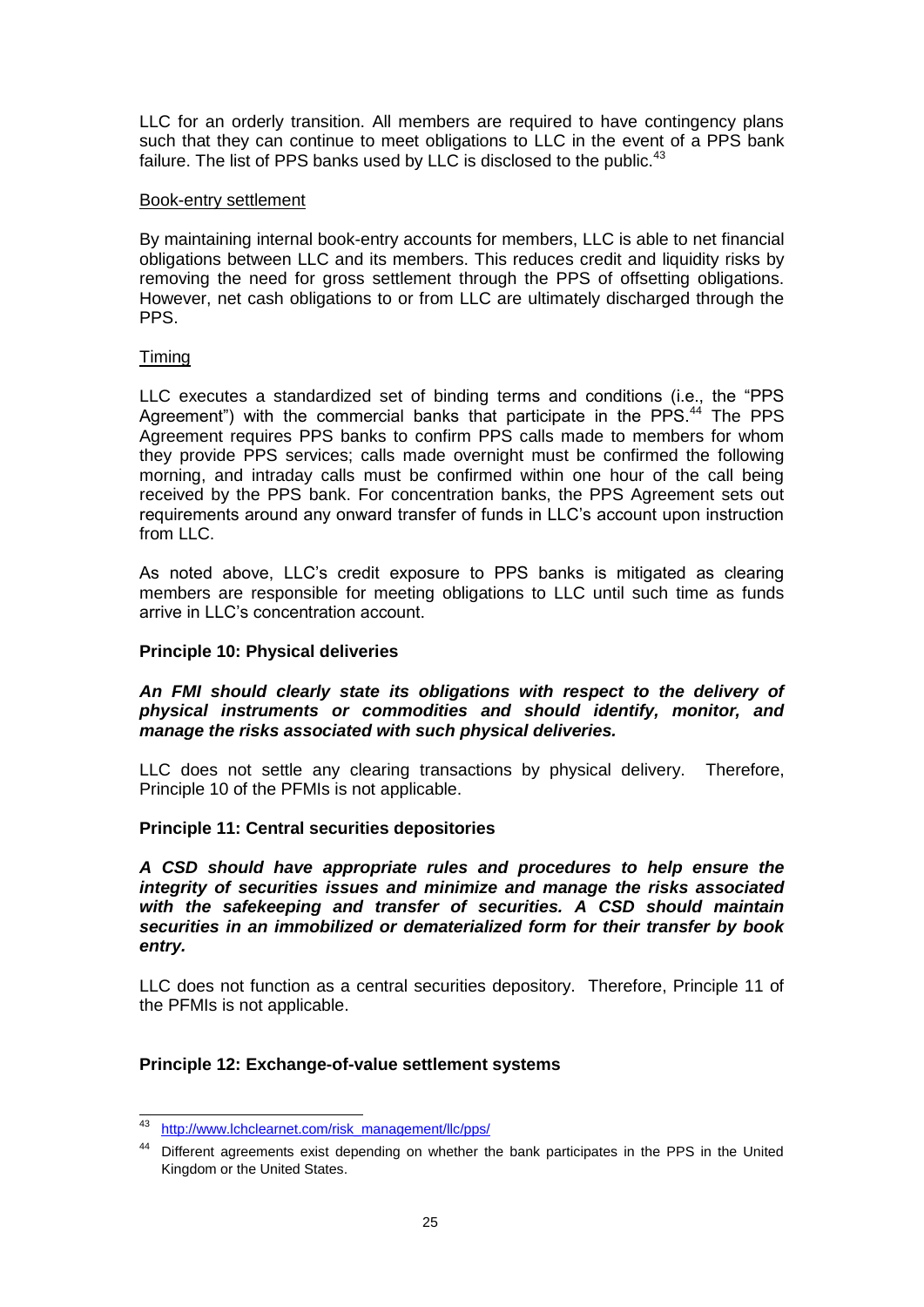*If an FMI settles transactions that involve the settlement of two linked obligations (for example, securities or foreign exchange transactions), it should eliminate principal risk by conditioning the final settlement of one obligation upon the final settlement of the other.* 

LLC does not settle any cleared transaction by way of exchange-of-value settlement. Therefore, Principle 12 of the PFMIs is not applicable.

### **Principle 13: Participant-default rules and procedures**

*An FMI should have effective and clearly defined rules and procedures to manage a participant default. These rules and procedures should be designed to ensure that the FMI can take timely action to contain losses and liquidity pressures and continue to meet its obligations.* 

### Rules and Procedures

The Rulebook is available on LLC's website and provides for a Default Management Process (DMP) which governs LLC's response to the default of a member.<sup>45</sup> The DMP addresses the declaration of a member default, the management of a defaulted member's positions, and the attribution of any losses to LLC's financial resources. It also establishes a right to call for additional financial resources from non-defaulting members and further actions in the event that all of LLC's financial resources are exhausted.

The DMP is implemented by the LLC Default Management Group (DMG). The DMG is comprised of personnel from SwapClear US, Risk Management and a revolving group of senior traders who are seconded to LLC from members in the event of a default.

Under the Rulebook, a member may be declared to be a defaulter where an event of default (as defined in the Default Regulations) is deemed to have occurred. Events of default include: commencement of insolvency proceedings; failure to make a required payment to LLC; and breach of any rules or procedures of LLC.<sup>46</sup> Once a default is declared, informational firewalls are erected between seconded DMG members and their firms, and a series of auctions is conducted to sell the defaulter's portfolio. The DMG has the discretion to hedge the defaulted member's portfolios and split these into sub-portfolios for auction. Where the clearing member clears for customers and prior to hedging and close-out, LLC will work with the CFTC, trustee in bankruptcy and Bankruptcy Court in order to port a customer's positions and assets to a solvent clearing member, as described further in Principle 14. In addition and where applicable, a defaulter's proprietary and customer portfolios are auctioned separately.

To ensure obligations created for non-defaulting members are proportional to the scale and nature of a member's activities, each member's default fund contribution is apportioned into "Auction Incentive Pools" (AIPs) as part of the DMP.<sup>47</sup> Each AIP is linked to the auction of a specific currency portfolio. The size of the allocation of a member's funds to an AIP is proportional to the risk of that member's cleared positions in that currency. Therefore, although there is no legal obligation to bid on

 $\overline{a}$ <sup>45</sup> LLC Regulation 204[, http://www.lchclearnet.com/rules-regulations/rulebooks/llc](http://www.lchclearnet.com/rules-regulations/rulebooks/llc)

<sup>&</sup>lt;sup>46</sup> LLC Regulation 203.

<sup>&</sup>lt;sup>47</sup> LLC Regulation 204(b)(iii).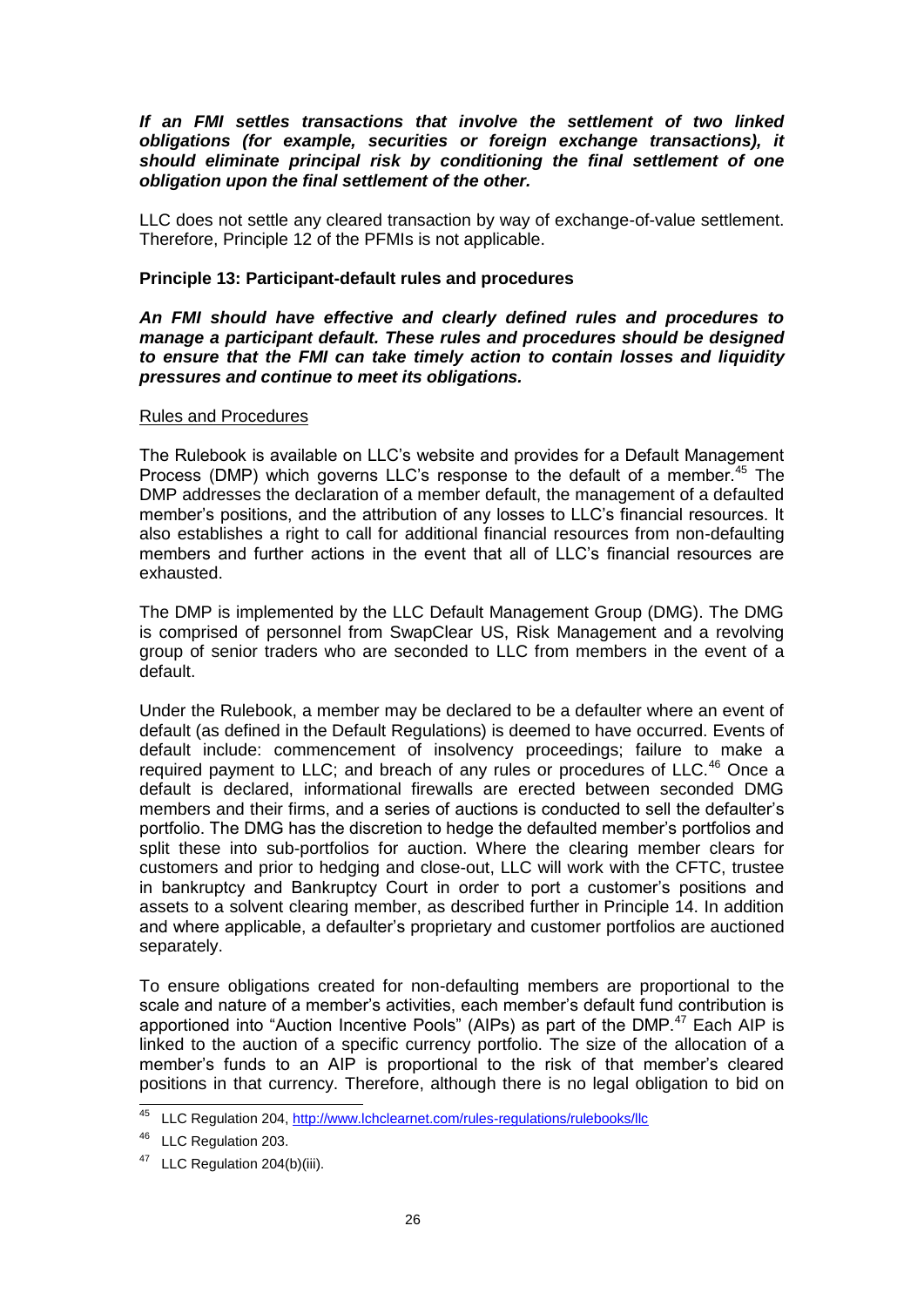any auction portfolio, non-defaulting members with large positions in a certain currency will be incentivized to bid competitively in the auction of the defaulter's portfolio in that currency.

The default losses determined through the auction process in excess of the defaulter's financial resources and LLC's capital contribution are mutualized by nondefaulting members sequentially in tranches based on how competitive their bids were.

A defaulter's resources which are not used during the default management process are transferred back to the defaulter (or its bankruptcy administrator).

LLC has the right to call additional funds from non-defaulting members ("unfunded contributions") if 25% or more of the SwapClear US default fund has been used during the DMP.<sup>48</sup> The value of unfunded contributions LLC may call from each member in respect of a given default is capped at that member's required funded contribution to the default fund at the time of the default. Additionally, unfunded contributions may not be called by LLC in regard to more than three defaults in any six month period.

Following the completion of the DMP and after a 30-day cooling off period, LLC will call for additional resources (a "replenishment") to bring the level of the default fund to its proper level (as determined by the default fund sizing methodology described under Principle 4).<sup>49</sup>

In the event that all the available funded and unfunded default fund resources are exhausted, LLC will proceed to further distribute losses by haircutting variation margin owed to non-defaulting members. Haircutting will continue until default losses are completely absorbed or pre-specified value limits are reached – at which point, unless there is a unanimous decision by members to resume the haircutting process, SwapClear US will close.<sup>50</sup> In the event of closure of the SwapClear US service, LLC will calculate a net obligation in respect of amounts owing between LLC and each non-defaulting member; this calculation will include amounts not received by members due to the loss distribution haircutting. Claims on LLC by members will be adjusted pro rata according to the assets available to LLC, with this payment constituting full and final settlement of those claims.

#### Implementation

LLC's Clearing Membership Agreement establishes the notification requirements that members must meet in relation to specified events. In particular, a member must notify LLC when:

- it becomes aware of a petition for bankruptcy or administration order;
- it ceases, or believes it may cease, meeting the criteria for admission; or
- there has been a change in its business that would affect the member's ability to perform its obligations under the Rulebook.

LLC has extensive powers to manage the outstanding contracts and market risk associated with a defaulted member, including the right to close out or hedge

 $\overline{a}$ 

<sup>&</sup>lt;sup>48</sup> LLC Regulation 315.

<sup>49</sup> LLC Regulation 303.

<sup>&</sup>lt;sup>50</sup> LLC Regulation 318.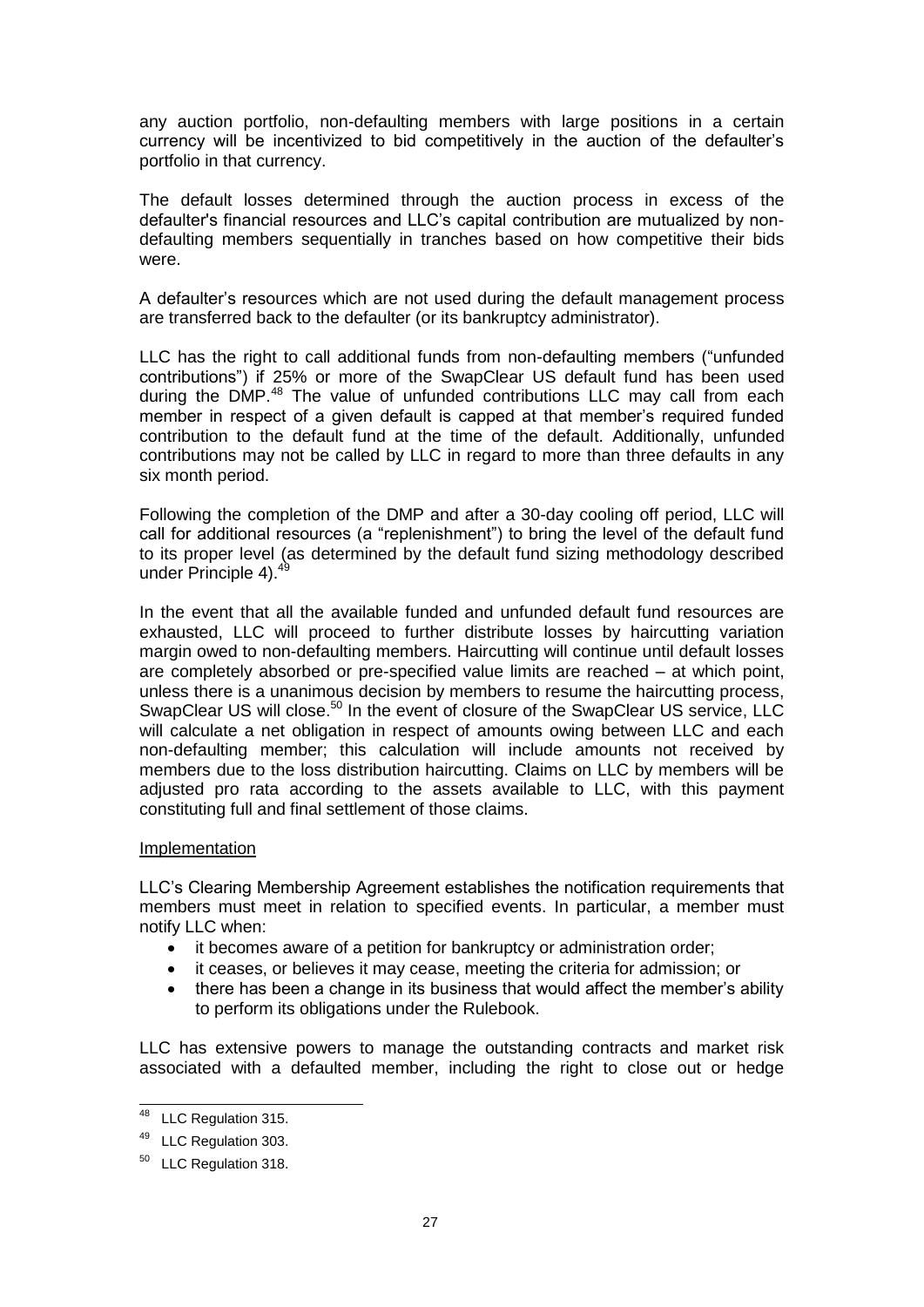contracts registered to a defaulter. LLC may also facilitate a transfer of client accounts to a non-defaulting member with the approval of the client and recipient member. LLC has legal opinions confirming that the protections under FDICIA, the Federal Deposit Insurance Act and the U.S. Bankruptcy Code will apply to LLC's close-out and termination rights under U.S. insolvency laws.

### **Disclosure**

The DMP is detailed in the Rulebook, which is publicly available on LLC's website. $51$ The Rulebook sets out the rights and obligations of both LLC and its members in relation to a default, and provides examples of events that may trigger a declaration of member default. LLC is required to notify its members of any amendments to the Rulebook.

### Involvement of stakeholders

LLC conducts default fire drills annually, in which all members are required to participate, including those traders who are part of the DMG. These fire drills test members' ability to load, price and bid on a potentially large number of trades with the goal of ensuring that all relevant stakeholders are familiar with the default management process.

### Impact on Markets

The Rulebook specifies that, in the event of a default, the financial resources of the defaulted member and LLC's capital are utilized prior to the resources of nondefaulting members.<sup>52</sup> In addition, the financial resources of non-defaulting members are utilized with a priority based on the risk associated with their cleared positions in each currency.

In managing a defaulted member's positions, the DMG facilitates the auction's timely completion and reduces market disruption by putting on hedges and forming auction packs that would reduce the risks to be assumed by successful bidders in the auctions.

# **Principle 14: Segregation and portability**

# *A CCP should have rules and procedures that enable the segregation and portability of positions of a participant's customers and the collateral provided to the CCP with respect to those positions.*

All FCM clearing members must be organized under the laws of a state in the United States. Each is also required to maintain a Proprietary Account and an Omnibus Client Account with LLC. These two accounts must remain segregated in compliance with CFTC Regulations. Pursuant to the CFTC Regulations, within an FCM clearing member's Omnibus Client Account, the FCM clearing member must keep the value of an individual client's positions and margin segregated but can hold all physical collateral (cash and non-cash collateral) on a commingled, omnibus basis. The value of one customer's collateral may not be used to satisfy the obligations of another customer of that FCM clearing member. This arrangement under the CFTC

 $\overline{a}$ <sup>51</sup> <http://www.lchclearnet.com/rules-regulations/rulebooks/llc>

<sup>52</sup> LLC Regulation 302.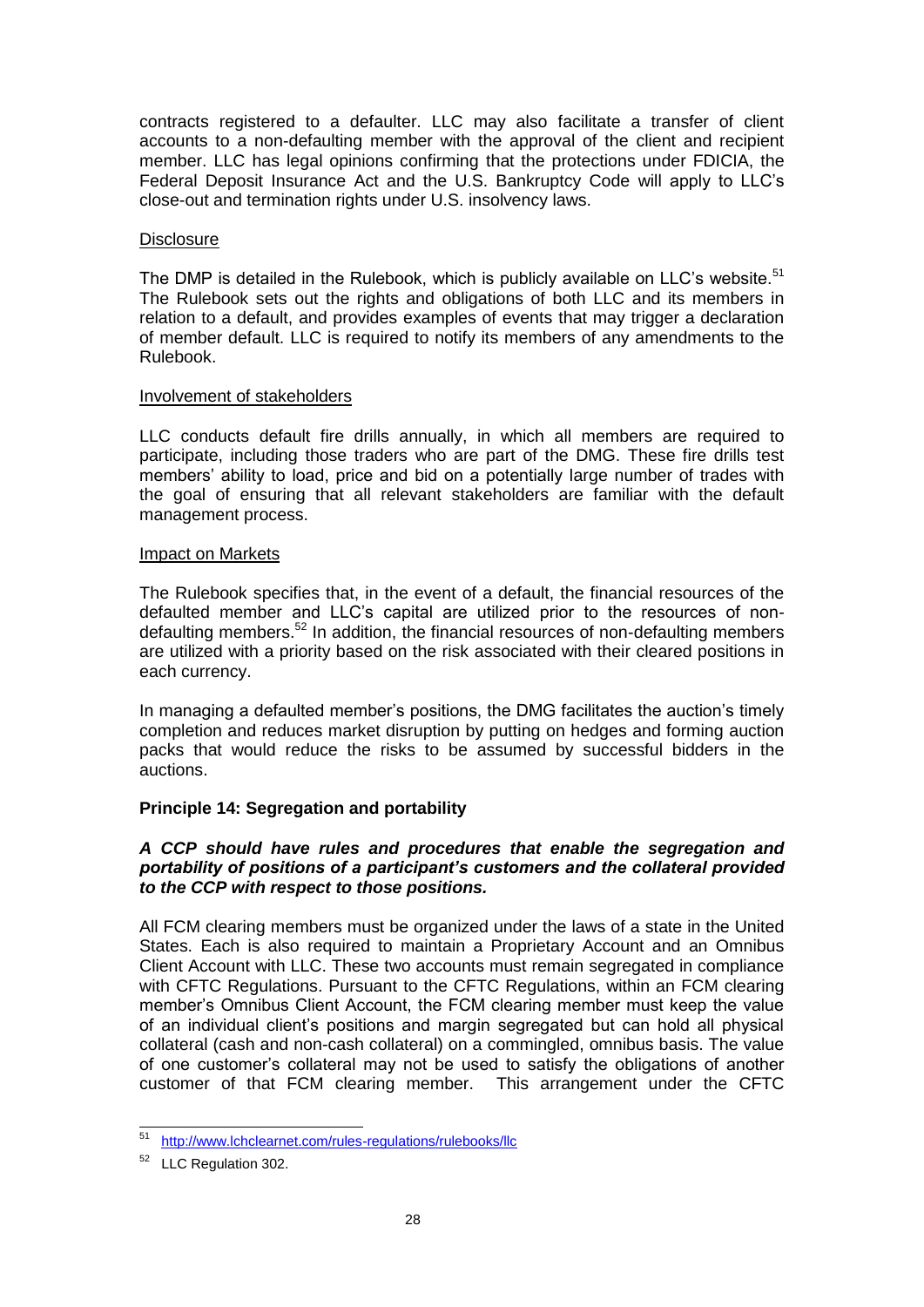Regulations is referred to as "legally segregated, operationally commingled" or "LSOC".

LLC discloses key information about client clearing arrangements and segregation in the publicly available Rulebook.

Customer positions would be dealt with, to the extent possible, in accordance with the instructions of the relevant customer. The customer could request that its positions be closed out or transferred (i.e., "ported"). Customer positions generally can be transferred upon the default of the FCM clearing member provided that, among other conditions, the customer's account is not subject to a deficit and the CFTC does not disapprove of the transfer upon notice. In the event of an FCM clearing member default, LLC will attempt to port customer positions to a solvent FCM clearing member that is able and willing to accept the positions. In the event that any customer positions are closed out and liquidated, the customers in whose name those terminated positions were cleared would be subject to a super-priority in certain estate property. Namely, as noted above, the customers would be entitled to a pro rata share of the property attributed to the customer swaps account subject to the segregation provisions of Part 22 of the CFTC's regulations. Customers generally would not be entitled to a claim with respect to positions that have been ported to another FCM clearing member.

Segregation and porting are governed by statute and, where applicable, approved by the Bankruptcy Court.

#### **Principle 15: General business risk**

*An FMI should identify, monitor, and manage its general business risk and hold sufficient liquid net assets funded by equity to cover potential general business losses so that it can continue operations and services as a going concern if those losses materialize. Further, liquid net assets should at all times be sufficient to ensure a recovery or orderly wind-down of critical operations and services.* 

The group-wide Risk Management Framework requires business risk to be monitored on a continuous basis, with significant issues to be reported to the LCH.Clearnet Group Limited Board. LLC's capital is available to cover losses arising from a crystallization of business risk, as well as from the following losses that are also unrelated to the default of a member such as:

- credit- and market-related losses from investment activities;
- settlement and payment losses from PPS banks or concentration banks activities; and
- operational losses.

The potential losses from the default of an investment counterparty are mitigated by LLC's investment policy, which sets the minimum credit criteria for these counterparties and requires a high percentage of the investments to be secured against high quality collateral (see Principle 16).<sup>53</sup> LLC mitigates payment and settlement risks by setting operational and credit risk-based acceptance criteria for

<sup>53</sup> In addition, LLC may only invest collateral posted with respect to customers of FCM clearing members in accordance with CFTC Regulations. See § 1.25 of CFTC Regulations and LLC Regulation 103(f).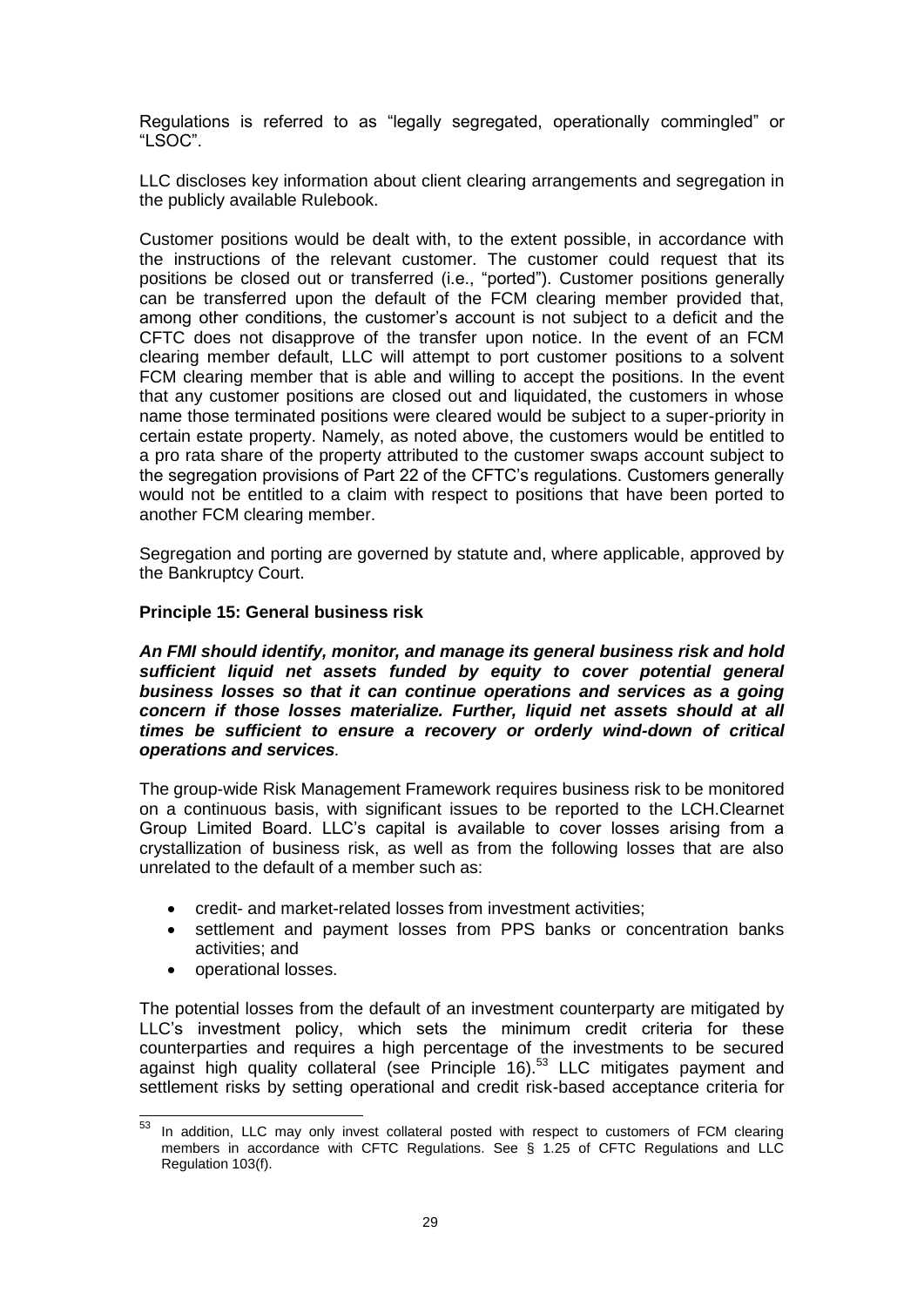payment and settlement intermediaries. Credit exposure to PPS banks is further mitigated through Rulebook provisions which deem that payment obligations of members to LLC will only be extinguished once their PPS bank has transferred funds to the appropriate concentration bank (see Principle 9 for more detail on the PPS system).<sup>54</sup> LLC tests key systems regularly and monitors the operational capability of members on an ongoing basis. LLC also has in place business continuity arrangements, comprised of a set of recovery plans for key support services and critical business units (see Principle 17). For more information on LLC's internal controls and risk governance, see Principle 2.

LLC holds sufficient financial resources to cover its operational costs for a period of one year. Per CFTC requirements, a portion of these resources consist of unencumbered, liquid financial assets.

### Liquid assets

LLC's internal liquidity policies require it to have cash balances at the opening of each business day that would be sufficient to satisfy all of LLC's payment obligations (including on both house and client positions) on each day of the thirty-day liquidity horizon, notwithstanding a default by the two clearing members giving rise to the largest aggregate liquidity exposures for LLC.

### Asset quality

Investment of LLC's capital is subject to investment and liquidity limits to ensure that the assets are of high credit and liquidity quality. LLC also monitors, on a daily basis, the amount of interest rate risk arising from the investment portfolio against internal limits.

# **Principle 16: Custody and investment risks**

### *An FMI should safeguard its own and its participants' assets and minimize the risk of loss on and delay in access to these assets. An FMI's investments should be in instruments with minimal credit, market, and liquidity risks.*

# Holding of assets

LLC's cash, including cash posted to it by members, is either held at commercial banks, invested in reverse repurchase agreements, used to purchase high-quality securities or invested in money market funds. LLC restricts its investment activities to counterparties and issuers that meet minimum internal credit rating requirements; exposures to credit institutions are further subject to counterparty-specific limits. In addition, the Executive Risk Committee may recommend to LLC's CRO the exclusion, or place conditions on, LLC's investment with any counterparty. Currently, all LLC's investment counterparties are high-credit commercial banks subject to prudential supervision.

Non-cash collateral is held with U.S. custodian banks. The financial condition and procedures of custodian banks are reviewed by LLC at least every two years.

 $\overline{\phantom{a}}$ <sup>54</sup> LLC Procedures 3.2.3.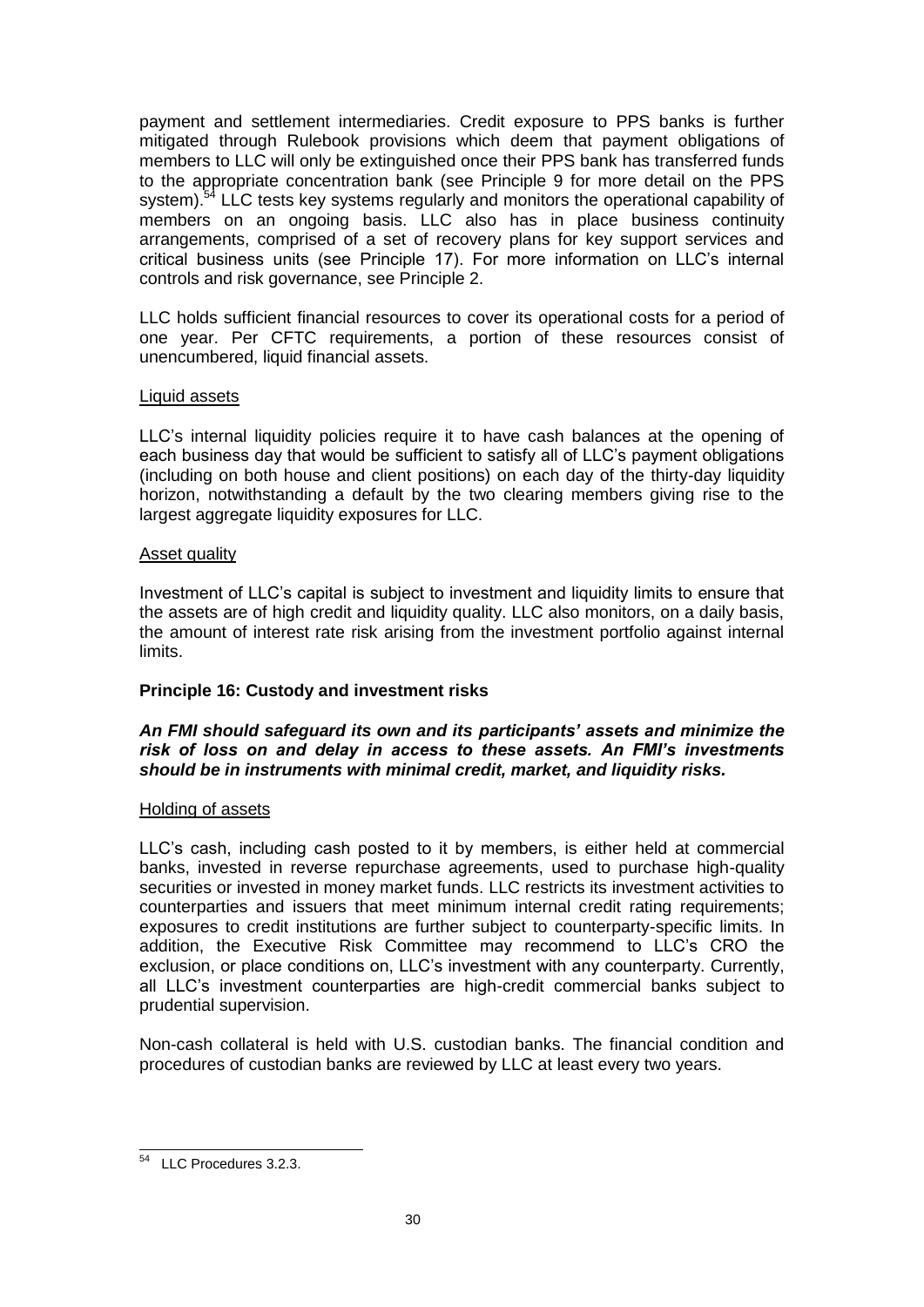LLC utilizes a group-wide custodian due diligence framework, which provides guidelines that seek to ensure that custodian relationships provide adequate protection of LLC's assets.

#### Access to assets

Pursuant to LLC's investment policy (see "Investment strategy" below for more detail on the investment policy), a majority percentage of LLC investments must be secured via reverse repurchase agreements or through purchases of securities that are of high credit and liquidity quality.

Non-cash collateral posted by members to LLC is held with custodian banks. LLC's custodian due diligence framework states that its custodian relationships must allow for prompt access to all deposited securities.

LLC receives legal advice on the insolvency law protections with respect to its ability to foreclose on and apply collateral in the event of a clearing member default.

#### Exposures to custodians and investment counterparties

LLC's exposure to custodians is limited to custody and investment of member collateral. The LLC Risk Committee reviews LLC's policies on investment, liquidity and custody risk at least annually.

The Risk Management Department reviews the credit risk of custodians and investment counterparties. LLC assesses exposures and concentrations to investment counterparties, taking into account all relationships with each counterparty. Investment concentration limits are monitored daily, and the results are reported to senior management.

#### Investment strategy

The primary objectives of the group-wide investment strategies are capital preservation and liquidity provision. To achieve this, LLC restricts its investments to high quality counterparties; sets concentration limits on securities and manages the composition of its overall investment portfolio based on investment type and maturity dates.

Investment limits are reviewed regularly by LLC's Risk Committee to ensure that they remain in line with LLC's risk appetite.

LLC's cash deposits with commercial banks are limited to minimal exposures on overnight terms. In addition, a majority percentage of LLC investments must be secured via reverse repurchase agreements, through purchases of high quality securities or invested in money market funds. Senior management and the LLC Risk Committee are notified of investment limit breaches.

#### **Principle 17: Operational risk**

*An FMI should identify the plausible sources of operational risk, both internal and external, and mitigate their impact through the use of appropriate systems, policies, procedures, and controls. Systems should be designed to ensure a high degree of security and operational reliability and should have adequate, scalable capacity. Business continuity management should aim for timely*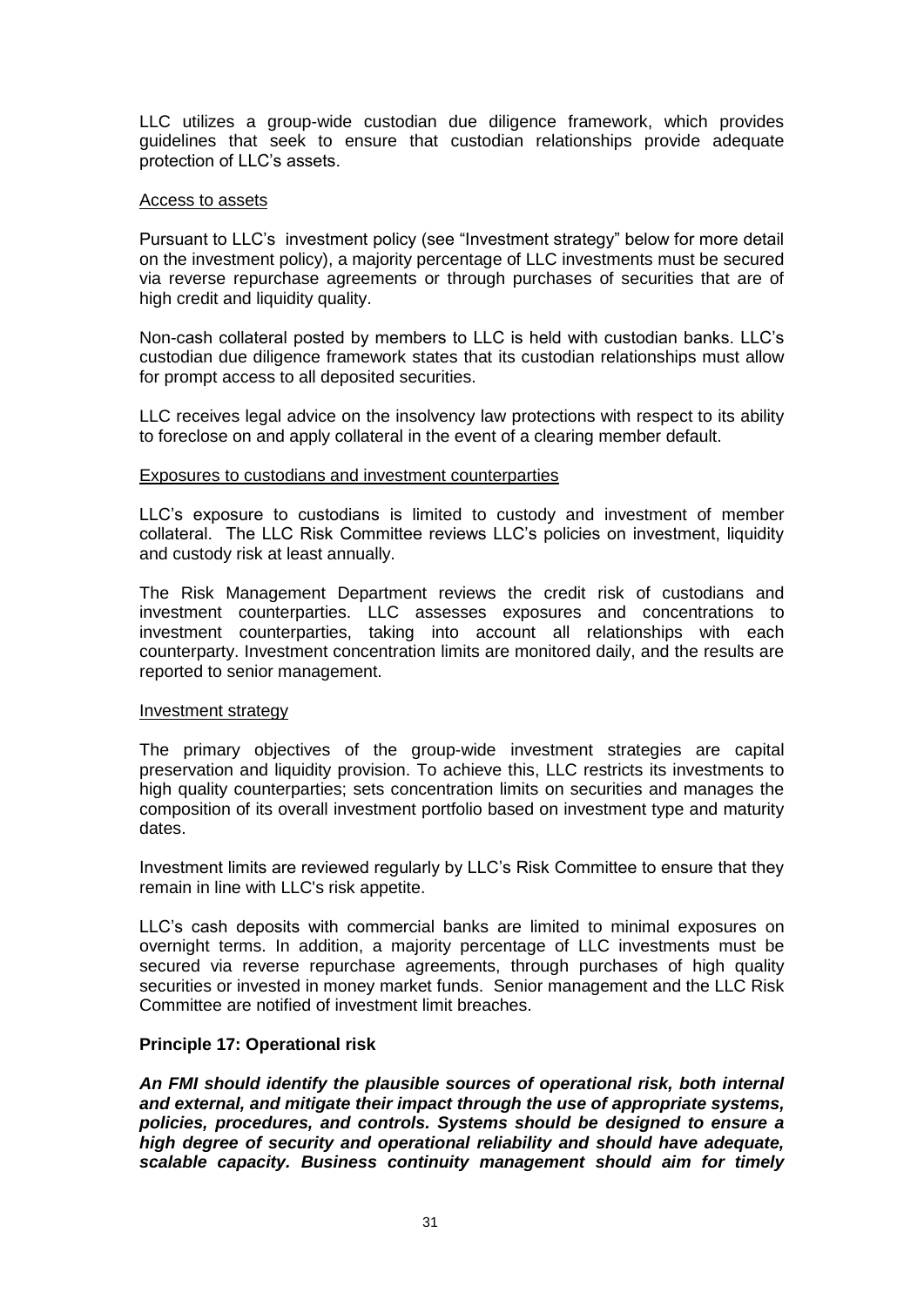### *recovery of operations and fulfillment of the FMI's obligations, including in the event of a wide-scale or major disruption.*

LLC manages operational risk so as to:

- limit exposure to operational losses, while maintaining the balance between operational risk, quality and cost of services to clients;
- meet operational risk management industry best practices; and
- satisfy legal and regulatory operational risk obligations.

The Operational Risk Department is responsible for implementing the policy and maintaining the Operational Risk Framework.

Key components of the framework include risk and control self-assessment, risk scenarios, loss data recording, monitoring and reporting.

#### Risk Governance framework

As the LLC Board is responsible for the overall level of risk taken, the operational risk appetite will be approved annually by the LLC Board. The risk appetite levels for all risk types, including operational risk, are detailed in the Risk Governance Framework.

The LLC Board delegates the assessment of the adequacy of the operational risk profile with the risk appetite to LLC's Audit Committee. LLC's Audit Committee provides assurance to the Board that the Operational Risk Framework operates satisfactorily, using this policy and its underlying methodologies and processes. Changes to this policy will be submitted to the Operating Committee and Audit Committee for approval.

Key IT systems are tested for security and operational reliability. Systems and procedures for business continuity are also tested.

#### Reliability and availability

Operational risks posed by utility providers are managed in the context of business continuity through the use of a series of fail-safes and backup arrangements including the use of a disaster recovery site, remote access and fail-over to London.

For data center production system power failures, LLC maintains two data centers in London as well as one data center in Paris, France. Production services are tested annually to all data centers internally and also with client participation.

LLC's IT Operations team conducts regular internal and external security penetration testing. External-facing infrastructure is security tested at least annually.

New developments are tested in a comprehensive test environment outside live systems prior to launch. New developments are staged through a Test and Development environment before being introduced into Production.

Regular stress testing is performed on key systems to ensure that they can handle multiples of peak daily volume. LLC sets availability targets for its key systems that are in excess of 99.5 percent, and reviews availability statistics on a monthly basis. In general, system availability is regularly 100 percent.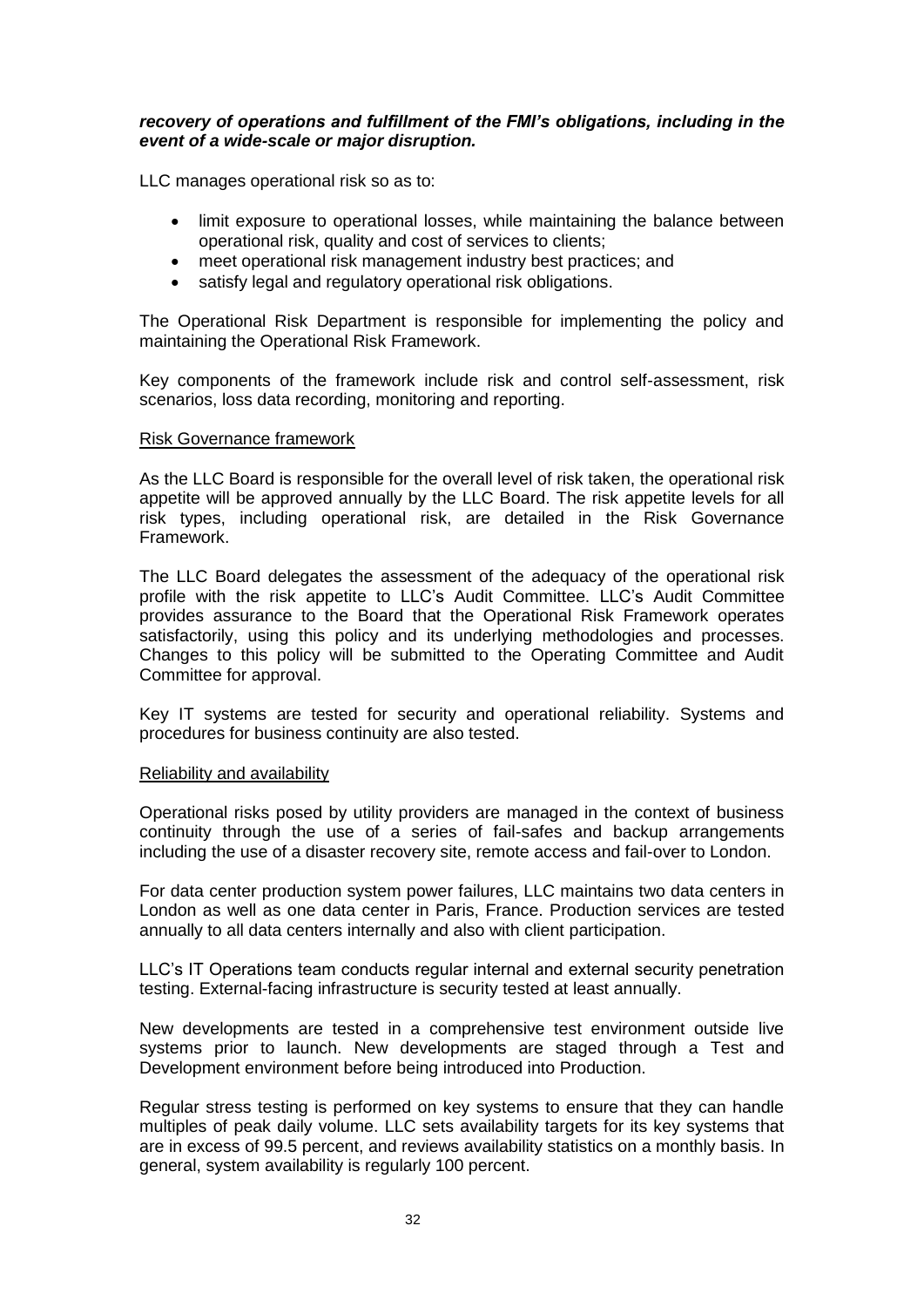The group-wide information security policy sets out guidelines for the security controls to be applied to a number of areas, including the storage of information, personnel security, physical security, and access and communications.

### Risks posed to/by other entities

LLC monitors the operational capability of its members on an ongoing basis. Members must maintain the operational capacity to meet their obligations under the Rulebook and the specific operational requirements are set out in Section 1 of the LLC Procedures. Prospective SwapClear US members must demonstrate their operational capability in respect of default management before they are allowed to join (i.e., pass a 'driving test').

Under a Master Services Agreement between Ltd and LLC, Ltd provides certain operational services to LLC.

The reliance on SWIFT messaging infrastructure is LLC's only critical dependency. To mitigate the impact of a SWIFT infrastructure failure, LLC maintains a framework of operational risk controls that consist of a number of specific minimum requirements.

Operational risks posed by utility providers are managed in the context of business continuity through the use of a series of fail-safes and backup arrangements.

### Business Continuity

LLC's business continuity arrangements are comprised of a set of recovery plans for key support services and critical business units.

All business platforms have disaster recovery backup and all have specified maximum times for recovery and the maximum time is two hours for critical systems. LLC maintains two geographically diverse data centers for its core clearing and the systems operated at each data center have redundancy that allows for data processing to continue or failover to a different center in the event of outages. Data is mirrored across data centers to ensure no loss of data in the event of a contingency. LLC has the ability to transfer its operations between its New York and London offices to ensure operational resilience. In addition, a work area recovery site for the continuation of other business functions is also maintained in North Bergen, New Jersey. LLC could recover the SwapClear US service on a two-hour recovery basis in the event of a significant metropolitan event in New York.

LLC undertakes regular testing of its business continuity arrangements. An annual plan is developed to encompass live system operation from backup sites, staff relocation exercises and connectivity tests. The business continuity arrangements are reviewed annually and following any major incidents, the identification of any significant new vulnerabilities, fundamental changes to the technical infrastructure, or major organizational changes. LLC's most recent failover exercise between its London and Paris data centers was successfully undertaken on October 24<sup>th</sup>, 2015, with a two-hour recovery time objective.

# **Principle 18: Access and participation requirements**

# *An FMI should have objective, risk-based, and publicly disclosed criteria for participation, which permit fair and open access.*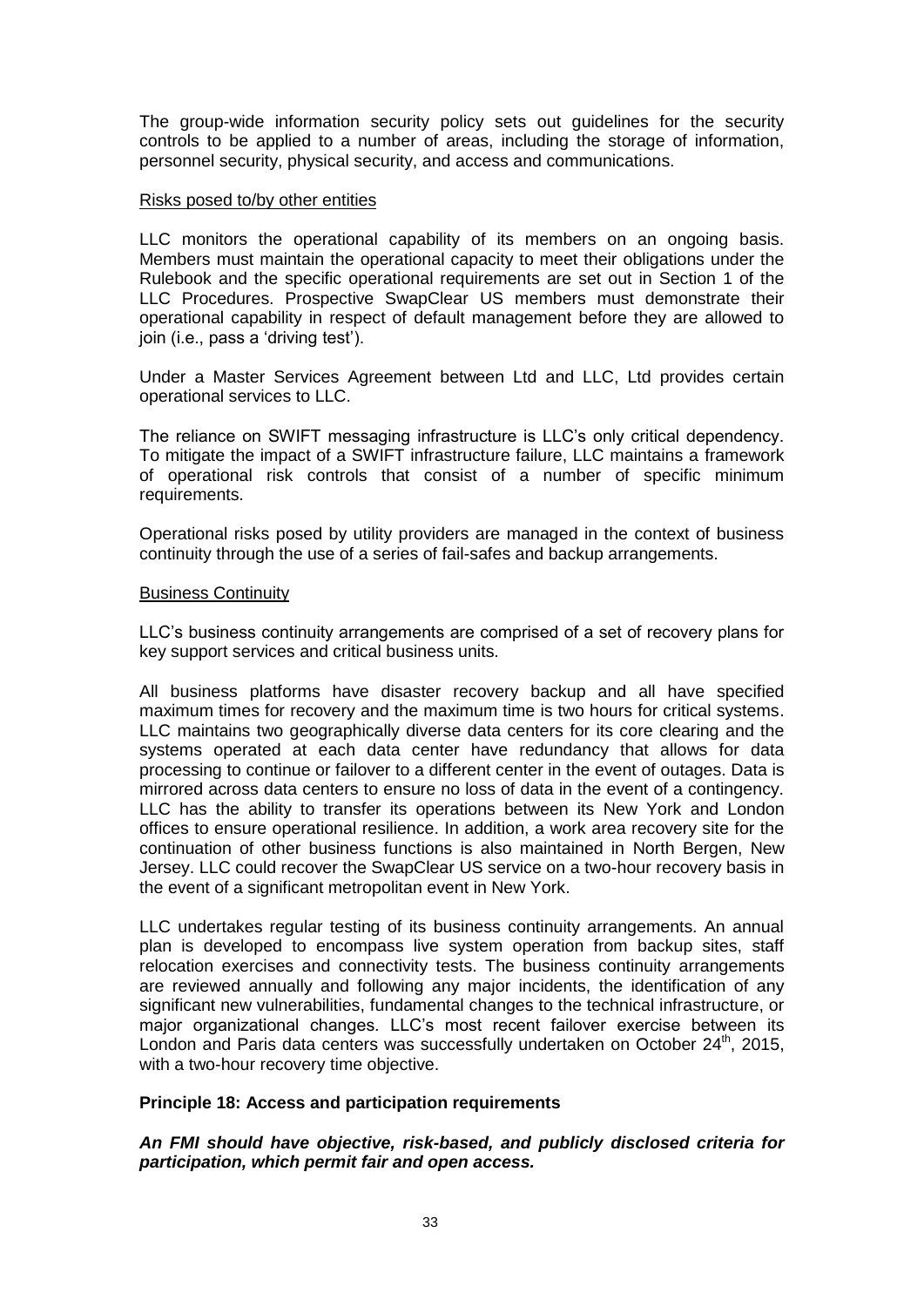## Access

Requirements for participation in LLC are based on risk-related principles and are designed to ensure that all members are of suitable financial standing with sufficient operational capabilities.

Net capital requirements ensure that members have adequate financial resources to withstand unexpected losses. To achieve a balance between open access and risk, LLC continuously monitors a wide range of credit indicators for members, including capital-to-risk ratios, and applies real-time risk management controls such as concentration limits and margin multipliers, rather than relying solely on hurdle-based participation criteria. In addition, LLC's DMP seeks to ensure that a member's contingent obligations in the event of default are commensurate with the nature and scale of its cleared activity.

Indirect participation in LLC is possible through an FCM clearing member approved for client clearing as part of the client-clearing model.

### **Criteria**

All participation requirements are publicly disclosed in the Rulebook.<sup>55</sup>

A member must have at least US \$50 million in net capital and must make a minimum contribution of \$10 million to the core component of the SwapClear US default fund plus \$6.25 million to the additional trade registration tolerance component. All new members are also subject to an internal LLC credit assessment as part of the entry criteria and ongoing monitoring process.

In terms of operational capability, all members must have adequate back office infrastructure to support a high volume of transactions and must open accounts with eligible PPS banks, to pay and receive cash obligations to and from LLC. Typically, this requires appropriate systems to manage the member's clearing activities, and staff with sufficient knowledge and experience with the systems. Prior to going live, all members receive operational capability training if the Onboarding Department deems it necessary. All members must demonstrate their operational capability by participating in a "driving test" of the DMP prior to admittance. In addition, LLC conducts default "fire drills" on at least an annual basis; a failure to participate or perform in a drill may lead to suspension from SwapClear US. Members can, in lieu of participation in a fire drill, demonstrate that they have an affiliated member or an "Approved Outsourcing Agent" that has participated on the member's behalf. These tests have been designed to demonstrate the member's ability to load, price and bid on a fixed number of trade sides.

To gain further comfort with regard to financial and operational standing, LLC also requires a member (or a related entity in the same corporate group) to be subject to prudential or securities regulation in its home jurisdiction.

LLC reserves the discretion to impose additional conditions on members and may at any time vary or withdraw any such conditions. These conditions may include a requirement to post additional collateral or a requirement for prior authorization for trades above a defined ceiling.

 $\overline{\phantom{a}}$ 

<sup>&</sup>lt;sup>55</sup> See LLC Regulation 102(b)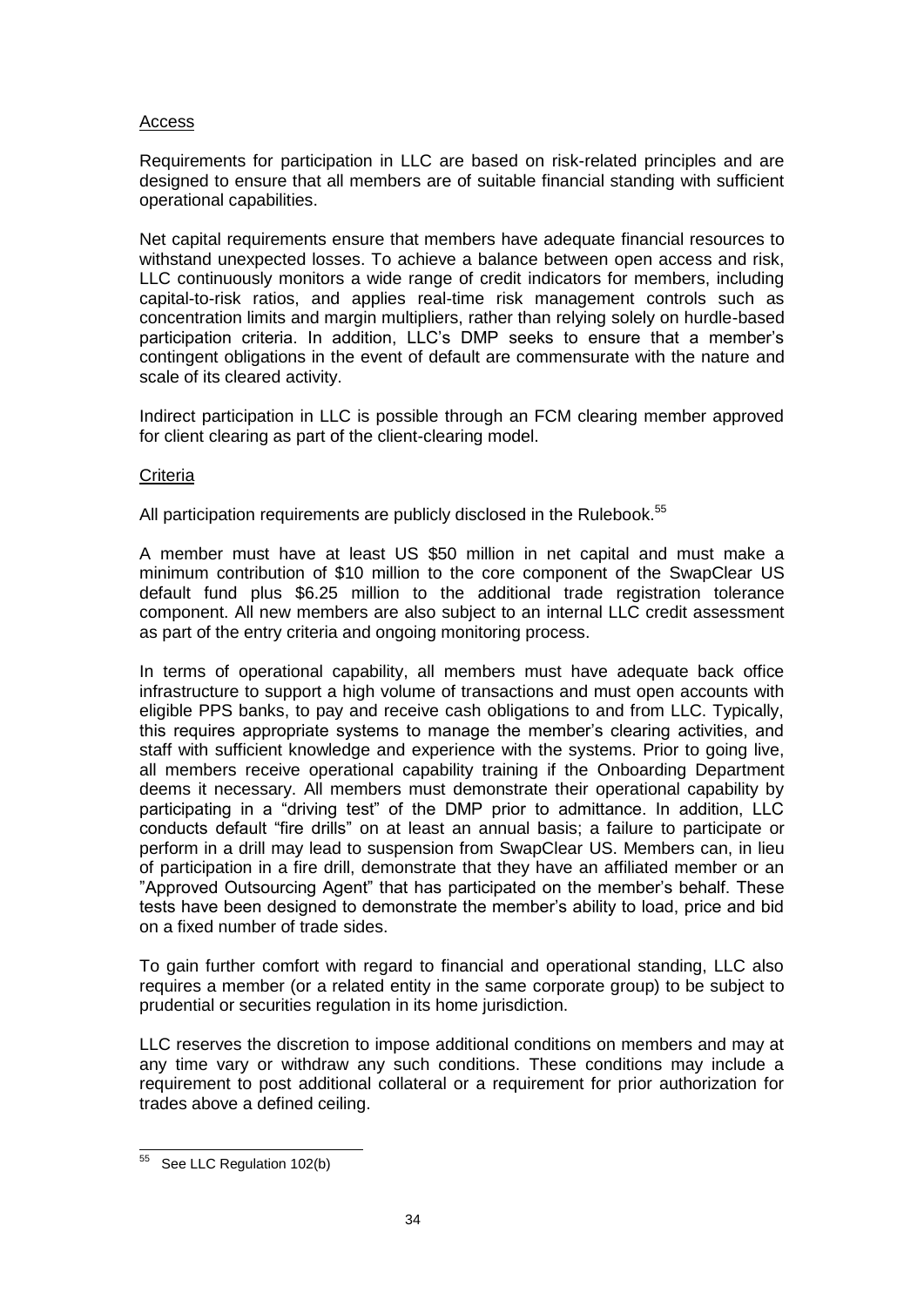Criteria for indirect members are set by the FCM clearing members that offer client clearing and not by LLC.

### Suspension/exit

LLC monitors compliance with membership requirements on a continuous basis. In addition, the Clearing Membership Agreement requires members to notify LLC if they no longer meet the membership requirements.

The Rulebook contains notification and disclosure requirements to ensure compliance with the financial requirements for membership in LLC. All members must provide LLC with their financial reports to regulators and must promptly notify LLC of any development which would materially affect the member's ability to comply with the participation requirements. Fire drills are conducted once a year to ensure members' operational capabilities continue to meet LLC's minimum standards.

The Rulebook outlines the actions that LLC can take if it suspects that a member no longer meets the membership requirements, including: more detailed monitoring, increased margin requirements, prior authorization for trades above a specified size, position reduction, position transfer to other members, trading for liquidation only, and the declaration of default. Where a member is in breach of the participation requirements, but has not defaulted on payments to LLC, LLC may allow a 30-day grace period for the member to remedy the breach before issuing a default notice. LLC can declare a member in default as soon as it believes the membership requirements are breached. Once a default notice has been issued, withdrawal of the member occurs in accordance with the DMP.

In the case of voluntary withdrawal by a member, at least 90 days' notice is required. The member must terminate all open contracts registered with LLC within this 90 day period. If after 90 days the portfolio has not been closed out, the member is required to remain in the service until all remaining contracts can be terminated.

# **Principle 19: Tiered participation arrangements**

### *An FMI should identify, monitor, and manage the material risks to the FMI arising from tiered participation arrangements.*

# Risks

LLC offers a clearing model whereby FCM clearing members can intermediate cleared trades on behalf of customers or affiliates and also a model that allows all clearing members to clear proprietary and affiliate trades. Each FCM clearing member guarantees all obligations with respect to its clients' and affiliates' positions. Moreover, the Rulebook expressly provides that no client or affiliate of a member has a claim against LLC nor does LLC have a claim against any client or affiliate of a member with respect to the client's or affiliate's positions cleared through the member. Therefore, LLC does not have any direct exposure to a client of a member in the event of that client's default. Should a clearing member using the FCM model default, LLC will, to the extent possible and requested by the client and under advice and approval from the CFTC, port a client of the member to another FCM clearing member. Members must be authorized by LLC's Membership Department to allow indirect participation through client clearing arrangements.

LLC requires members who offer client clearing to hold segregated house and client accounts for positions and margins. As discussed under Principle 14, client accounts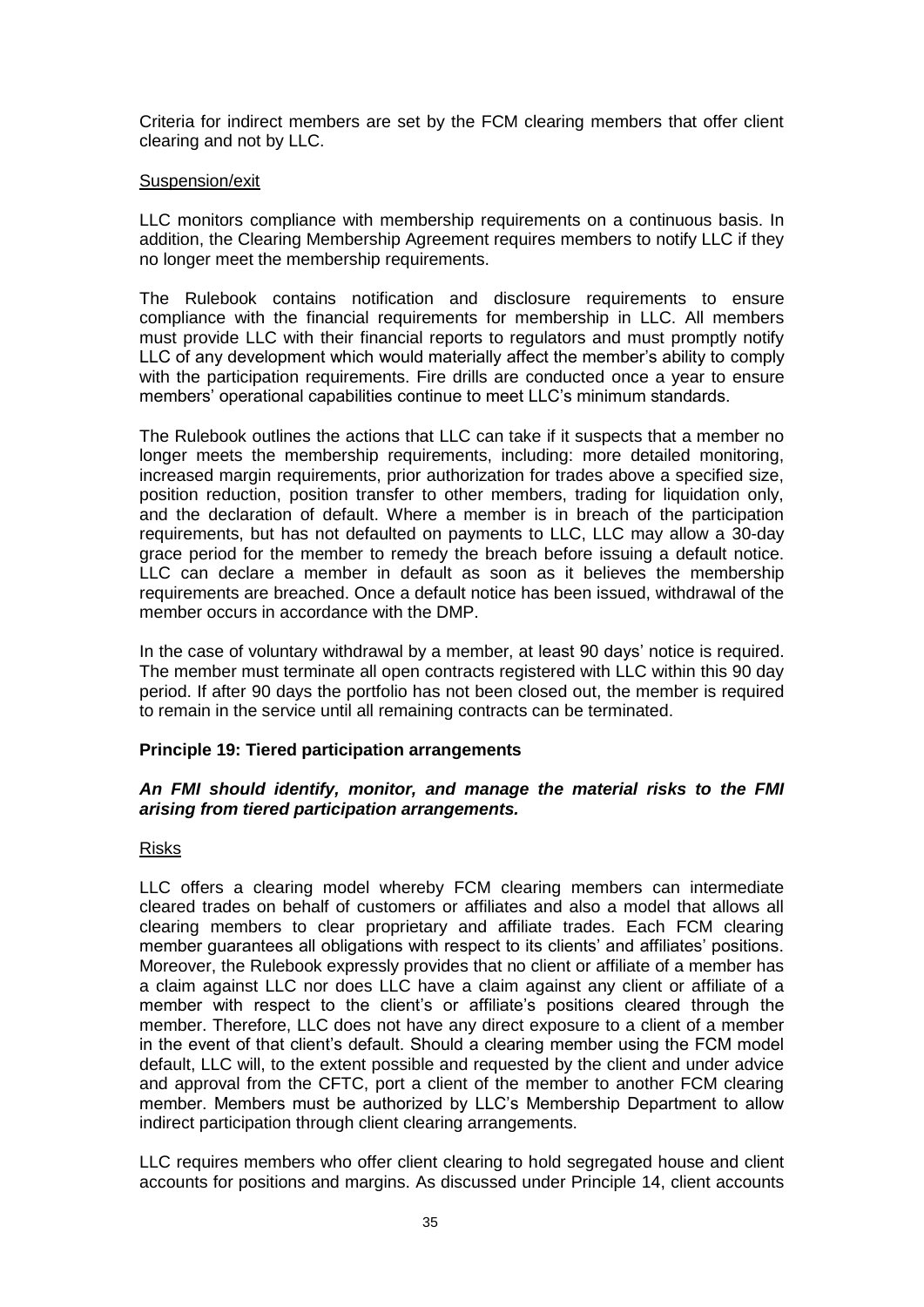are maintained in conformance with the LSOC model under the CFTC Regulations. In addition, house and client transactions are reported to LLC separately, with individual clients identifiable to LLC through the trade recording structure.

# **Dependencies**

LLC produces daily reports that monitor client positions and associated cash flows. LLC can apply margin multipliers, or realignment, where a member's client portfolio is overly concentrated. LLC requires members to "gross margin" customer positions, meaning that the member must post initial margin to LLC with respect to each client as if the client were individually margined as a direct clearing member of LLC. LLC also mitigates indirect exposures by requiring direct members to call margin from their clients in an amount that is ten percent greater than the margin requirement that LLC imposes on those members where the clients' positions are speculative, rather than hedging in nature.

To mitigate disruptions resulting from the default of a member, LLC allows clients to nominate backup members. In the event of a default by their member, clients can opt to have their position ported to a backup member, provided the member accepts them. If a defaulter's client positions cannot be ported, they will be managed via the DMP.

# Client positions

The LLC account structure enables LLC to identify the positions held by indirect members. Client positions are subject to the same margin multipliers<sup>56</sup> that are applied to house positions. In the event LLC determines that the positions of a clearing member's customer presents excessive risk to LLC, LLC may require the clearing member to post additional margin on behalf of that customer.

# Review

Day-to-day market risk of client portfolios is monitored on an ongoing basis, as described in Principle 15. LLC will take mitigating steps, such as calling additional margin, where it identifies a need to do so.

The LLC Risk Committee reviews any proposed changes to the structure of client clearing arrangements.

# **Principle 20: FMI links**

# *An FMI that establishes a link with one or more FMIs should identify, monitor, and manage link-related risks.*

LLC does not maintain links to CSDs or other CCPs in relation to SwapClear US. LLC does have direct links to the following execution facilities: (1) TW SEF LLC; and (2) Bloomberg SEF LLC and additional indirect links to other execution venues via third party middleware. The terms of the relationship between LLC and each execution venue are governed by a clearing services agreement. These agreements set forth the terms on which transaction and pricing data is submitted to LLC and limits LLC's liability exposure to the SEF, including the liability for inaccurate transaction or pricing data.

 $\overline{\phantom{a}}$ <sup>56</sup> See Principle 6 for more detail.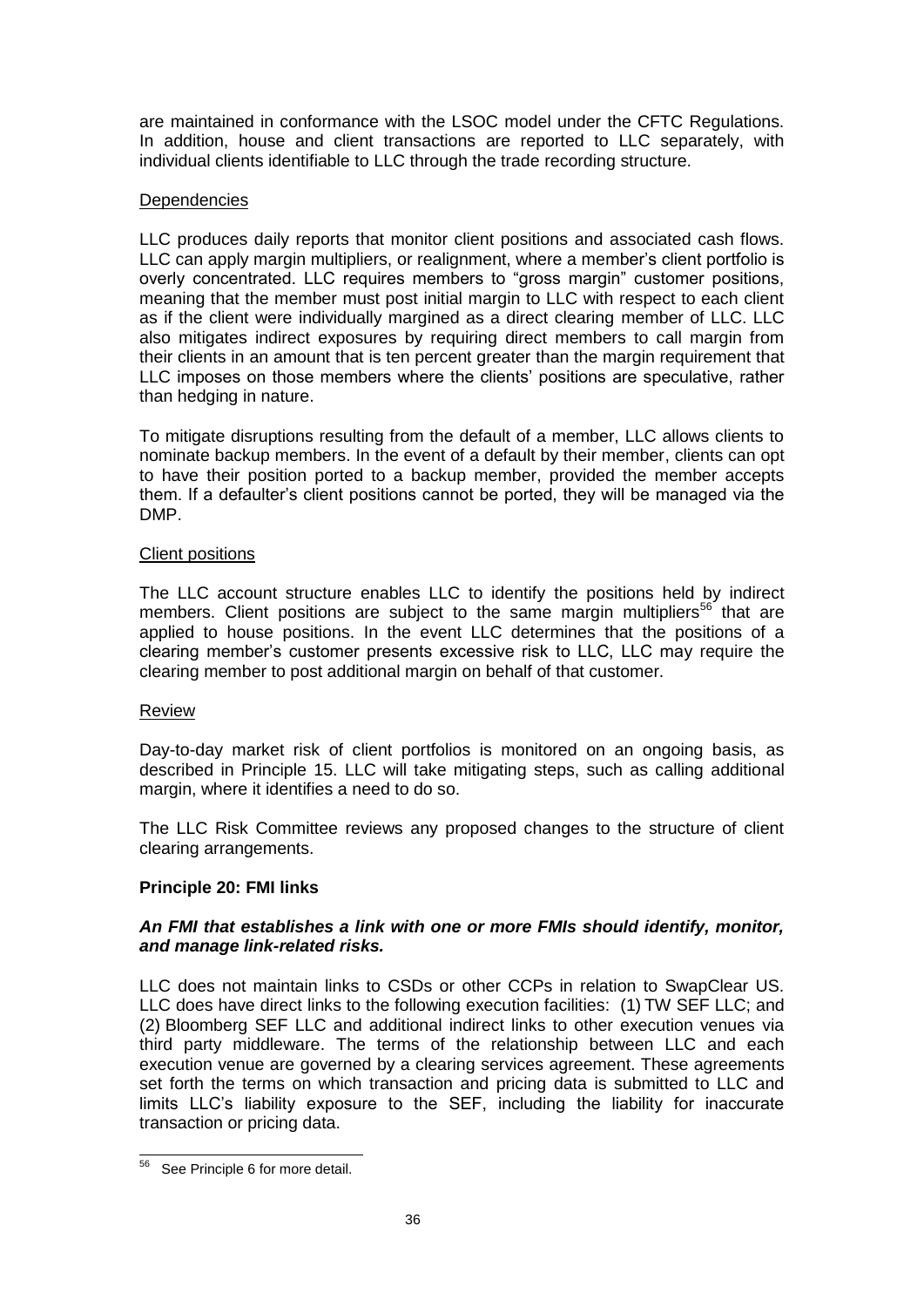LLC also has an arrangement with the Depository Trust and Clearing Corporation for the reporting of cleared OTC transaction data via straight-through processing. These links do not present material risk to the solvency of LLC or the operation of the services.

### **Principle 21: Efficiency and effectiveness**

## *An FMI should be efficient and effective in meeting the requirements of its participants and the markets it serves.*

LLC's workflow is designed for maximum efficiency and effectiveness given the regulatory requirements for straight-through processing, market ability, and member demand. The demands for efficiency and effectiveness are balanced with the DCO's remit for prudent risk management. During the last two years, the system architecture for SwapClear has been re-engineered and improved to remove human processing or intervention in the normal workflow of a transaction. These changes have been implemented for LLC together with all operational upgrades that are designed and implemented with member syndication and industry group consultations. This ensures that LLC's clearing and settlement arrangements are efficient and effective.

LLC's operating structure and procedures are streamlined and are designed to allow for member input, where appropriate. The New Product Approval (NPA) process ensures transparency across all relevant internal stakeholders and consolidates departmental sign-offs on initiatives that introduce new and novel risks. Additionally, all deliveries of LLC's service changes are consolidated into a single project management team that is tasked with coordinating with the relevant operations, technology, legal, and compliance teams. Members are apprised of operational and procedural changes on a regular basis, and with sufficient advanced notice to allow for member system upgrades.

LLC offers interest rate swaps in a wide variety of currencies, indexes, maturities, and trade characteristics.

LLC's technology systems adhere to the time-tested system management standard of Ltd. Clearing systems have been improved to eliminate the need for human intervention assuring that trades are processed as efficiently and effectively as possible, whilst at the same time allow for prudent risk management.

Several controls are in place to ensure LLC's continued compliance with high standards. On a yearly basis, LLC's CCO will conduct a review of the entity's compliance with the CFTC regulations and issue a report to the Audit Committee of the LLC Board with findings that will be actioned internally for resolution and improvement. Also on a yearly basis, an internal test is conducted of LLC's automated systems to ensure the systems are reliable, secure and have adequate scalable capacity. System efficiency and effectiveness is tested to ensure that LLC can meet its recovery-time objective. Following system incidents and/or internal audits, LLC systems are reviewed on an ad-hoc basis or on a systemic basis to ensure that known system and operational issues are resolved in the most efficient and effective manner. The adequacy of LLC's human resources are evaluated on a quarterly basis, by both the COO and the CCO of the entity.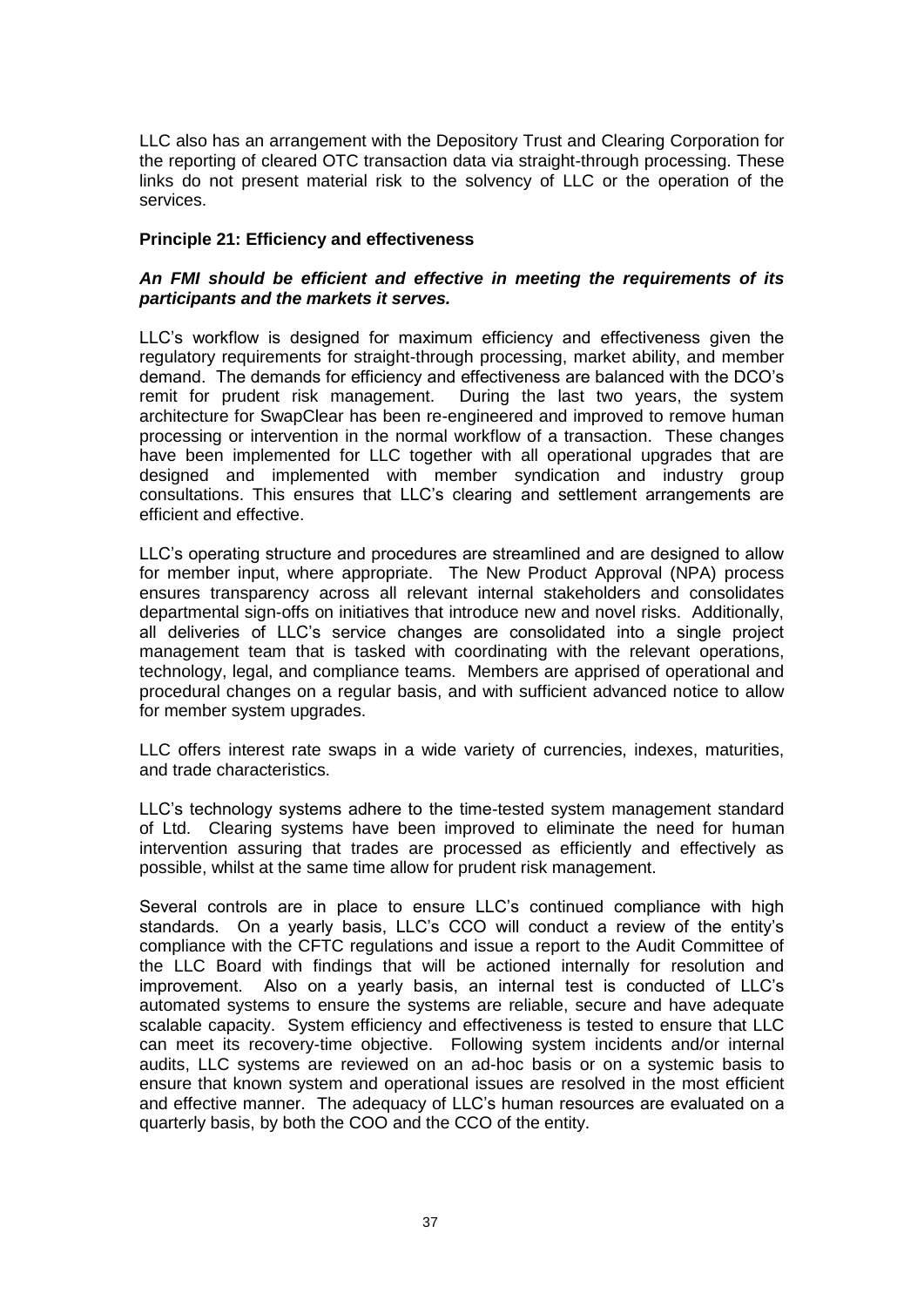Service levels are maintained at all appropriate levels of the organization and are adhered to through an operational risk framework that ensures periodic reviews and internal reporting.

## **Principle 22: Communication procedures and standards**

### *An FMI should use, or at a minimum accommodate, relevant internationally accepted communication procedures and standards in order to facilitate efficient payment, clearing, settlement, and recording.*

The LCH.Clearnet group believes in working to internationally recognized standards wherever possible.

For payments, LLC uses SWIFT ISO15022 standards for all payment instructions. For securities settlement LLC uses a combination of SWIFT ISO 15022 standards and proprietary GUI interfaces. LLC is currently developing further SWIFT standard interfaces for custodians and ICSDs in order to remove the need for proprietary interfaces.

Clearing members may provide settlement instructions to LLC either through a proprietary GUI interface (CMS) or via SWIFT ISO 20022 standard Collateral Proposal message.

While the LCH.Clearnet group has worked with SWIFT to define clearing member reporting standards, there are currently no common standards adopted across CCPs. Currently, LLC provides reporting to clearing members in its proprietary format.

Connectivity between SwapClear US and clearing members is primarily achieved through MarkitWire, which serves as a middleware and affirmation platform. In addition, LLC operates a proprietary  $API<sup>57</sup>$  that enables market infrastructure from any jurisdiction to link to it, and submit swap transactions for clearing.

LLC utilizes SWIFT messaging in connection with payment by PPS banks. This allows members to send messages quickly and securely.

# **Principle 23: Disclosure of rules, key procedures, and market data**

*An FMI should have clear and comprehensive rules and procedures and should provide sufficient information to enable participants to have an accurate understanding of the risks, fees, and other material costs they incur by participating in the FMI. All relevant rules and key procedures should be publicly disclosed.* 

#### **Disclosure**

The Rulebook governs the rights and responsibilities of LLC and its members in respect of the clearing services provided by LLC. The Rulebook is published on LLC's website, together with proposed changes. $58$ 

LLC's key policies are reflected in information available on LLC's website. This includes the expected coverage of initial and variation margin requirements, the

 $\overline{a}$ *<sup>57</sup>* Application Programming Interface

<sup>58</sup> See <http://www.lchclearnet.com/rules-regulations/rulebooks/llc>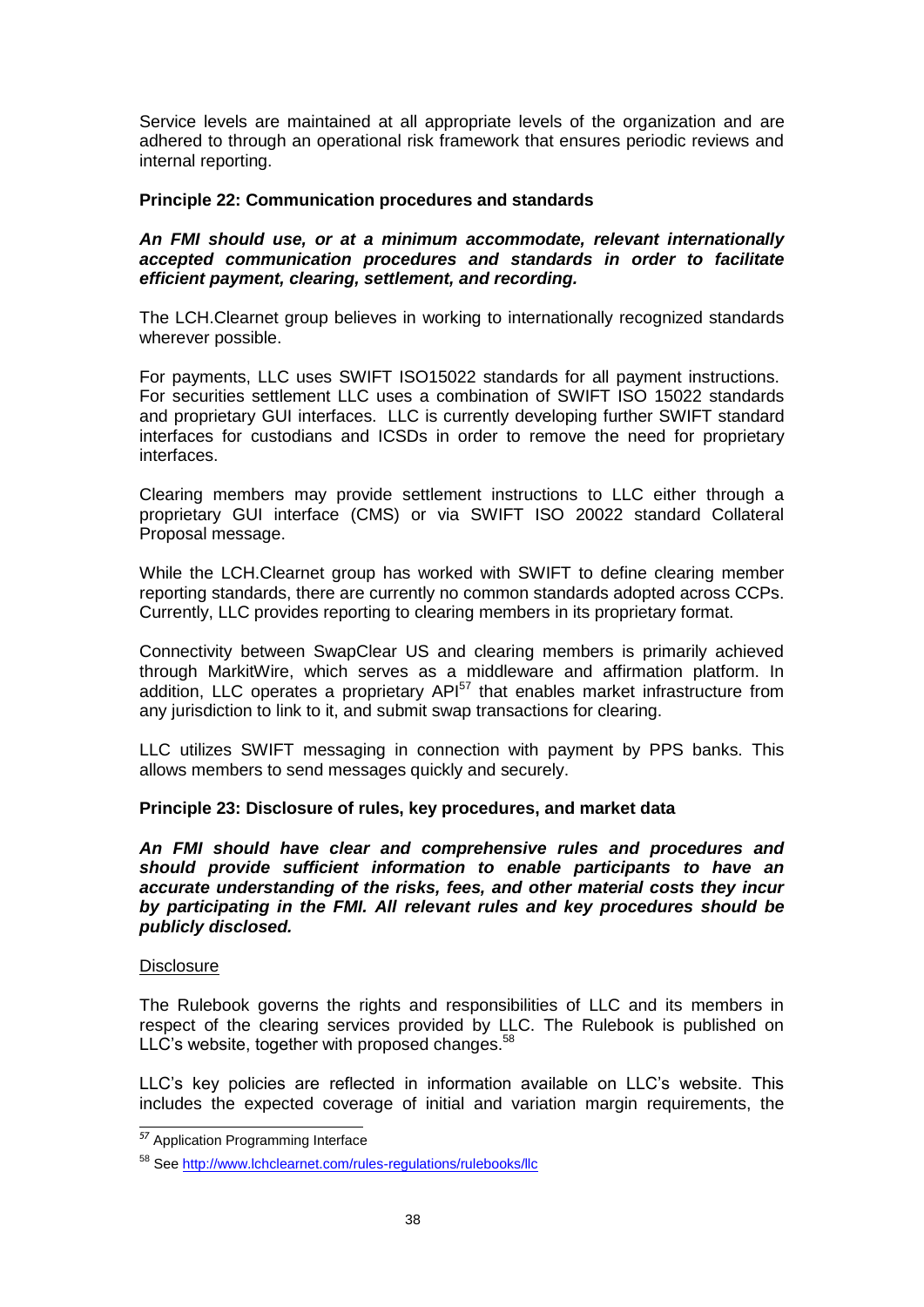process for managing a member's default, acceptable collateral and haircuts, and participation requirements. The LCH.Clearnet group's corporate structure, as well as the board membership and primary regulator for each LCH.Clearnet group entity, is also outlined on the LCH.Clearnet website.<sup>59</sup>

LLC also provides members with a margin approximation tool known as 'SMART' which allows clearing members and customers thereof to estimate initial margin requirements.

## Assessment of risks

LLC's and members' rights and obligations are detailed in the Rulebook, which is publicly available on LLC's website.<sup>60</sup> Also disclosed on the website are the structure of the LLC's default waterfall and an explanation of LLC's PPS arrangements, as well as the list of current PPS banks and PPS bank requirements. $61$  In addition, SwapClear US provides its members access to a margin calculation tool (known as 'SMART') to estimate initial margin obligations.

LLC provides each member with the SwapClear Service Description, which provides an overview of the SwapClear US service and its operational features. The document covers key aspects such as trade validation and registration, SwapClear US clearing fees, margining, default management, LLC's PPS and SwapClear US's daily operational timeline. Detailed information regarding the SwapClear US data that is available to members, SwapClear US margin multipliers and the pricing of SwapClear US products is also featured.

# Documentation and Training

In addition to providing the SwapClear US Service Description described above, LLC runs an introductory training course twice a year for members, designed as a comprehensive guide to the mechanics of cleared markets and products for new entrants and member staff not directly involved in derivatives.

# Disclosure Framework

As a subpart C derivatives clearing organization, LLC is required to provide to the CFTC self-assessments against the PFMIs at least once every two years and following material changes to LLC's system or the environment in which it operates. Beginning in January 2016, LLC will be providing additional public disclosure under the CPMI-IOSCO Quantitative Disclosure Standards.

General information on LLC's activities and operations is publicly disclosed on LLC's website. This information includes a list of direct members, the set of interest rate products cleared, acceptable collateral, and an overview of the overall Risk Management Framework. Also disclosed are clearing fees, minimum default fund contribution requirements, as well as application costs and procedures. Basic service data are also publicly available on the website, such as transaction volumes, notional outstanding values and end of day mark-to-market prices.

 $\overline{59}$ [http://www.lchclearnet.com/about\\_us/corporate\\_governance/legal\\_and\\_regulatory\\_structure.asp](http://www.lchclearnet.com/about_us/corporate_governance/legal_and_regulatory_structure.asp)

<sup>60</sup> <http://www.lchclearnet.com/rules-regulations/rulebooks/llc>

<sup>61</sup> [http://www.lchclearnet.com/risk-collateral-management/collateral-management/protected-payments](http://www.lchclearnet.com/risk-collateral-management/collateral-management/protected-payments-system)[system](http://www.lchclearnet.com/risk-collateral-management/collateral-management/protected-payments-system)